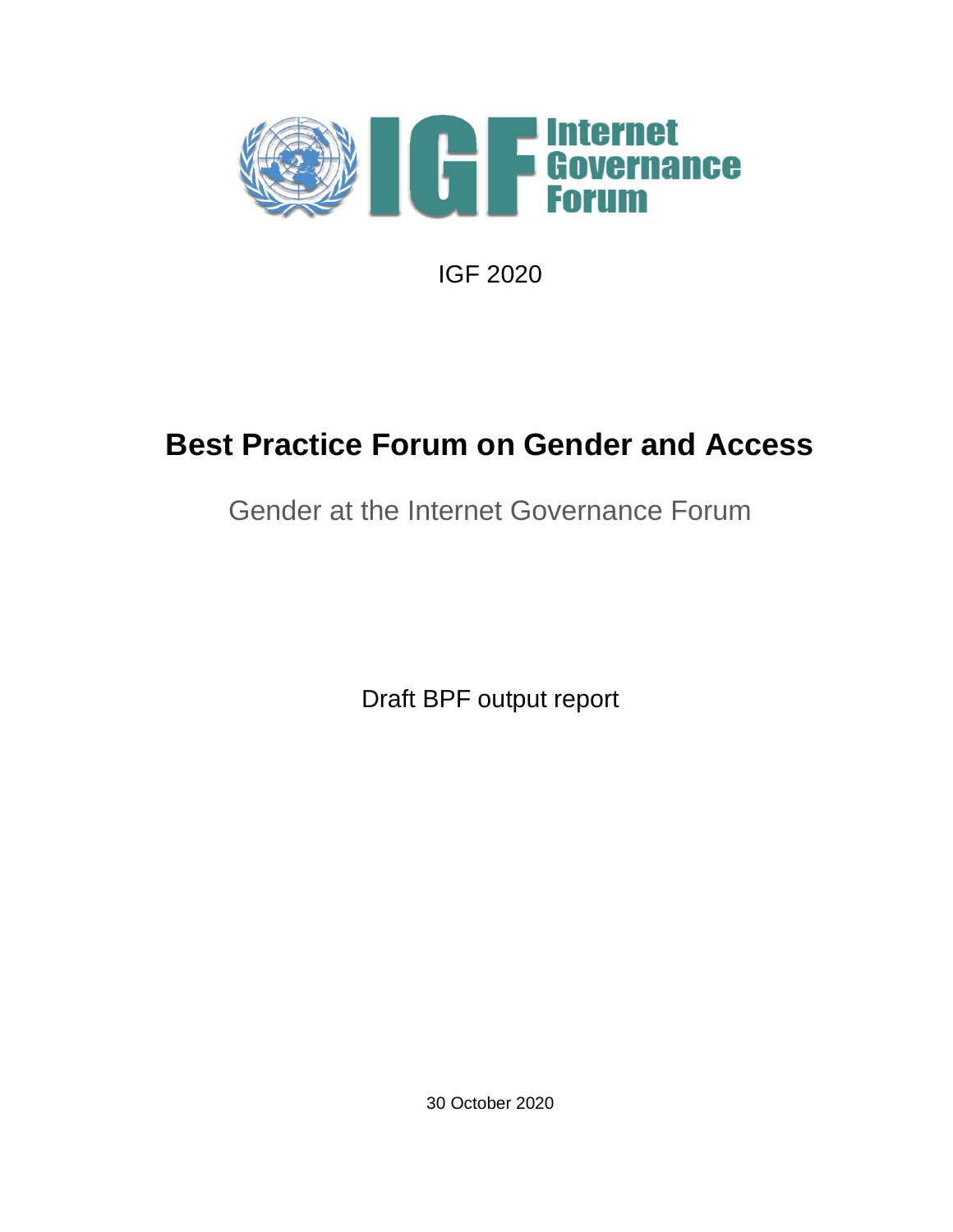### **DOCUMENT REVIEW & FEEDBACK**

(editorial note 30 October 2020)

# **The BPF Gender is inviting community feedback on this draft report**

#### **How?**

❖ Please send your feedback to gender@intgovforum.org

#### **Format?**

- ❖ Feedback can be sent in an email or as a Word or PDF document attached to an email.
- ❖ If a comment is on a specific section or paragraph, please indicate this clearly.

#### **Deadline?**

❖ It is possible to submit feedback on this document until the last day of the IGF 2020 meeting (17 November). However, we would appreciate **your feedback before 13 November 2020**, as this would allow us to take your feedback into account during the BPF session at the IGF meeting.

#### **Publication?**

❖ Received feedback will be considered by the BPF coordination team for integration into the final BPF output report.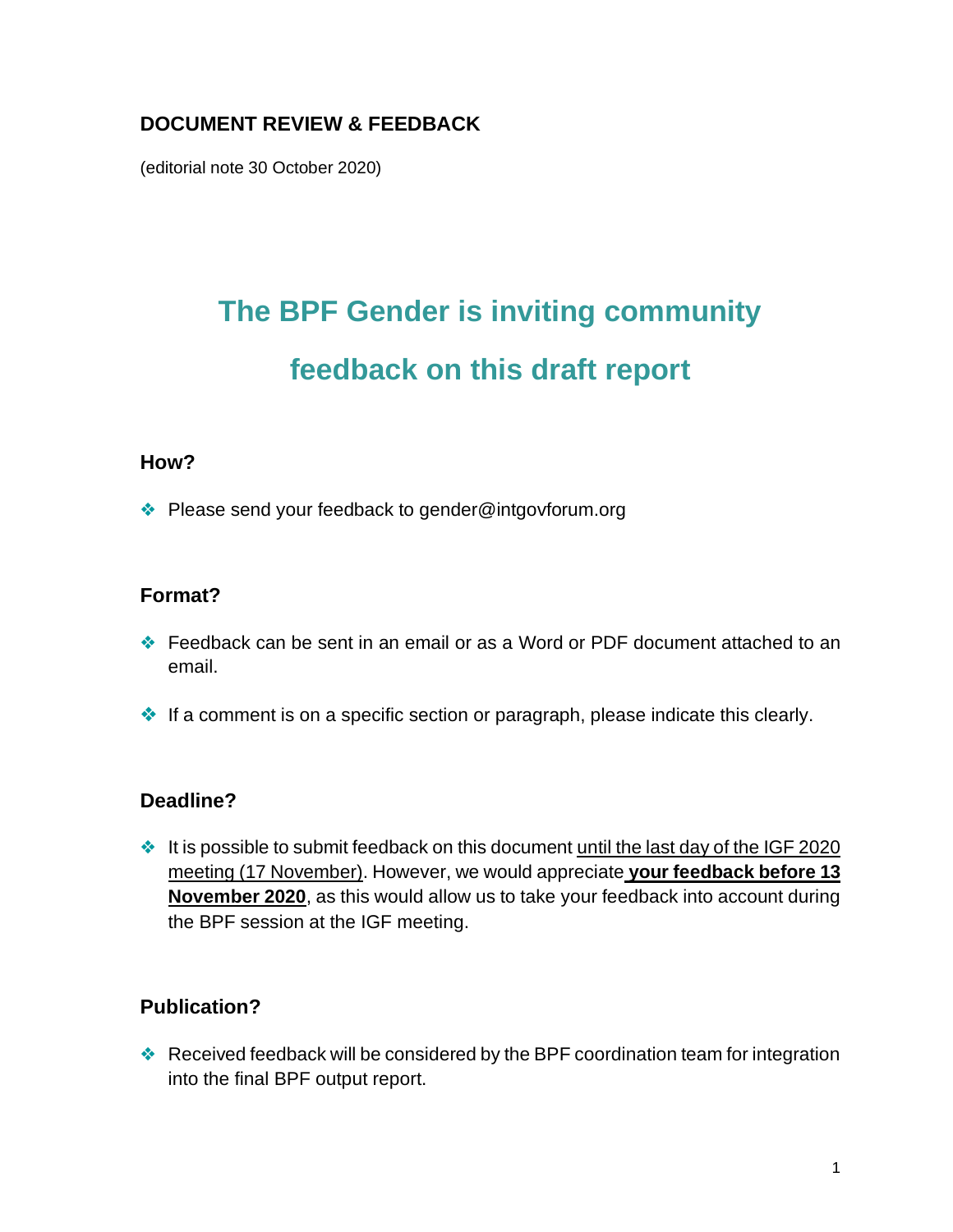### **Table of contents**

| I. General introduction                                                                                                              | 4  |
|--------------------------------------------------------------------------------------------------------------------------------------|----|
| 1. The Internet Governance Forum                                                                                                     | 4  |
| 2. IGF Best Practice Forums                                                                                                          | 4  |
| 3. IGF 2020 Best Practice Forums                                                                                                     | 5  |
| <b>II. BPF Gender introduction</b>                                                                                                   | 6  |
| 1. About BPF Gender                                                                                                                  | 6  |
| 2. Themes and focus in 2020                                                                                                          | 6  |
| 3. Methodology                                                                                                                       | 7  |
| III. Gender at the IGF                                                                                                               | 9  |
| 1. Whether and how the BPF thematic issues have been brought up at the IGF between<br>2016 and 2019                                  | 9  |
| 1.1. Analysis of IGF sessions                                                                                                        | 9  |
| 1.1.2. General picture: What do the numbers say?                                                                                     | 9  |
| 1.1.3. IGF 2016                                                                                                                      | 11 |
| a) General overview of gender discussions                                                                                            | 11 |
| b) How violence, harm, pleasure and/or consent featured at IGF 2016                                                                  | 12 |
| 1.1.4. IGF 2017                                                                                                                      | 15 |
| a) General overview of gender discussions                                                                                            | 15 |
| b) How violence, harm, pleasure and/or consent featured at IGF 2017                                                                  | 16 |
| 1.1.5. IGF 2018                                                                                                                      | 19 |
| a) General overview of gender discussions                                                                                            | 19 |
| b) How violence, harm, pleasure and/or consent featured at IGF 2018                                                                  | 20 |
| 1.1.6. IGF 2019                                                                                                                      | 21 |
| a) General overview of gender discussions                                                                                            | 21 |
| b) How violence, harm, pleasure and/or consent featured at IGF 2019                                                                  | 22 |
| 1.2. Insights from interviews                                                                                                        | 24 |
| 1.2.1. Integrating gender issues into the IGF programme                                                                              | 24 |
| 1.2.2. Violence, harm, pleasure and consent online at the IGF                                                                        | 25 |
| 1.3. Survey results                                                                                                                  | 25 |
| 1.3.1. General perceptions on whether and how the IGF has discussed issues related<br>to violence, harm, pleasure and consent online | 26 |
| 1.3.2. Hosting or attending an IGF session focused on issues related to violence,<br>harm, pleasure and consent online               | 27 |
| 2. Inclusion of women and gender-diverse people                                                                                      | 28 |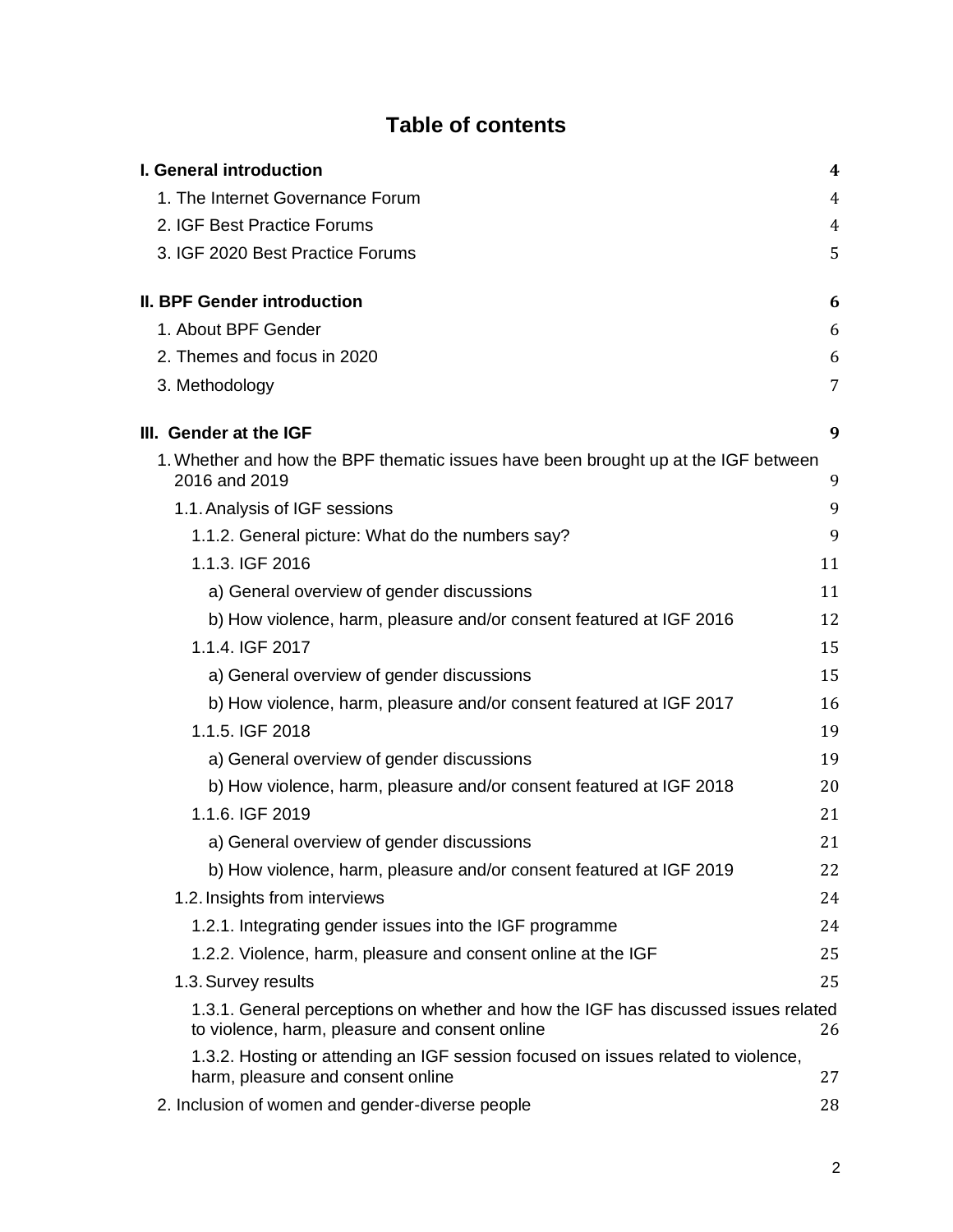| 2.1. Analysis of IGF sessions that discussed violence, harm, pleasure and/or consent 28 |    |
|-----------------------------------------------------------------------------------------|----|
| 2.1.1. Gender diversity among session speakers and moderators                           | 29 |
| 2.1.2. Gender diversity among session participants                                      | 30 |
| 2.1.3. Conclusions                                                                      | 31 |
| 2.2. Insights from interviews: gender diversity at the IGF                              | 32 |
| 2.3. Survey results: gender diversity at the IGF                                        | 33 |
| 2.4. Insights from taking stock submissions                                             | 35 |
| <b>IV. Recommendations</b>                                                              | 38 |
| 1. Gender mainstreaming at the IGF                                                      | 38 |
| 2. Integration of discussions on violence, harm, pleasure and consent                   | 39 |
| 3. Gender diversity at the IGF                                                          | 39 |
| 4. Beyond the IGF                                                                       | 41 |
| V. Annexes                                                                              | 42 |
| Annex I: BPF Gender public survey                                                       | 42 |
| Annex II: BPF Gender interviews - questionnaire                                         | 45 |
| Annex III: BPF Gender interviews - participants                                         | 46 |
| Annex IV: Contributions to this report                                                  | 47 |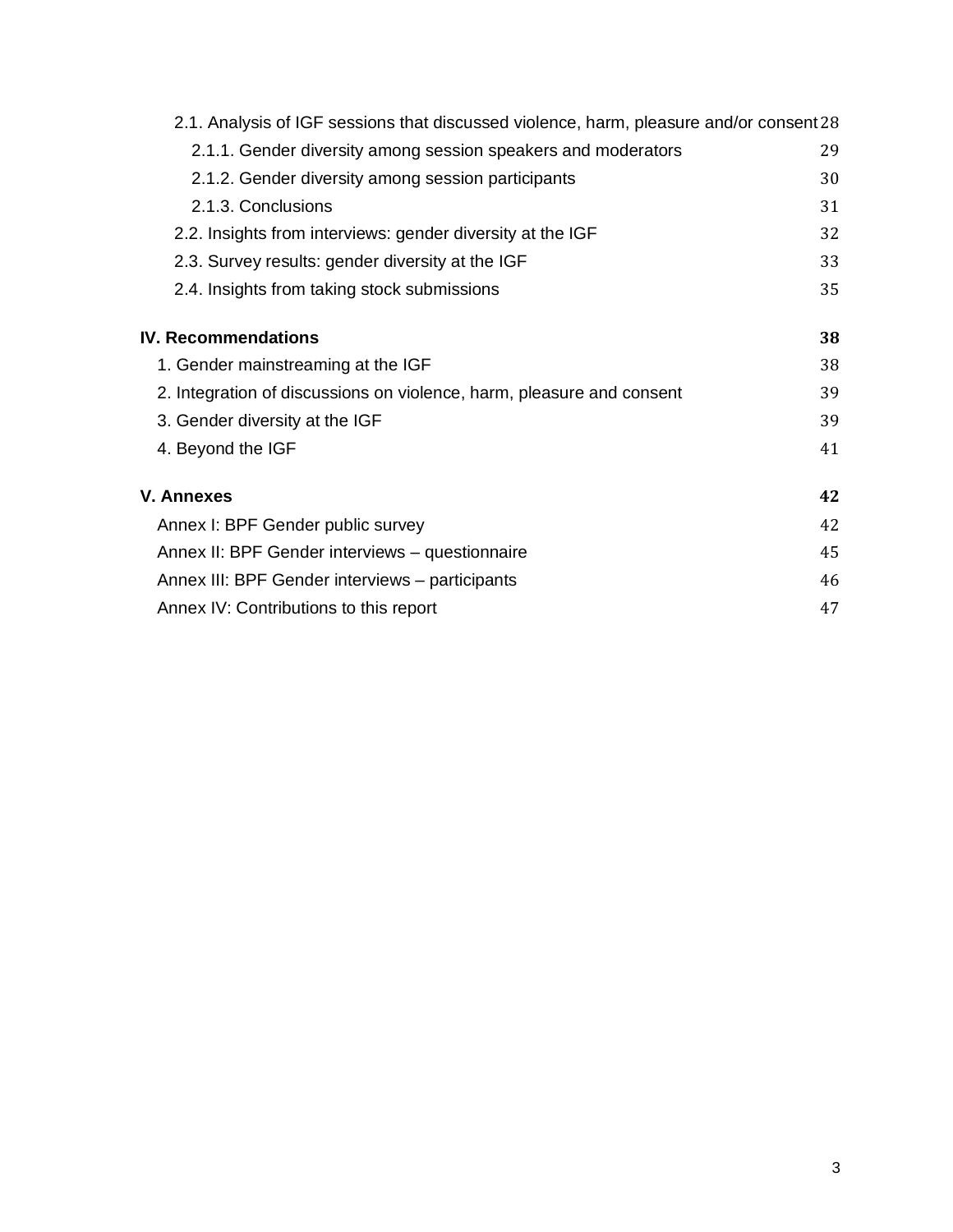## <span id="page-4-0"></span>**I. General introduction**

### <span id="page-4-1"></span>1. The Internet Governance Forum

The *Internet Governance Forum (IGF)* is a global forum, convened by the United Nations Secretary General<sup>1</sup>, where governments, civil society, the Internet technical community, academia, the private sector, and independent experts discuss Internet governance and policy issues.<sup>2</sup>

*IGF 2020*, the fifteenth annual meeting of the IGF and the first virtual IGF meeting due to the COVID-19 pandemic, is hosted by the United Nations Department of Economic and Social Affairs (UN DESA) in November 2020 under the overarching theme **Internet for human resilience and solidarity**.

## <span id="page-4-2"></span>2. IGF Best Practice Forums

The IGF *Best Practice Forums (BPFs) <sup>3</sup>* provide a platform for experts and stakeholders to exchange experiences in addressing Internet policy issues, discuss and identify emerging and existing good practices.<sup>4</sup> BPFs are expected to be open, bottom-up and collective processes, and their outputs to be community-driven.

BPFs prepare their work in a series of intersessional discussions that culminate in a BPF session at the annual IGF meeting and a report published as part of the IGF outputs.

The objective is to collect from community experience, not to develop new policies or practices. BPF outputs intend to contribute to an understanding of global good practice, and to serve as a resource to inform policy discussions, standards development, business decisions, as well as public understanding, awareness, and discourse.

<sup>&</sup>lt;sup>1</sup> The [resolution adopted by the UN General Assembly on 16 December 2015, \(70/125\)](https://unctad.org/en/PublicationsLibrary/ares70d125_en.pdf) "Outcome document of the high-level meeting of the General Assembly on the overall review of the implementation of the outcomes of the World Summit on the Information Society", extended the mandate of the IGF as set out in paragraphs 72 to 78 of the Tunis Agenda.

<sup>&</sup>lt;sup>2</sup> IGF website: http://www.intgovforum.org - the IGF is one of the key outcomes of the World Summit for the Information Society (WSIS).

<sup>&</sup>lt;sup>3</sup> BPFs were re-introduced in 2014 as part of the intersessional programme to complement the work of the IGF community's activities and develop more tangible outputs to 'enhance the impact of the IGF on global Internet. This intersessional programme was designed in accordance with the recommendations of a 2012 report by the Commission on Science and Technology for Development (CSTD)'s Working Group on IGF Improvements. [https://www.intgovforum.org/multilingual/index.php?q=filedepot\\_download/4586/588](https://www.intgovforum.org/multilingual/index.php?q=filedepot_download/4586/588)

<sup>4</sup> BPF Outputs and activities are archived on the IGF webpage: [https://www.intgovforum.org/multilingual/content/bpfs](https://www.intgovforum.org/multilingual/content/bpfs-outputs)[outputs](https://www.intgovforum.org/multilingual/content/bpfs-outputs)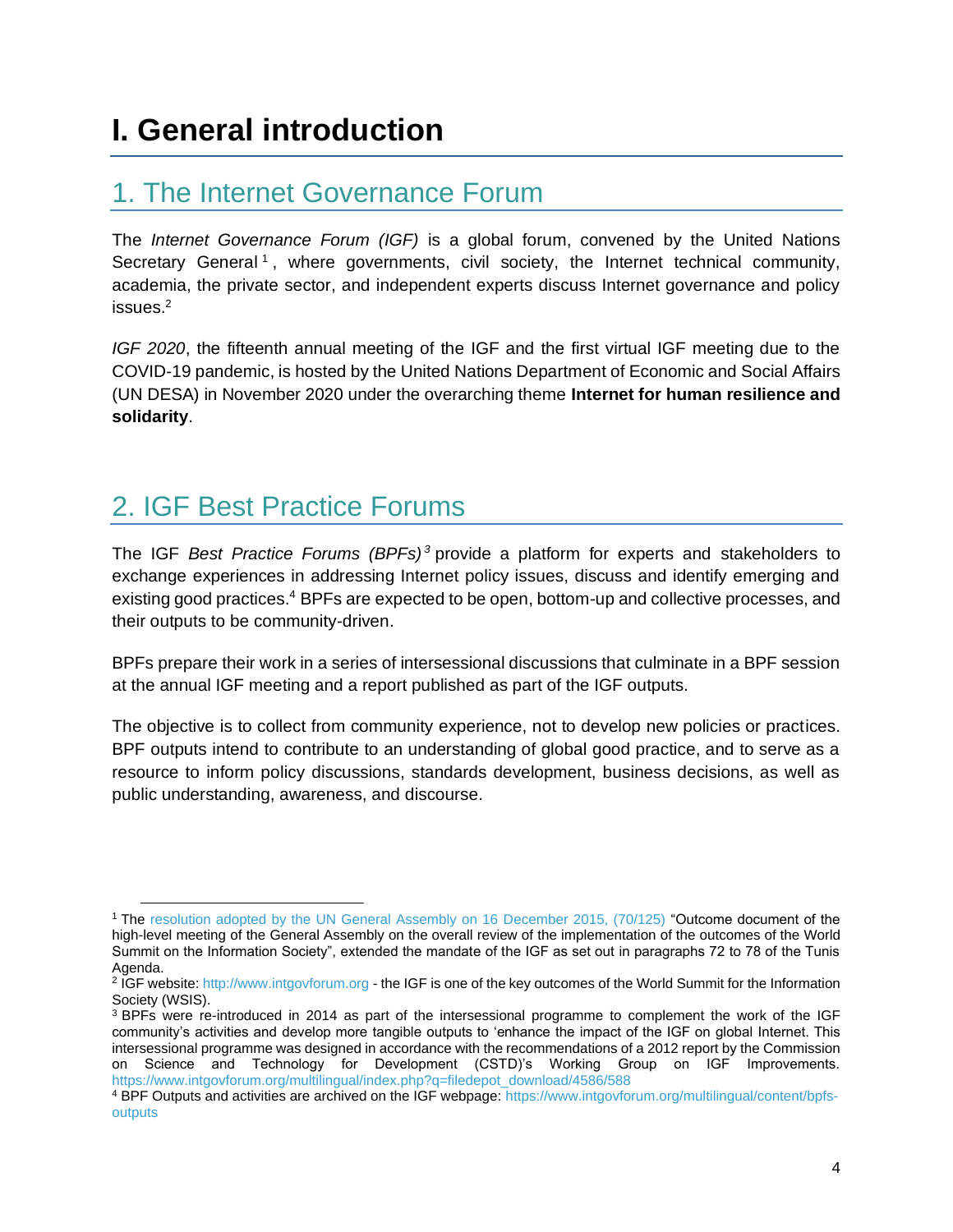## <span id="page-5-0"></span>3. IGF 2020 Best Practice Forums

BPFs are organised under the supervision of the *IGF Multistakeholder Advisory Group (MAG)*, which selects the topics for the BPFs, and receive substantive IGF Secretariat support.

The MAG confirmed the following four topics for the 2020 BPF cycle:

- ❖ Data and new technologies in an Internet context
- ❖ Exploring best practices in relation to international cybersecurity agreements
- ❖ Gender impact on shaping Internet policy
- ❖ Protection, preservation and remuneration of creative work and collective wisdom from a local content perspective.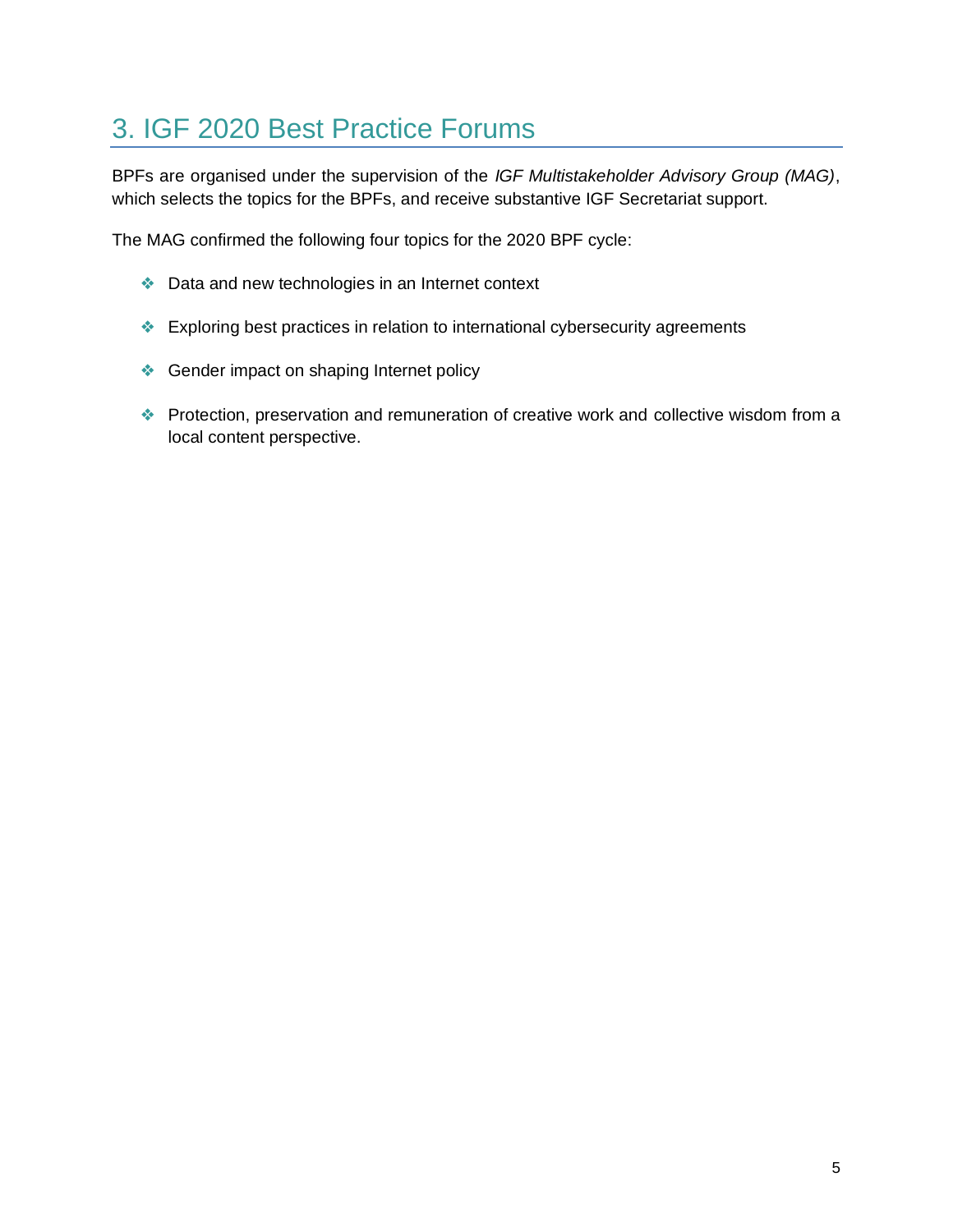## <span id="page-6-1"></span><span id="page-6-0"></span>1. About BPF Gender

Since its beginning in 2015, the Best Practice Forum (BPF) on Gender and Access (in short, BPF Gender) has focused on different aspects of women's meaningful access to the Internet: online abuse and gender-based violence (2015); barriers for accessing the Internet (2016); identification of the needs and challenges of diverse women's groups with respect to Internet access (2017); the impact of supplementary models of connectivity on women's Internet access (2018) were the topics addressed by the community; and opportunities and challenges that women face to get the necessary skills to benefit from the future of work.

During these years, the BPF Gender has worked in a bottom-up process that allowed it to collect, from diverse stakeholders, valuable data and anecdotal evidence of the challenges that formed the digital gender gap.

## <span id="page-6-2"></span>2. Themes and focus in 2020

In 2020, the BPF Gender has been stock-taking the progress made since its establishment. The initial plan was to assess a variety of Internet-related policy processes and spaces to determine whether or not the current Internet-related fora are gender-sensitive, and to which extent they protect, promote, and foster the participation of women and people of diverse gender and sexualities.<sup>5</sup> As such, the BPF has zoomed in on issues related to **violence, harm, pleasure and consent online**, considering the guidelines below.

1. Online violence presents specific challenges in gauging which data or images constitute violence. What is actionable violence and what is not is gauged by intent to harm, content, imminence of harm (credibility), extent of the harm and context.

2. In relation to violence online, consent is key to differentiating lawful from unlawful and harmful behaviour. Consent in an online context is often complicated by the exact act to which the consent, if any, relates. Because of this, defining consent is crucial in dealing with online violence and must be addressed in any relevant mechanisms.

3. Pleasure and consent online, as they relate to the [Feminist Principles of the Internet \(FPIs\):](https://feministinternet.org/en/principles)

❖ Defending the right to sexual expression as a freedom of expression issue of no less importance than political or religious expression.

<sup>5</sup> BPF Gender 2020 Work Plan, [https://www.intgovforum.org/multilingual/filedepot\\_download/5004/2070](https://www.intgovforum.org/multilingual/filedepot_download/5004/2070)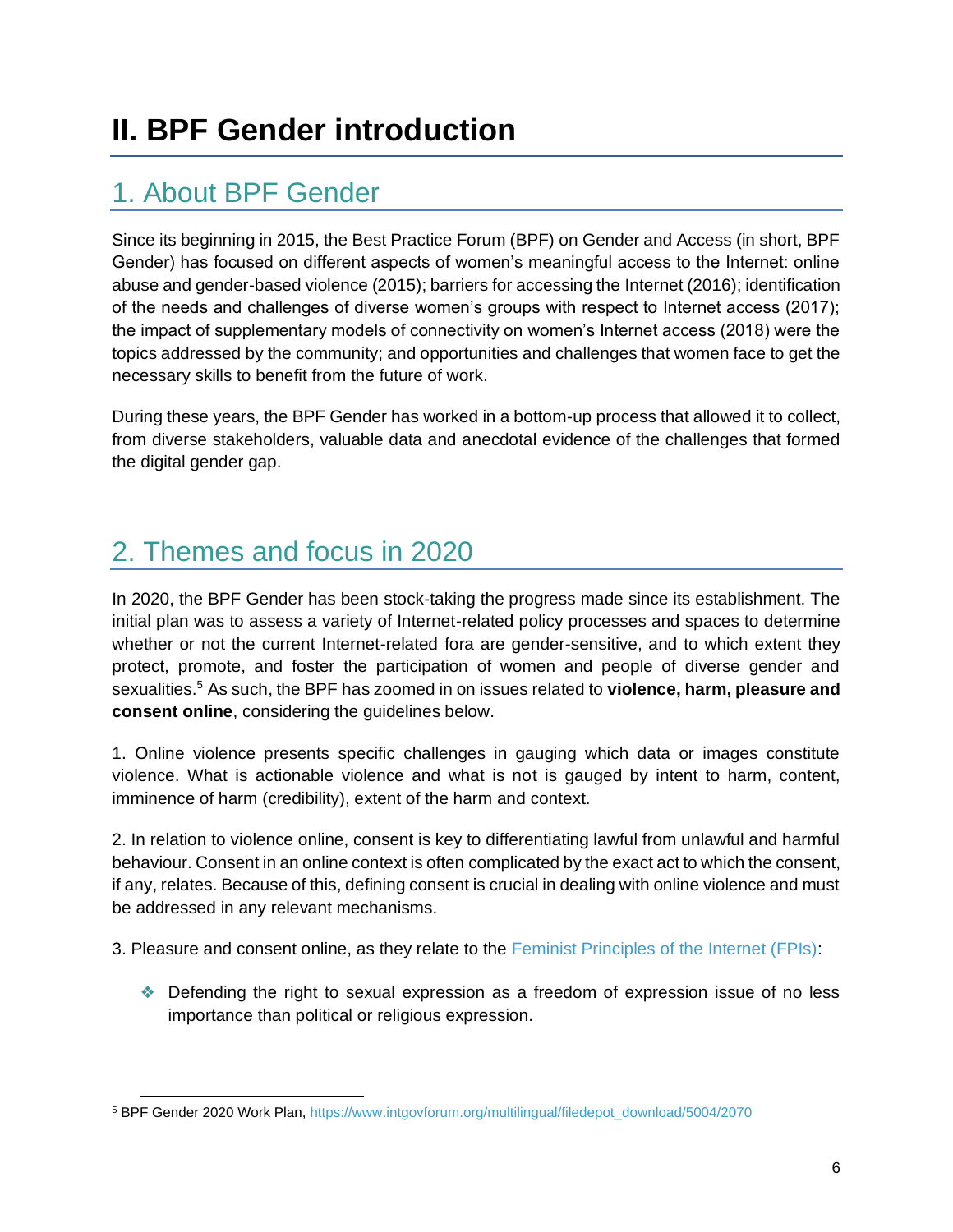- ❖ Objecting to the efforts of state and non-state actors to control, surveil, regulate and restrict feminist and queer expression on the Internet through technology, legislation or violence.
- ❖ Recognising this as part of the larger political project of moral policing, censorship, and hierarchisation of citizenship and rights.
- ❖ Recognising that the issue of pornography online has to do with agency, consent, power and labour.
- ❖ Rejecting simple causal linkages made between consumption of pornographic content and violence against women.
- ❖ Rejecting the use of the umbrella term "harmful content" to label expression on female and transgender sexuality.
- ❖ Reclaiming and creating alternative erotic content that resists the mainstream patriarchal gaze and locates women and queer persons' desires at the centre.

Throughout the work, the BPF has realised that, while various Internet-related policy processes and space may discuss the thematic issues (**violence, harm, pleasure and consent online**), this is usually done in the context or on the margins of other discussions, and there is no such process exclusively dedicated to looking at gender-related issues in an Internet context. At the same time, there are broader policy processes and spaces that look at least at some of the BPF thematic issues, but not necessarily from an Internet-related perspective. The BPF did not have sufficient capacity to conduct a mapping of such processes, and, instead, has focused on the Internet Governance Forum itself. As such, **the BPF looked at:**

- ❖ **Whether and how the BPF thematic issues have been brought up at the IGF between 2016 and 2019.**
- ❖ **Whether and how the IGF has fostered the participation of women and genderdiverse people in its activities in general, and in discussions focused on the thematic issues.**

The BPF has chosen to look back at the IGF starting with IGF 2016, when the new 10-year mandate of the forum started.

## <span id="page-7-0"></span>3. Methodology

This document reflects the work carried out by BPF Gender in 2020. It builds on:

❖ An analysis of sessions held at the IGF between 2016 and 2019 (sessions descriptions, reports and transcripts).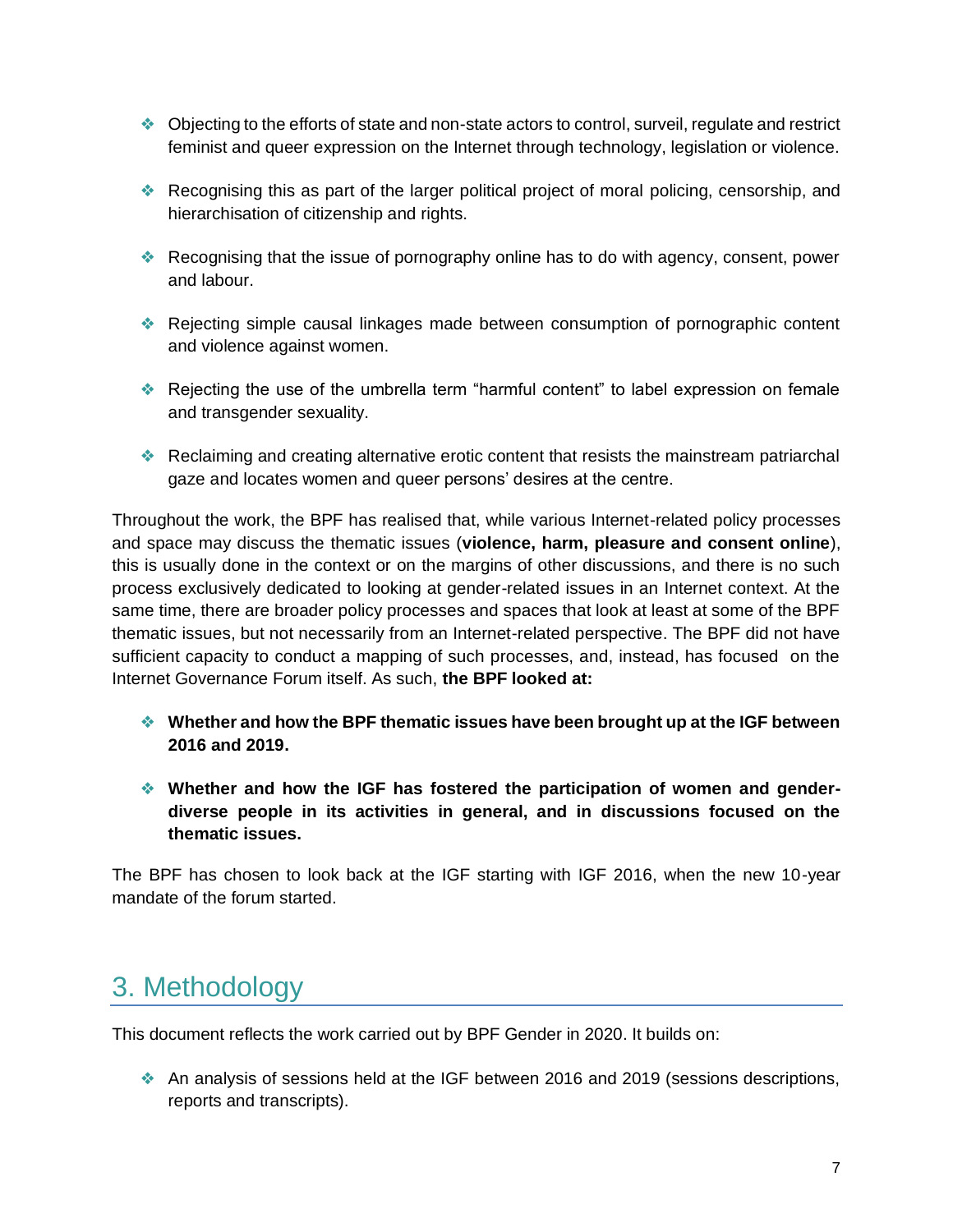- ❖ Responses to a public survey which resulted in 30 contributions.
- ❖ Input collected through a series of interviews with members of the IGF community.
- ❖ Insights collected from contributions submitted into the IGF taking stock processes.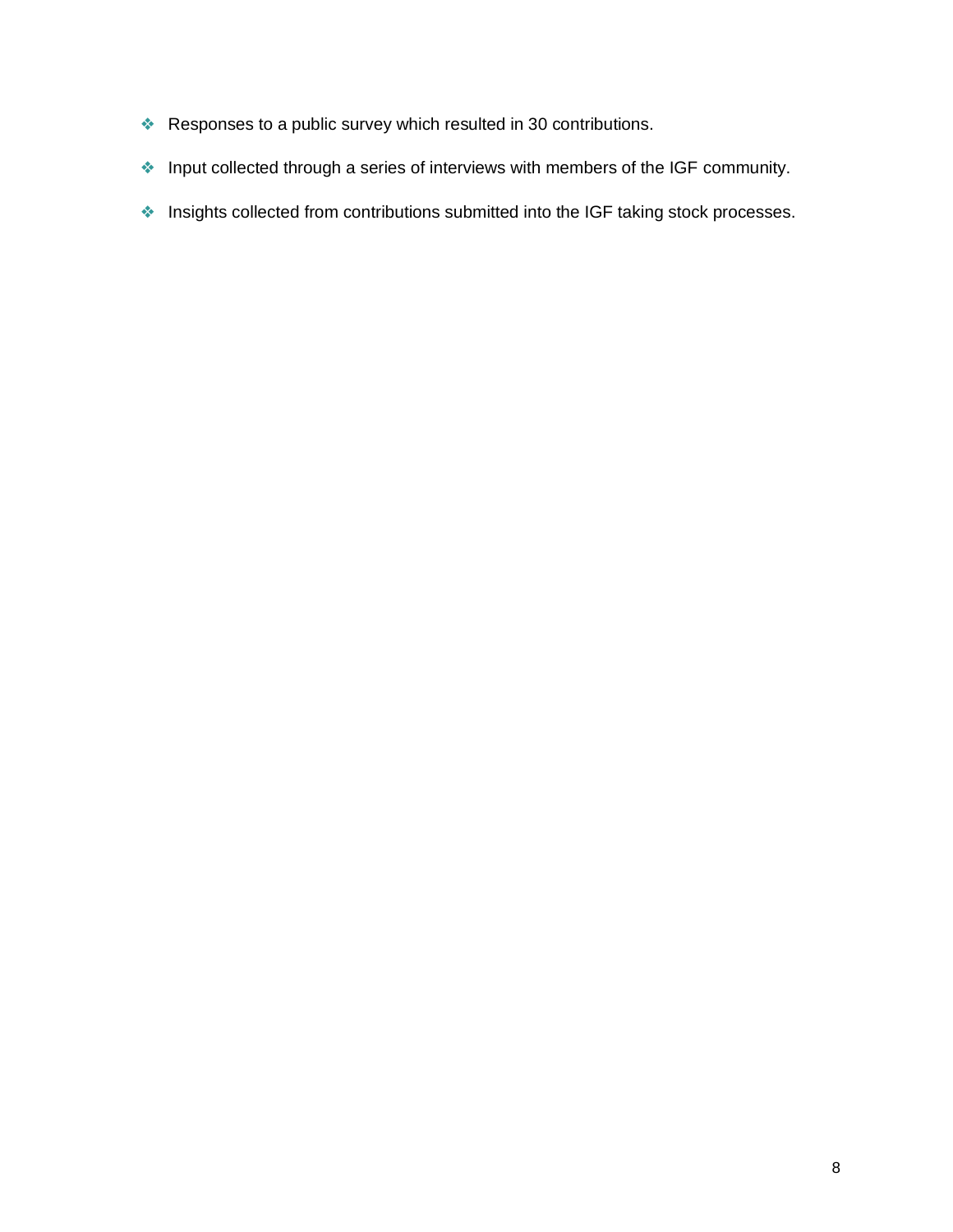## <span id="page-9-0"></span>**III. Gender at the IGF**

### <span id="page-9-1"></span>1. Whether and how the BPF thematic issues have been brought up at the IGF between 2016 and 2019

The BPF has looked at whether and how the 2020 thematic issues (violence, harm, pleasure and consent online) have been brought up at the IGF between 2016 and 2019. For this, we carried out an analysis of IGF sessions (sessions descriptions, reports and transcripts), ran a public survey, conducted a series of interviews with members of the IGF community, and collected insights from contributions submitted into the IGF taking stock processes.

### <span id="page-9-2"></span>**1.1. Analysis of IGF sessions**

For this part of the BPF work, we looked at sessions descriptions, reports, transcripts, and gender report cards between IGF 2016 and IGF 2019, to understand whether and how the BPF thematic issues have been included into IGF discussions. The analysis includes main sessions, workshops, open forums, BPFs, dynamic coalitions, sessions organised by national and regional IGF initiatives, and flash sessions.

#### **Key finding**

- ❖ One main conclusion from the analysis detailed below is that, while the IGF has featured discussions on gender-based violence and harm, this has not so much been the case when it comes to pleasure and consent. It seems there is a tendency to focus more on problems and negative issues and not emphasise what still needs to be done to promote the Internet as a space for self-expression and pleasure (with consent as a guiding principle).
- ❖ Our recommendation therefore is that IGF should encourage more discussions on pleasure and consent as well, as women and gender-diverse people's experiences online are not and should not be limited to harm and violence issues.

### <span id="page-9-3"></span>1.1.2. General picture: What do the numbers say?

Looking at the general picture between 2016 and 2019, **one positive trend can be observed**: the IGF has done gradually better at integrating gender-related issues within discussions on other Internet and digital policy issues. In 2016, only 19% of all analysed sessions touched on genderrelated issues while discussing other Internet policy issues; in 2019, the number of such sessions has increased to 41%.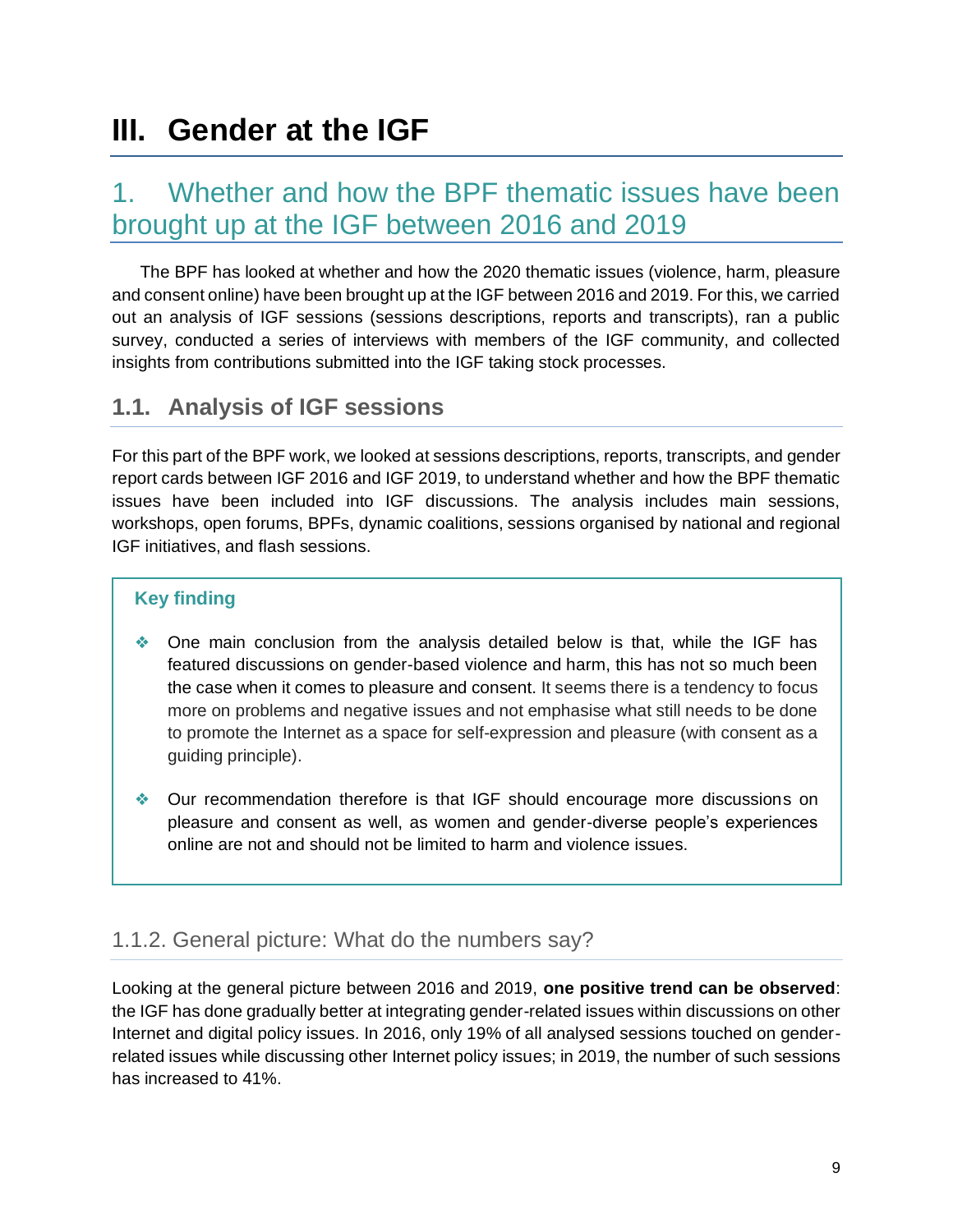Zooming in to look at how much this year's BPF thematic issues (violence, harm, pleasure and consent) were integrated into IGF discussions on various topics, the situation seems to be more or less similar across the years. If in 2016, 4% of the sessions looked at violence, harm, pleasure and consent online when discussing other Internet policy issues, the percentage grew slightly to 6% in 2018, and 7% in 2017 and 2019.

#### **Key findings**

- ❖ While the percentage of IGF sessions focused exclusively on gender issues can be seen as constantly low (between 3% and 7%), there is a positive trend showing that an increasing number of sessions integrate gender-related issues when discussing other Internet policy topics (41% in 2019).
- ❖ The percentage of sessions dedicated to issues of violence, harm, pleasure or consent has been relatively constant across the years, oscillating between 2% and 6%.
- ❖ One general observation across the years is that gender issues tend to be discussed mostly in relation to access and inclusion.

When it comes to the extent to which the IGF has hosted discussions having gender as the main topic, there seems to be a similar pattern across years. In 2016, 4% of all sessions focused on one or several of the four issues, and the percentage was similar in 2018 (3%) and 2019 (4%). In 2017, there was an increase in the number of such sessions (7%), but this could be partially explained by the fact that the IGF generally hosted more sessions during that year, thus allowing for more space for various discussions.

A pattern can also be observed when looking at the percentage of sessions focused on this year's BPF thematic issues (violence, harm, pleasure and consent): 2% in 2018, 3% in 2019, 4% in 2016, and 6% in 2017.

One general observation across the years is that gender issues tend to be discussed mostly in relation to access and inclusion (e.g. bridging digital divides, promoting digital skills among women and girls, empowering women entrepreneurs in ICT skills).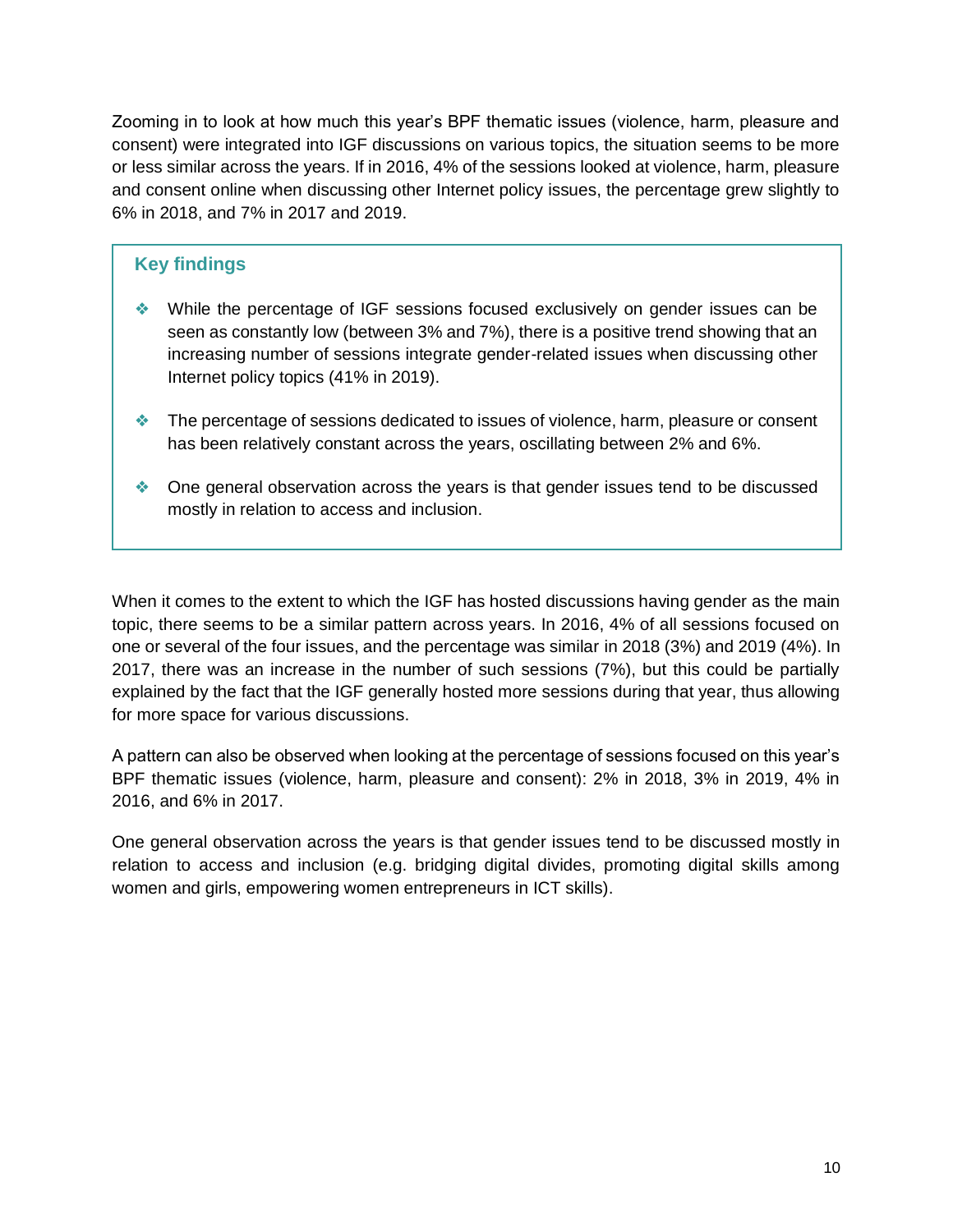| <b>IGF</b> | <b>Total no of</b><br>sessions analysed | as main topic | <b>Sessions that tackled gender</b>                                         |              | <b>Sessions that integrated</b><br>gender issues in discussions<br>on other Internet policy topics |  |
|------------|-----------------------------------------|---------------|-----------------------------------------------------------------------------|--------------|----------------------------------------------------------------------------------------------------|--|
|            |                                         | <b>Total</b>  | <b>Tackled BPF</b><br>focus issues<br>(as either<br>main or side<br>topics) | <b>Total</b> | <b>Tackled BPF</b><br>focus issues                                                                 |  |
| 2019       | 153                                     | 6(4%)         | 4(3%)                                                                       | 62 (41%)     | 10 (7%)                                                                                            |  |
| 2018       | 149                                     | 4(3%)         | 3(2%)                                                                       | 51 (34%)     | 9(6%)                                                                                              |  |
| 2017       | 187                                     | 13 (7%)       | 11 (6%)                                                                     | 49 (26%)     | 14 (7%)                                                                                            |  |
| 2016       | 179                                     | 8(4%)         | 7(4%)                                                                       | 34 (19%)     | 8(4%)                                                                                              |  |

### <span id="page-11-0"></span>1.1.3. IGF 2016

Held under the theme "Enabling inclusive and sustainable growth", IGF 2016 featured over 200 sessions under the following key themes: access and diversity; critical Internet resources; gender and youth issues; cybersecurity; human rights online; emerging issues; sustainable development and the Internet economy; and multistakeholder cooperation.

#### <span id="page-11-1"></span>**a) General overview of gender discussions**

Out of the 179 analysed sessions, 8 tackled gender issues as their main topic, as indicated in their descriptions, and (where available) session reports and/or transcripts. Among these 8 sessions, **7 tackled (either as the main topic or throughout their overall discussions) issues related to violence, harm, pleasure or consent online**.

Session transcripts and reports indicate that, among the remaining sessions, 34 integrated gender issues in discussions on other Internet policy topics. Such issues ranged from **access and inclusion to empowerment and participation**. One [important point](https://www.intgovforum.org/multilingual/content/igf-2016-day-2-main-hall-sustainable-development-internet-and-inclusive-growth) made throughout the discussions on inclusion was that "if we want to include more women on the Internet, the Internet should be [more] relevant for women". Participation in Internet governance (IG) processes was another key point raised in some discussions[. It was noted](https://www.intgovforum.org/multilingual/content/igf-2016-day-3-main-hall-igf-dynamic-coalitions) that all genders must be able to shape IG and they should all have equal opportunities to participate in IG processes. Then, it is important to change the conversation so that users are seen as people of different genders; this would help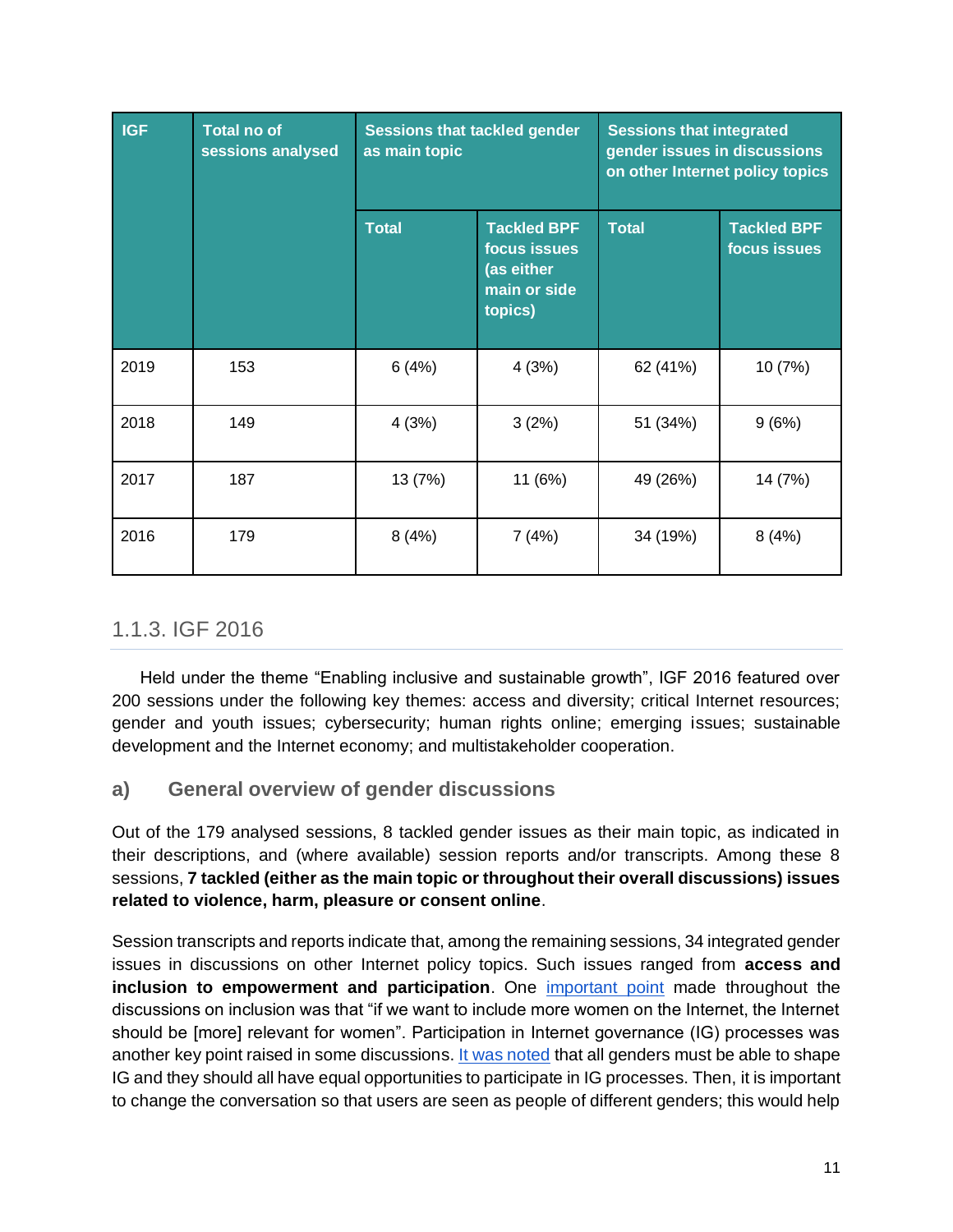us understand better some of the fundamental issues that affect concepts like privacy and freedom of expression. There was also a [discussion](https://www.intgovforum.org/multilingual/content/igf-2016-day-1-room-9-dc-on-gender-and-internet-governance) on gender diversity at the IGF itself. It was noted that gender should not be defined through the binary of men and women, but through a gender spectrum that includes individuals who do not define themselves as men or women. In this regard, suggestions were made to have a category called 'other' in the IGF registration form to foster the inclusion of gender-diverse people. Another key issue was how to include other genders in the IGF.

Out of these 34 sessions, **8 touched on issues that form the focus of the 2020 BPF Gender.** 

#### <span id="page-12-0"></span>**b) How violence, harm, pleasure and/or consent featured at IGF 2016**

IGF 2016 introduced "gender and youth issues" among its main themes. Most sessions that explored issues related to violence, harm, pleasure and/or consent were held under this theme, while others were included under the themes human rights online and access and diversity.

#### **Consent, self-expression and pleasure**

Several discussions pointed that sexual expression is an important [component of online](https://www.intgovforum.org/multilingual/content/igf-2016-day-3-room-6-ws164-sex-and-freedom-of-expression-online)  [expression](https://www.intgovforum.org/multilingual/content/igf-2016-day-3-room-6-ws164-sex-and-freedom-of-expression-online) and must be protected, like all other forms of online expression. Policymakers must ensure that **freedom of sexual expression** is protected online as part of freedom of expression. Issues that affect this form of expression include barriers to access, lack of anonymity, violations of consent and privacy, and laws (e.g. dealing with obscenity and pornography) that tend to consider that the prime harm in nonconsensual sexual expression is obscenity rather than the violation of consent and the right to privacy.

Other debates [highlighted](https://www.intgovforum.org/multilingual/content/igf-2016-day-3-room-6-ws164-sex-and-freedom-of-expression-online) the need for **policies to distinguish between consensual and nonconsensual sexual expression**. Policymakers [should](https://www.intgovforum.org/multilingual/content/igf-2016-day-3-main-hall-igf-dynamic-coalitions) develop frameworks that protect (i.e. do not restrict) the consensual exchange of intimate images/videos, and take strict measures against non-consensual exchange of the same. The principle of harm, rather than morality, must be the standard to distinguish legitimate sexual expression from illegitimate one.

Issues related to consent surfaced in a [discussion on sextortion.](https://www.intgovforum.org/multilingual/content/igf-2016-day-2-room-5-ws146-honey-you-are-so-not-in-control-decrypting-sextortion) The concept of 'online selfdisclosure' came up, which is when people willingly share personal information (including images or videos) online, tending to be unaware or forget that Internet services used for sharing of data are not free of breaches (like identity theft, information leakage, etc). Such breaches can then lead to that information (initially consensually shared) being misused for sextortion purposes. Excessive self-disclosure, it was pointed out, can result in victim blaming and shaming.

One important point [raised](https://www.intgovforum.org/multilingual/content/igf-2016-day-2-room-8-workshop-freedom-house) was that the non-consensual online distribution of private images or videos often becomes a form of online violence, as it opens the door to various forms or harassment and abuse which can then affect physical and emotional well-being and lead to selfcensorship.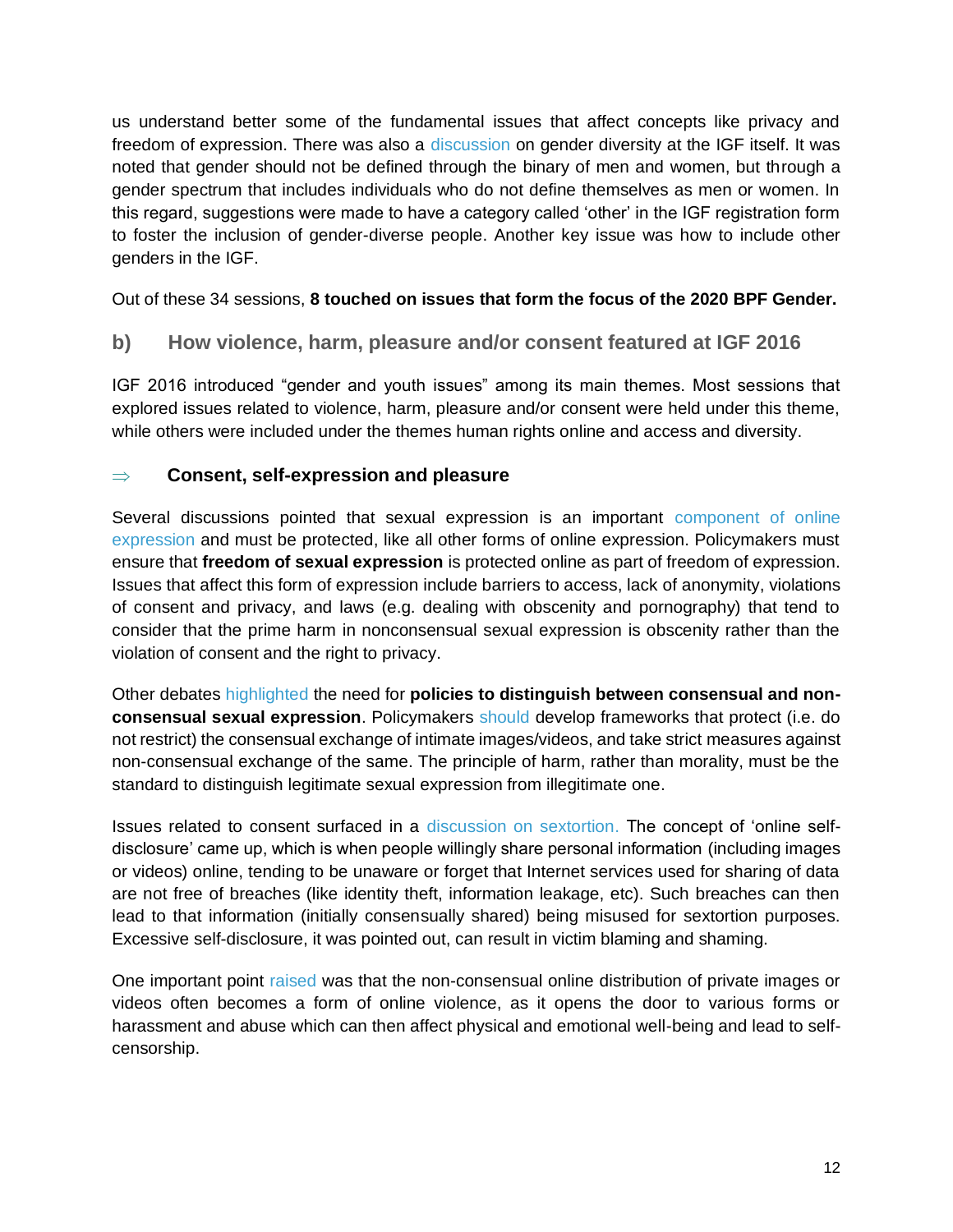Possible approaches to addressing such risks include tools which ask for explicit consent prior to sharing sensitive information or videos/images; awareness raising and education in preventing sharing sensitive information online; educating youth on safer sexual expression online instead of trying to ban and/or use scare tactics; and criminalising sextortion. And while taking down content that was not consensually published online could be also a solution, it is important to keep in mind that such measures could also be abused to silence or censor sexual expression or sexual minorities online.

**Consent** also featured in a [discussion on doxxing](https://www.intgovforum.org/multilingual/content/igf-2016-day-3-room-6-ws127-doxxing-women-privacy-protections-against-gender-violence) towards gender sexuality and vulnerable groups (doxxing is the collection of many details about someone online; and it can have both good and bad consequences). Sometimes people freely share information about themselves online, including with regard to their gender and sexual identities. That information can provide resources for doxxing. So users need to be more empowered to protect their own privacy, and consent is an important element in this regard. Consent in the digital space tends to be seen as a simple tick box and as something that is 'given' forever. This has to change. Consent should be a tool to empower the users of the technology and allow them to change their mind later on; you should be able to take your consent away easily.

#### **Violence and harm**

The idea of the Internet being a space and a tool for confidence and freedom of expression for women is threatened by fears of online abuse and violence. **[Cyberviolence](https://www.intgovforum.org/multilingual/content/igf-2016-day-1-room-1-ws15-an-internet-of-women-by-2020-wsis-vision-into-reality)** [is a barrier](https://www.intgovforum.org/multilingual/content/igf-2016-day-1-room-1-ws15-an-internet-of-women-by-2020-wsis-vision-into-reality) to getting more women and girls online, as fear is a factor that inhibits their engagement with the online space. Therefore, **creating a safe online environment for women and girls** is an issue of top priority. Digital literacy programmes and mentoring could help make women feel safer online.

We see more and more that **online harassment** – which occurs through speech – is restricting the freedom of expression of women. Thus, the free speech concept has to account for genderbased experience.

**Online violence against women** also occurs in the context of specific professions. For instance, [women journalists seem to be targeted b](https://www.intgovforum.org/multilingual/content/igf-2016-day-2-room-10-dc-on-internet-rights-and-principles)y more online threats than men journalists and 'the discourse or the narrative [in these cases] is because they are not only journalists, but they are women. So they are getting more threats that are related with their personal relationships, with their appearances, with their supposedly lack of capacity for being women'. The same applies (in some countries more than in others) when women are vocal in the public sphere with regard to topics of public interest: they are being attacked not necessarily for their views, but largely because those views come from a woman.

In some cases, gender-based violence [has its roots](https://www.intgovforum.org/multilingual/content/igf-2016-day-2-room-8-of27-freedom-online-coalition) in the failure to acknowledge the rights of women or LGBTQI communities. For instance, some countries simply criminalise homosexuality, and the offline reality caused by this [is also reflected i](https://www.intgovforum.org/multilingual/content/igf-2016-day-2-room-8-workshop-freedom-house)n the online world, where LGBTQI communities experience fear, stigma and various forms of threats, which, eventually, can lead to driving them away from using the Internet. The reverse applies too: online violence can also translate into offline violence. For example, if somebody is targeted by online violence and then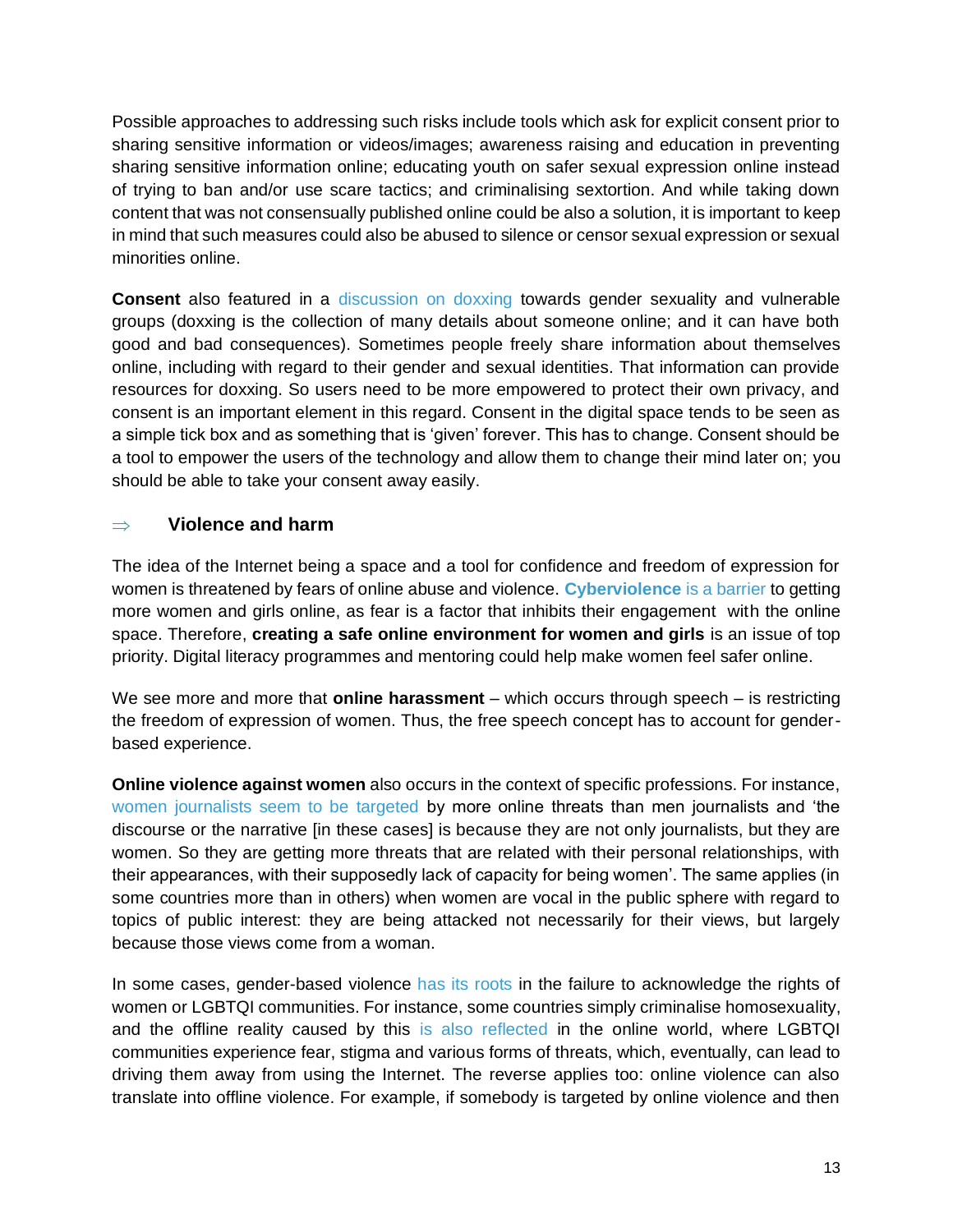their private or identifiable information is exposed online, the online violence can translate into physical danger. But [technology should not be seen o](https://www.intgovforum.org/multilingual/content/igf-2016-day-3-main-hall-human-rights-broadening-the-conversation)nly as a tool to exacerbate threats and risks; it is also a tool to be used for 'fighting back' against such phenomena.

[One problem](https://www.intgovforum.org/multilingual/content/igf-2016-day-2-room-8-workshop-freedom-house) in the fight against online gender-based violence is that, where legal frameworks are in place to address such cases, there is **no real enforcement and no access to justice**, and the victims find themselves unable to rely on institutions and on society for protection. It was also [noted](https://www.intgovforum.org/multilingual/content/igf-2016-day-2-room-8-workshop-freedom-house) that the problem is not so much about adopting new legislation specifically focused on online violence, as existing legal standards for protection women are already in place in most jurisdictions, but about **implementing those legal standards in an online context**. Moreover, policy makers [should be wary o](https://www.intgovforum.org/multilingual/content/igf-2016-day-3-room-6-ws138-solutions-for-countering-online-abuse-against-women)f the dangers of overregulation and censorship.

To counter abuse against women and LGBTQI people, we also need a way to effectively seek justice for crimes committed against these people without their moral characters being called into question or examined. [One solution](https://www.intgovforum.org/multilingual/content/igf-2016-day-3-room-6-ws138-solutions-for-countering-online-abuse-against-women) is to implement specific training programmes for law enforcement and the judiciary.

[Discussions were also held](https://www.intgovforum.org/multilingual/content/igf-2016-day-2-room-8-workshop-freedom-house) on the **role of online platforms in promoting trust and safety online for women and gender-diverse people**. Enhanced privacy and security measures can help in this regard; for instance, not collecting and storing personal data and implementing twofactor authentication can help increase online safety.

It is often the case that **those working to counter online abuse and/or support sexual human rights become themselves the targets of online violence**. These peopl[e need a way to receive](https://www.intgovforum.org/multilingual/content/igf-2016-day-3-room-6-ws138-solutions-for-countering-online-abuse-against-women)  [support](https://www.intgovforum.org/multilingual/content/igf-2016-day-3-room-6-ws138-solutions-for-countering-online-abuse-against-women) from a caring and committed online community, because continued harassment will have a chilling effect on them raising their voices. One example of how this could work is to activate an alert when defenders are attacked that help generate a positive and loving speech from both men and women to denormalise the attacks.

Finding solutions to online crimes against women and gender-diverse people remains **a task for all stakeholders**. And what is [extremely important to ensure](https://www.intgovforum.org/multilingual/content/igf-2016-day-2-room-5-ws216-%C2%A0techwomen-driving-ict-innovation-collaboration-in-casa) is that such solutions are not misused to curb freedom of expression online.

[We need to be mindful](https://www.intgovforum.org/multilingual/content/igf-2016-day-2-room-9-bpf-gender-and-access) of the fact that **the discourse around gender-based threats may be abused** and may even become counterproductive in local contexts. For instance, some locally imposed Internet access bans are explained by the need to protect women and girls from online abuse. So the fact that there is a generalised perception of online threats tends to be used as an excuse for preventing women and girls from accessing the Internet. Thus, there is a need to refrain from fueling the abuse of this rhetoric by **stressing the need to empower women, rather than to protect them**.

Public policies focused on **empowering women and gender-diverse people** through education and awareness-raising (e.g. about the risks of exposure on the Internet and ways to defend themselves against violence) [are key](https://www.intgovforum.org/multilingual/content/igf-2016-day-3-room-6-ws127-doxxing-women-privacy-protections-against-gender-violence) to fighting violence online. Another measure could be the creation of psychological support centers for those who are victims of online violence. On the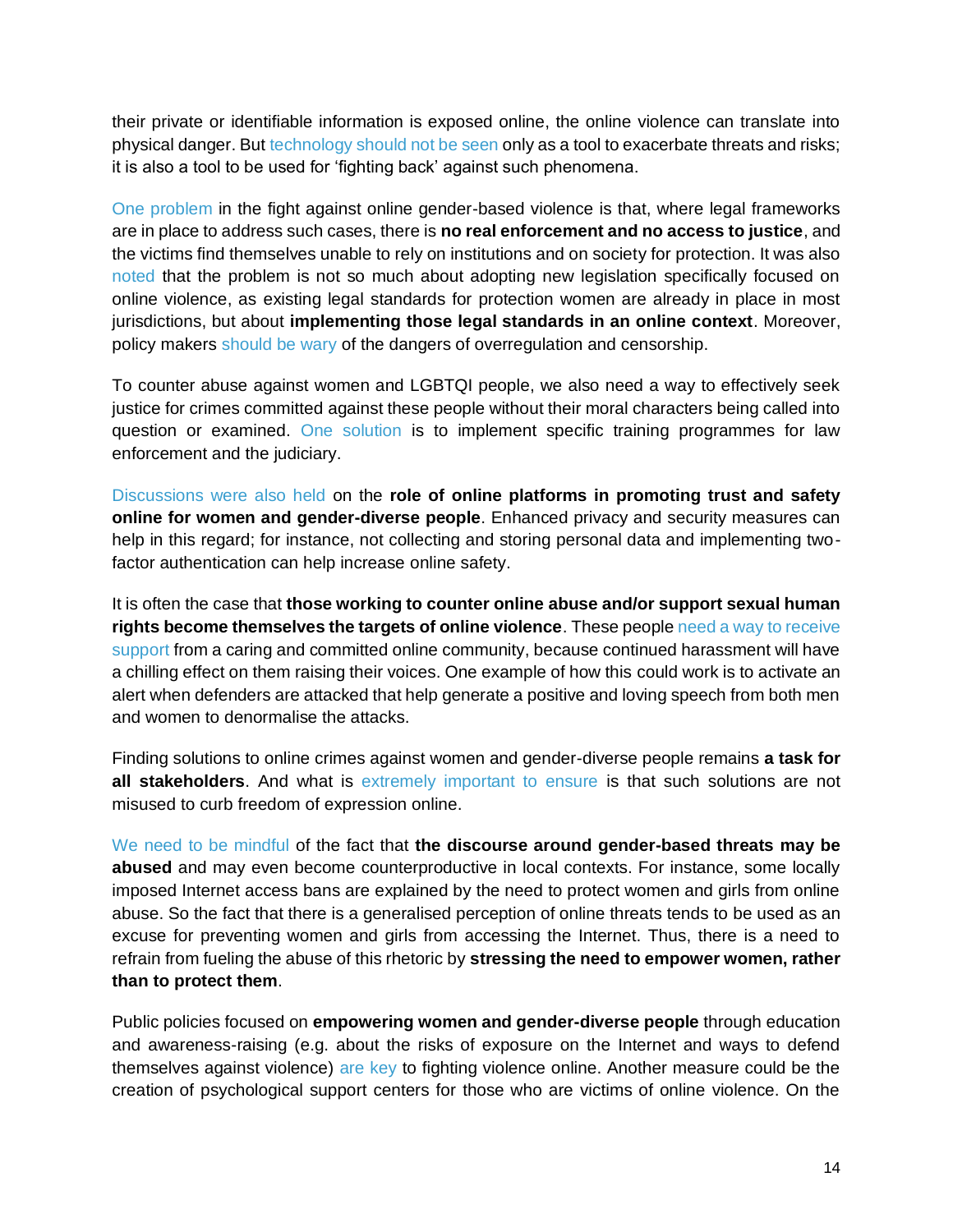private sector side, actions could include establishing public policies for the production of the devices less vulnerable to attacks and invasions, and enhancing their privacy and data protection practices as a way to create a nurturing and welcoming online space.

### <span id="page-15-0"></span>1.1.4. IGF 2017

The 12th IGF meeting, themed "Shape your digital future!", was structured around the following key themes: access, inclusion and diversity; critical Internet resources; cybersecurity; digital economy, digital work, trade and sustainable development; gender and youth; human rights online; multistakeholder cooperation and governance; and new technologies and emerging issues.

#### <span id="page-15-1"></span>**a) General overview of gender discussions**

Out of the 187 analysed sessions, 13 tackled gender issues as their main topic, as indicated in their descriptions, and (where available) session reports, and/or transcripts. Among these 13 sessions, **11 tackled issues that fit under the thematic focus of the BPF Gender** (most of them discussed issues related to gender-based violence and harm, but some also looked at aspects such as consent and self-expression online).

An analysis of session transcripts and reports indicates that, among the remaining sessions, 49 integrated gender issues in discussions on various Internet policy topics. Across these sessions, gender issues surfaced mostly in relation to **access, inclusion, and equality**. Other issues explored included g**ender-based bias and discrimination, and the empowerment of women and gender-diverse people and their representation in ICT professions, including in leadership positions**.

IGF 2017 saw the first ever **[main session dedicated to discussing gender issues.](https://www.intgovforum.org/multilingual/content/igf-2017-day-3-room-xvii-plenary-gender-inclusion-the-future-of-the-internet)** The key messages from the session $6$  are also a reflection of most of the discussion held throughout the entire meeting in relation to gender. For instance, a recurrent topic was that gender should be understood through the lens of intersectionality, which integrates diversity, including on rural/urban locations, economic power, and sexual orientation and gender identities. It was also pointed out that digital divide facilitates discrimination of women and girls and as such, is a human rights issue that stakeholders should address in line with international human rights frameworks.

Out of the 49 sessions that integrated gender issues in discussions on other Internet policy topics, **14 touched on issues that form the focus of the 2020 BPF on Gender.** 

<sup>&</sup>lt;sup>6</sup> IGF 2017, "Geneva Messages", [https://www.intgovforum.org/multilingual/content/igf-2017-geneva-messages#](https://www.intgovforum.org/multilingual/content/igf-2017-geneva-messages)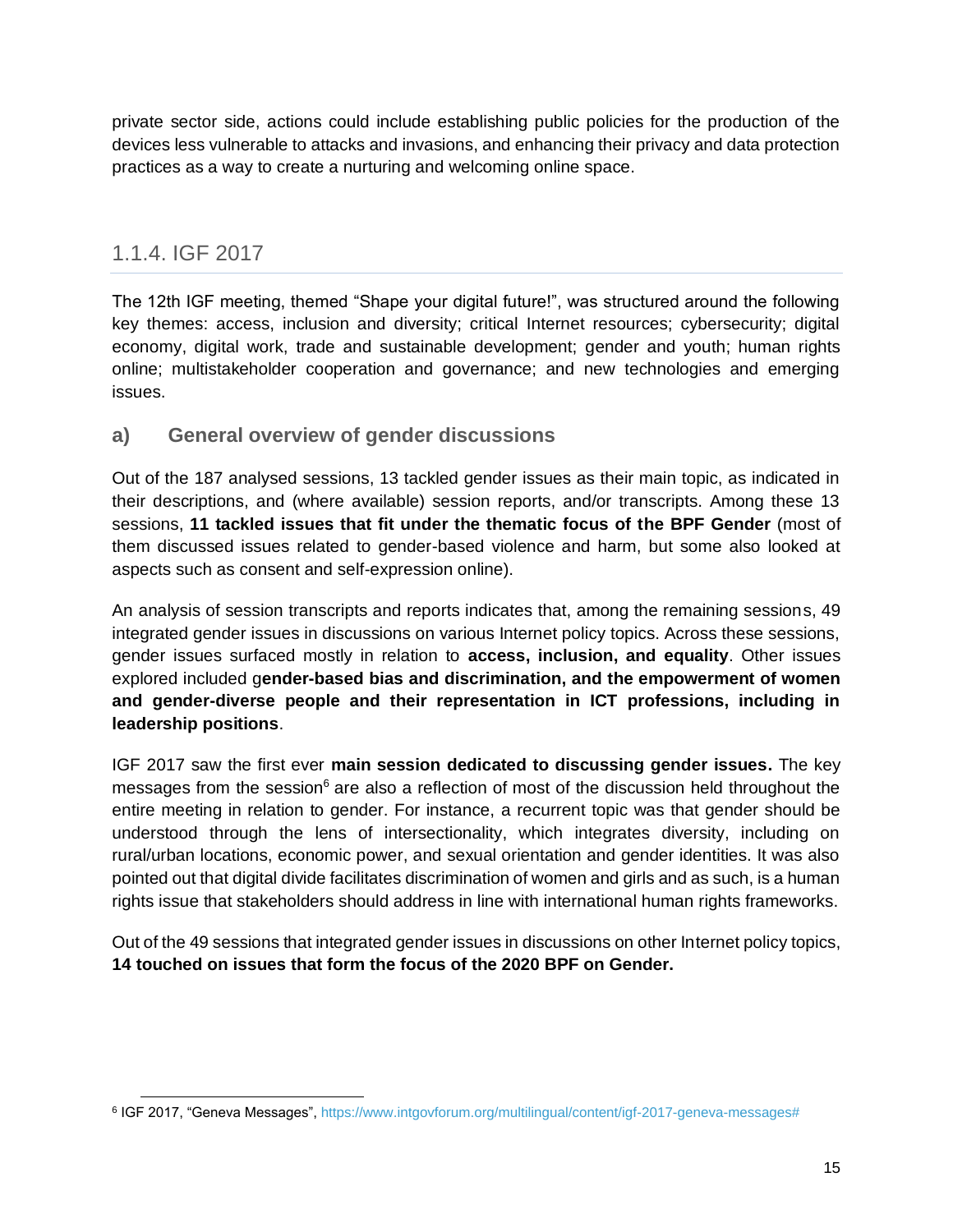#### <span id="page-16-0"></span>**b) How violence, harm, pleasure and/or consent featured at IGF 2017**

Most of the sessions that tackled issues related to violence, harm, pleasure and/or consent were held under the themes gender and youth (11) and human rights (7). Others were included under access, inclusion and diversity; new technologies and emerging issues; cybersecurity; and multistakeholder cooperation and governance.

#### **Consent, self-expression and pleasure**

[One session](https://www.intgovforum.org/multilingual/content/igf-2017-day-1-room-xxv-ws180-ms-body-as-data-dataveillance-the-informatization-of-the-body) which looked at "body as data: shed light on the significance of and **connections between gender, sexual orientation, and data**. A key point raised was that women and genderdiverse people (including the LGBTQI community) need to be able to provide **meaningful consent** regarding the collection and processing of data in relation to various online services. The cultural dimension of gender and sexuality is key to understanding the power of data and its linkage to surveillance; for instance, teenage girls from low-income communities tend to experience surveillance more than boys, as their parents often check their phones to monitor their activities. There is also the issue of women being especially adamant about being registered in public databases/services organised around data. Whoever is not part of the dataset will not receive services, and this generates a chain effect that prevents marginalised communities such as women from a specific cast, class or race and gender non-conforming individuals from having a say in any decisions around data.

[Consent was also discussed](https://www.intgovforum.org/multilingual/content/igf-2017-day-3-room-xvii-dynamic-coalitions-contribute-to-the-digital-future) from the perspective of **making a difference between consent form producing something vs consent for distributing something**. As explained by the Dynamic Coalition on Gender and Internet Governance, a woman may consent to participating only in the creation of an image or a video (step 1), including one that is intimate or sexual – but not consent to its distribution (step 2).<sup>7</sup> Social media users often violate others' consent by publishing photos or videos that are consensually produced but are non-consensually distributed. Finding a way to embed consent in the design and architecture of platforms might be an issue interesting to explore.

When it comes to **legal aspects**, laws related to non-consensual sharing of intimate images must not be drawn so broadly that they suppress discourse about sexual rights. The right to justice [should not be seen as more important](https://www.intgovforum.org/multilingual/content/igf-2017-day-3-room-xvii-plenary-gender-inclusion-the-future-of-the-internet) than the right to sexual expression. And while nonconsensual production and distribution need to be treated as rights violations, consensual creations need to be protected. Legal distinctions between what is consensual and what is nonconsensual [need to be strengthened](https://www.intgovforum.org/multilingual/index.php?q=filedepot_download/4486/1136) to enable freedom of expression, including sexual expression. Without laws that firmly distinguish the consensual from the non-consensual, women who publish intimate digital images of themselves can be charged under laws statutes related to obscenity or indecency.

<sup>7</sup> Dynamic Coalition on Gender and Internet Governance, "An Internet For #YesAllWomen? Women's rights, gender and equality in digital spaces", [https://www.intgovforum.org/multilingual/index.php?q=filedepot\\_download/4486/1136](https://www.intgovforum.org/multilingual/index.php?q=filedepot_download/4486/1136)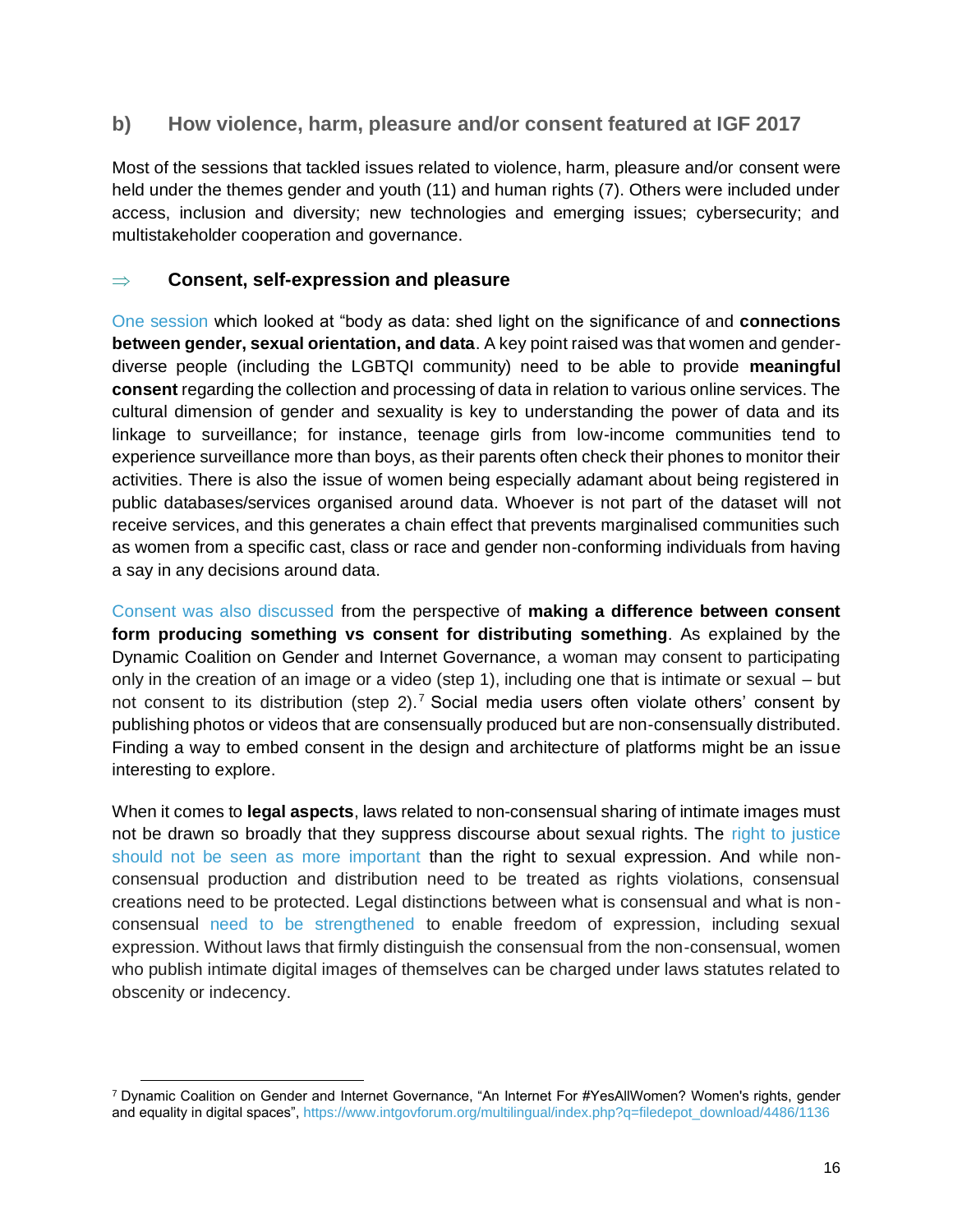A discussion on [women digital inclusion](https://www.intgovforum.org/multilingual/content/igf-2017-day-1-room-xxvi-ws49-digital-inclusion-for-women-scaling-up-our-efforts) noted that women's access to the Internet should also be looked at from the perspective of **freedom of expression**, i.e. to what extent women can indeed use the Internet to express themselves freely. [More needs to be done](https://www.intgovforum.org/multilingual/content/igf-2017-day-2-room-xxii-ws166-combating-online-violence-against-politically-active-women) to protect the rights of women to express themselves and their opinions online. In the [case of young women,](https://www.intgovforum.org/multilingual/content/igf-2017-day-3-room-xxv-bpf-best-practice-forum-on-gender-and-access) for example, surveys found that the ability to express themselves online is very important, especially in cultural contexts with strict norms about what can and cannot be said.

One particular concern is the **criminalisation of certain behaviour in some societies** (for instance, expressing one's sexuality). As one participant argued, "the point of access is not simply to have access; it has to be around agency, and it has to be around empowerment". Moreover, **meaningful access** to the Internet is not only about education or economic empowerment, but also about pleasure and leisure.

#### **Violence and harm**

There seemed to be agreement across many sessions that women are subject to various forms of hate speech and harassment online more than men. For instance, **[online misogyny](https://www.intgovforum.org/multilingual/content/igf-2017-day-1-room-xxiv-internet-rights-and-principles-coalition) and [gender-based harassment](https://www.intgovforum.org/multilingual/content/igf-2017-day-4-room-xxvii-ws154-the-distributed-denial-of-democracy-threats-to-democracy)** are not uncommon, and are often used in an attempt to intimidate or silence women active in professions such as journalisms or politics. And while some professions are more prone to digital violence than others (as is the case with journalists), women and men in these professions [experience different forms of violence and threats.](https://www.intgovforum.org/multilingual/content/igf-2017-day-2-room-xxii-ws184-surveillance-from-the-margins) Recognising these differences should be a key element in addressing online violence and harm.

[Stereotypes about women,](https://www.intgovforum.org/multilingual/content/igf-2017-day-2-room-xii-ws215-selective-persecution-and-the-mob-hate-and-religion-online) especially within diverse ethnic or religious communities, also contribute to **online hate speech**. And while online sexist hate speech is often considered as harmless, it is yet rampant in many ways and part of a continuum of violence against women and a manifestation of multi-level attacks to women's rights. [Potential action against hate speech](https://www.intgovforum.org/multilingual/content/igf-2017-day-3-room-xxvii-dc-gender-and-internet-governance)  [includes](https://www.intgovforum.org/multilingual/content/igf-2017-day-3-room-xxvii-dc-gender-and-internet-governance) protecting free speech without tolerating sexist hate speech, introducing legislative changes to include gender/sex in hate crime legislation, reviewing the responsibility of platform providers in relation to sexist hate speech, and using existing regulatory powers with respect to the media to combat the use of sexist hate speech.

Internet governance spaces and processes have an important role to play in tackling genderbased violence in the online space. As noted in [one high-level session,](https://www.intgovforum.org/multilingual/content/igf-2017-day-1-assembly-hall-high-level-thematic-session-shaping-our-future-digital-global) "Internet governance [should address the] cyber threats that women face, the new form of violence, harassment, harmful stereotypes that the Internet is perpetrating".

An important point made in a discussion on [gender inclusion](https://www.intgovforum.org/multilingual/content/igf-2017-day-1-room-xxvi-of19-seed-alliance-gender-inclusion-towards-great-female-leadership) was that the debates on gender and the Internet should not be overly focused on gender-based violence, but also address issues such as **women inclusion and participation in Internet governance processes and spaces, including in leadership roles**. [It was pointed](https://www.intgovforum.org/multilingual/content/igf-2017-day-3-room-xvii-plenary-gender-inclusion-the-future-of-the-internet) out that we need more representation of women across the ICT and Internet governance fields, including in leadership positions.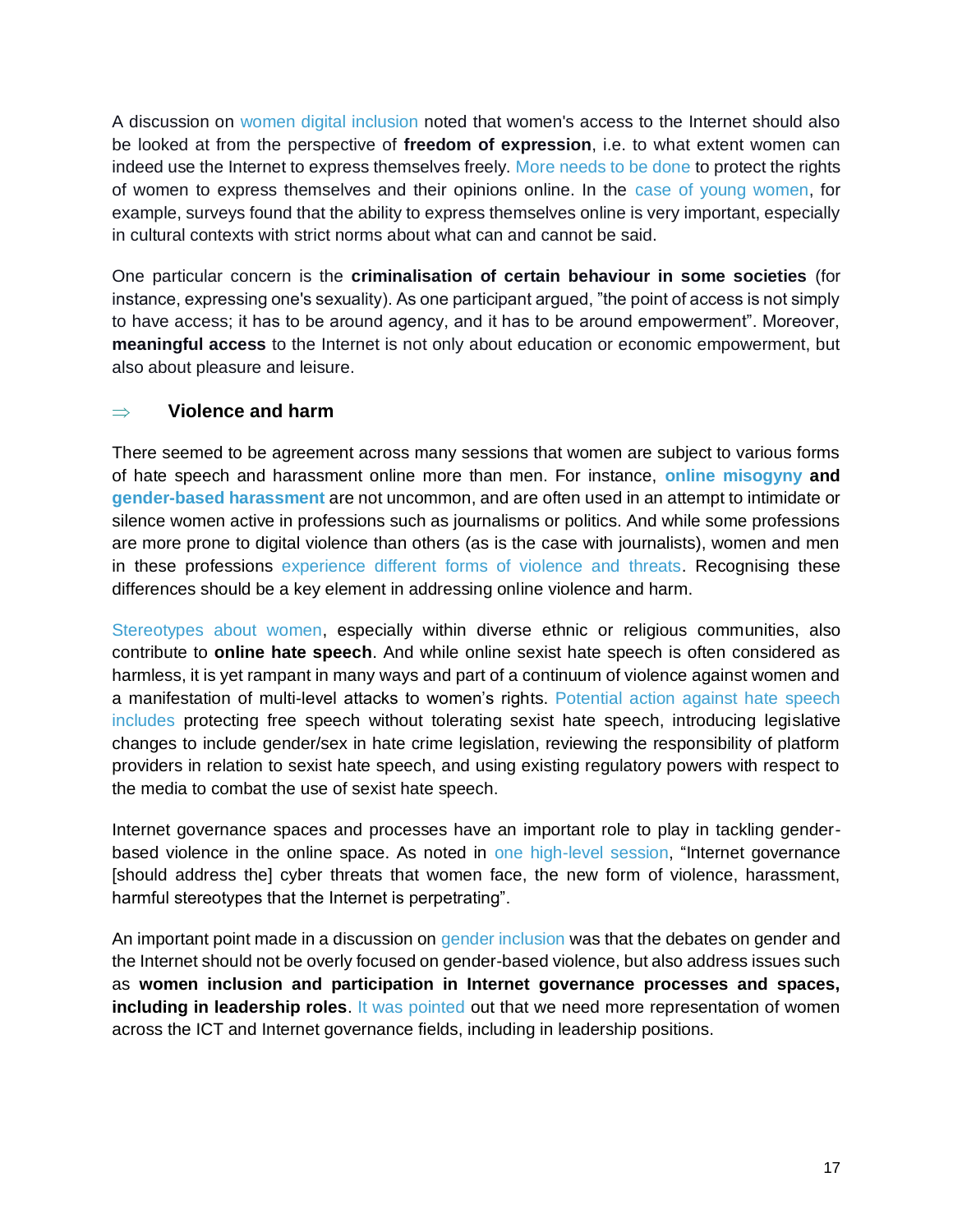Empowering women to use the Internet as they wish (e.g. to share their pictures and explore their sexuality), in an environment of safety, privacy and security, is another aspect that needs to feature more prominently in debates.

Discussions on [digital inclusion for women](https://www.intgovforum.org/multilingual/content/igf-2017-day-1-room-xxvi-ws49-digital-inclusion-for-women-scaling-up-our-efforts) touched on the fact that women's access to and use of the Internet is not only a matter of having access to the infrastructure and technology itself. It is also an issue of **being able to exercise one's freedoms online**. Forms of discrimination, harrasment, and violence based on people's gender identity or sexual orientations act as [barriers](https://www.intgovforum.org/multilingual/content/igf-2017-day-3-room-ix-best-practice-forum-on-cybersecurity) to (meaningful) Internet access and it [make the promise of freedoms online](https://www.intgovforum.org/multilingual/content/igf-2017-day-2-room-xxiv-ws152-online-freedom-for-allno-unfreedom-for-women-how-do-we-solve) elusive for many users. If, once online, women are exposed to misogynistic behaviour or cyber-bullying, they will then [tend to limit or stop their online participation/presence.](https://www.intgovforum.org/multilingual/content/igf-2017-day-4-room-xxiv-ws33-a-look-at-world-trends-in-freedom-of-expression-online) They [will stop](https://www.intgovforum.org/multilingual/content/igf-2017-day-2-room-xxiv-ws152-online-freedom-for-allno-unfreedom-for-women-how-do-we-solve) expressing themselves online to avoid forms of violence and hate speech.

[One session](https://www.intgovforum.org/multilingual/content/igf-2017-day-1-room-xxvii-ws157-what-digital-future-for-vulnerable-people) offered examples of actions women take to avoid being harassed online based on gender, from not disclosing their gender identity online, to posting photos of their husbands and children in their online profile, and to choosing to use their husbands' account to access social media instead of opening their own.

**Improving online safety and taking action to prevent cyber-harassment, cyber-bullying and other forms of gender-based violence** is a key step towards a better inclusion of women in the online space. Moreover, it is important to understand the impact that online violence actually has on women, and the personal and social implications of the violence. What actions are women taking when they are exposed to online violence and what is the impact of these actions? Will this limit their educational or employment opportunities online? These are just some examples of questions that need to be looked into.

There were also [discussions](https://www.intgovforum.org/multilingual/content/igf-2017-day-3-room-ix-ws250-the-dark-side-of-the-internet-policy-how-flawed-policy-can-lead) on the challenges of implementing legal protections around freedom of expression and **criminalising gender-based violence in the online space**. In many cases, obscenity is seen as the primary harm or crime, as opposed to violations of the right to privacy and consent. And the fact that obscenity is frequently not clearly defined in regulations creates space for interpretation and uncertainty. Moreover, law enforcement agencies often have difficulties in making a difference between consensual and non-consensual acts in the online space.

Another aspect raised in some discussions was related to ensuring that e**xisting laws are implemented properly to tackle gender-based violence, and not misused to limit freedom of expression**. If addressing online gender-based violence requires restrictions and limitations to freedom of expression, [these have to be lawful, necessary, and proportionate.](https://www.intgovforum.org/multilingual/content/igf-2017-day-3-room-xvii-plenary-gender-inclusion-the-future-of-the-internet) Addressing violence should not be used as an excuse to reduce people's right to freedom of expression, especially that of women and LGBTIQI people.

Some discussions touched on **violence against politically active women**. As illustrated in one [session on gender equality,](https://www.intgovforum.org/multilingual/content/igf-2017-day-1-room-xxvi-ws57-a-playbook-for-gender-equality-how-to-harness-the-power-of) it is not rarely that women who express their political views online are attacked not based on those views, but on their gender or sexuality. [Another session](https://www.intgovforum.org/multilingual/content/igf-2017-day-2-room-xxii-ws166-combating-online-violence-against-politically-active-women) noted that gender-based online abuse and harassment against women active in politics is a challenge to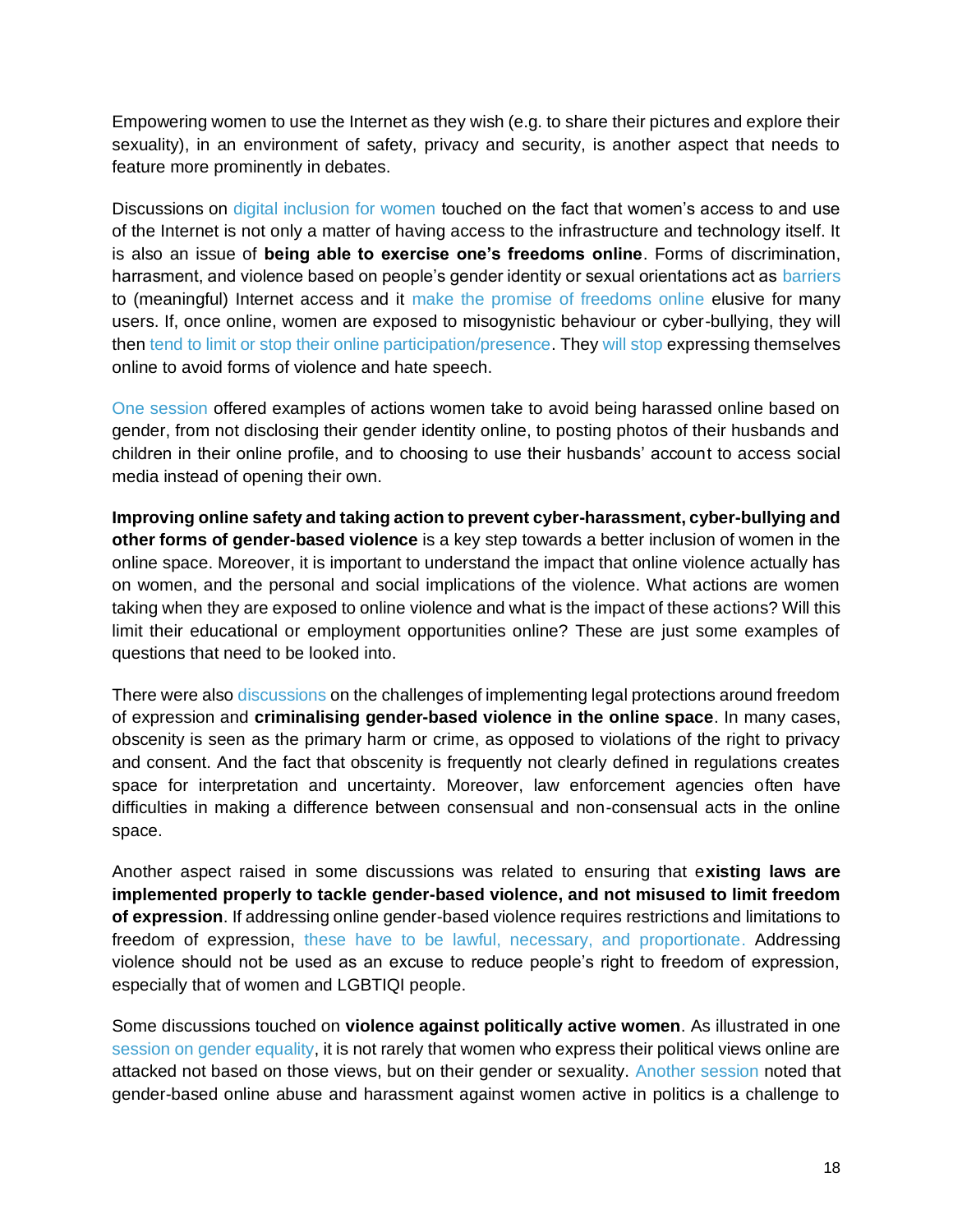democracy and political participation. Approaches to combat such phenomena include raising awareness of online abuse, increasing the understanding of online rights, and encouraging women and men in politics to advocate for gender rights. An equally important aspect is to consider diversity when combatting violence against women in politics, as women belonging to different communities face different types of abuse and violence (for instance, black women may face misogyny but also rasism).

**Policies and initiatives focused on addressing gender-based violence** [have to take into](https://www.intgovforum.org/multilingual/content/igf-2017-day-1-room-xxvii-of37-council-of-europe-intermediaries-shared-commitments-and)  [consideration cultural contexts.](https://www.intgovforum.org/multilingual/content/igf-2017-day-1-room-xxvii-of37-council-of-europe-intermediaries-shared-commitments-and) For instance, it is important to understand that some actions or behaviours in one specific context may be considered harassment or pose a safety risk for women or gender-diverse people. Likewise, [some countries view](https://www.intgovforum.org/multilingual/content/igf-2017-day-2-room-xxv-of80-tackling-violent-extremism-online-new-human-rights-challenges) the expression of LGBTQI rights as extremist content, while others consider it a lawful expression of identity.

One important point (raised in a [discussion on access\)](https://www.intgovforum.org/multilingual/content/igf-2017-day-1-room-xxvii-cenb-iii) was that **women and girls are not a homogenous group** and that barriers to access and inclusion, as well as issues related to discrimination, violence, harm, and self-expression are specific to [specific communities](https://www.intgovforum.org/multilingual/content/igf-2017-day-3-room-xxv-bpf-best-practice-forum-on-gender-and-access) (e.g. refugee women; indigenous women; women in rural areas; women with disabilities; young women; elderly women; and lesbian, bisexual, trans and queer women). This is why in debates on how to achieve gender equality and protect gender rights we have to be specific about what we mean by women and girls, and adapt the discussions to the specific needs and challenges of specific communities. And [there is also a need](https://www.intgovforum.org/multilingual/content/igf-2017-day-1-room-xxvii-ws157-what-digital-future-for-vulnerable-people) to develop different tools, strategies or advocacy campaigns to meet the needs of different groups of people.

### <span id="page-19-0"></span>1.1.5. IGF 2018

Held under the overarching theme "The Internet of trust", IGF 2018 tackled Internet and digital policy issues under eight main themes: cybersecurity, trust and privacy; development, innovation and economic issues; human rights, gender and youth; digital inclusion and accessibility; evolution of Internet governance; emerging technologies; media and content; and technical and operational issues.

#### <span id="page-19-1"></span>**a) General overview of gender discussions**

Out of the 149 analysed sessions, four (4) tackled gender issues as their main topic, as indicated in their descriptions, (where available) session reports, and/or transcripts. Among these four sessions, **three tackled issues that fit under the thematic focus of the BPF Gender**, in particular with regard to violence and harm.

An analysis of session transcripts and reports indicates that, among the remaining session, 51 integrated gender issues in other discussions on various Internet policy topics. Across these sessions, gender issues surfaced mostly in relation to **access and inclusion;** other discussions touched on topics such as **gender bias and discrimination, participation of women in the digital economy and in policy-making processes, and gender equality**.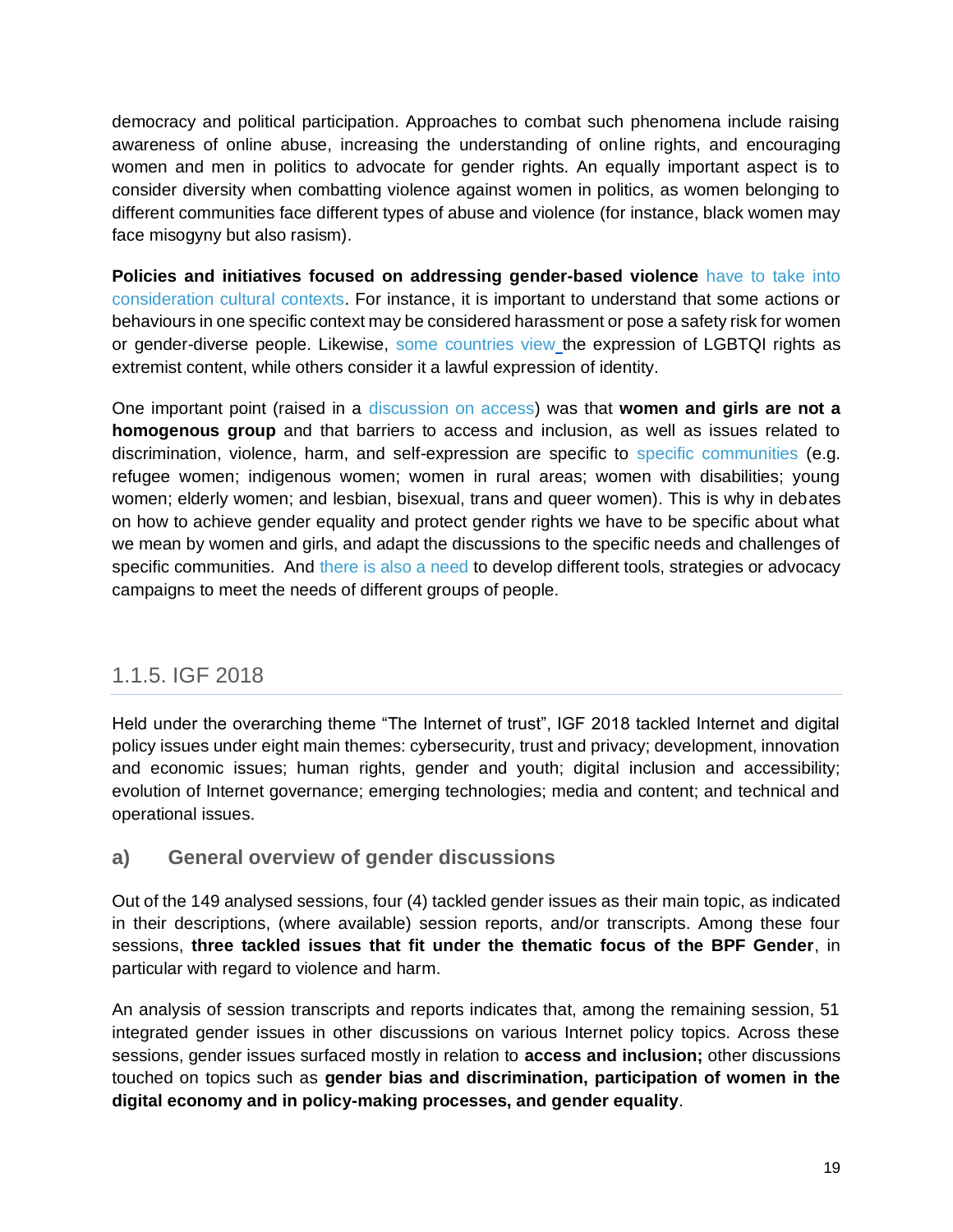As indicated in the IGF 2018 Messages, the theme of "human rights, gender and youth" at IGF 2018 saw sessions moving beyond the gender binary and focusing not only on women, but also on gender non-binary and queer persons. Gender needs to be viewed as a cross-cutting theme, and gender inequality must be located at the intersection of other inequalities such as class (income/education), location (urban/rural), race and ethnicity, among others. It is crucial to examine emerging issues and technologies such as dataveillance and biases in artificial intelligence algorithms through the lens of gender and sexuality perspectives, particularly while analysing policies and strategies to address them.<sup>8</sup>

#### **Nine sessions also touched on issues related to violence and harm from a gender perspective**.

<span id="page-20-0"></span>**b) How violence, harm, pleasure and/or consent featured at IGF 2018**

Most of the sessions that tackled issues related to violence and harm were held under the theme human rights, gender and youth (ten of them). Other sessions were included under digital inclusion and accessibility and emerging technologies.

Our analysis did not reveal any specific discussions on issues related to pleasure and consent online.

#### **Violence and harm**

One key point raised across several sessions was related to the **offline-online continuum:** "the same violence, the same gender-based discrimination, the same inequalities we have offline have [also] come online". And violence in the digital world [affects](https://www.intgovforum.org/multilingual/content/igf-2018-day-2-salle-xi-ws410-preventing-youth-violence-through-icts) different genders differently.

In the [main session on human rights,](https://www.intgovforum.org/multilingual/content/igf-2018-day-2-salle-i-human-rights-gender-and-youth) a question was raised on t**he extent to which women trust the Internet**. In many instances, women who do have access to the Internet [face various](https://www.intgovforum.org/multilingual/content/igf-2018-lightning-session-12-women-empowerment-through-icts)  [challenges](https://www.intgovforum.org/multilingual/content/igf-2018-lightning-session-12-women-empowerment-through-icts) that impacts trust, including discrimination and various forms of violence (e.g. hate speech, harassment, [cyber-mobbing\)](https://www.intgovforum.org/multilingual/content/igf-2018-day-1-salle-iv-ws146-hidden-aspects-of-digital-inclusion). Faced with these issues, many women choose to limit their [use](https://www.intgovforum.org/multilingual/content/igf-2018-day-3-salle-iv-ws182-artificial-intelligence-for-human-rights-and-sdgs) of the Internet/digital technologies or go completely offline/stop using them. Moreover, these forms of online harm [have consequences beyond the online space,](https://www.intgovforum.org/multilingual/content/igf-2018-day-3-salle-iv-ws182-artificial-intelligence-for-human-rights-and-sdgs) as those affected by such harm often also experience insecurities and choose to "shut down both physically and verbally". And there is also the issue of hate speech and online harassment [preventing women from political](https://www.intgovforum.org/multilingual/content/igf-2018-day-1-salle-viii-ws436-gender-issues-and-democratic-participation-reclaiming-icts)  [participation.](https://www.intgovforum.org/multilingual/content/igf-2018-day-1-salle-viii-ws436-gender-issues-and-democratic-participation-reclaiming-icts)

Addressing online gender-based violence and ensuring online safety needs to be more carefully addressed as one of the many elements that would foster gender inclusion and equality in the digital space. The cyberspace needs to become more welcoming and safe; **a safer Internet means a more inclusive Internet**.

<sup>&</sup>lt;sup>8</sup> "IGF 2018 Messages – Human Rights, Gender, and Youth", [https://www.intgovforum.org/multilingual/index.php?q=filedepot\\_download/6037/1414](https://www.intgovforum.org/multilingual/index.php?q=filedepot_download/6037/1414)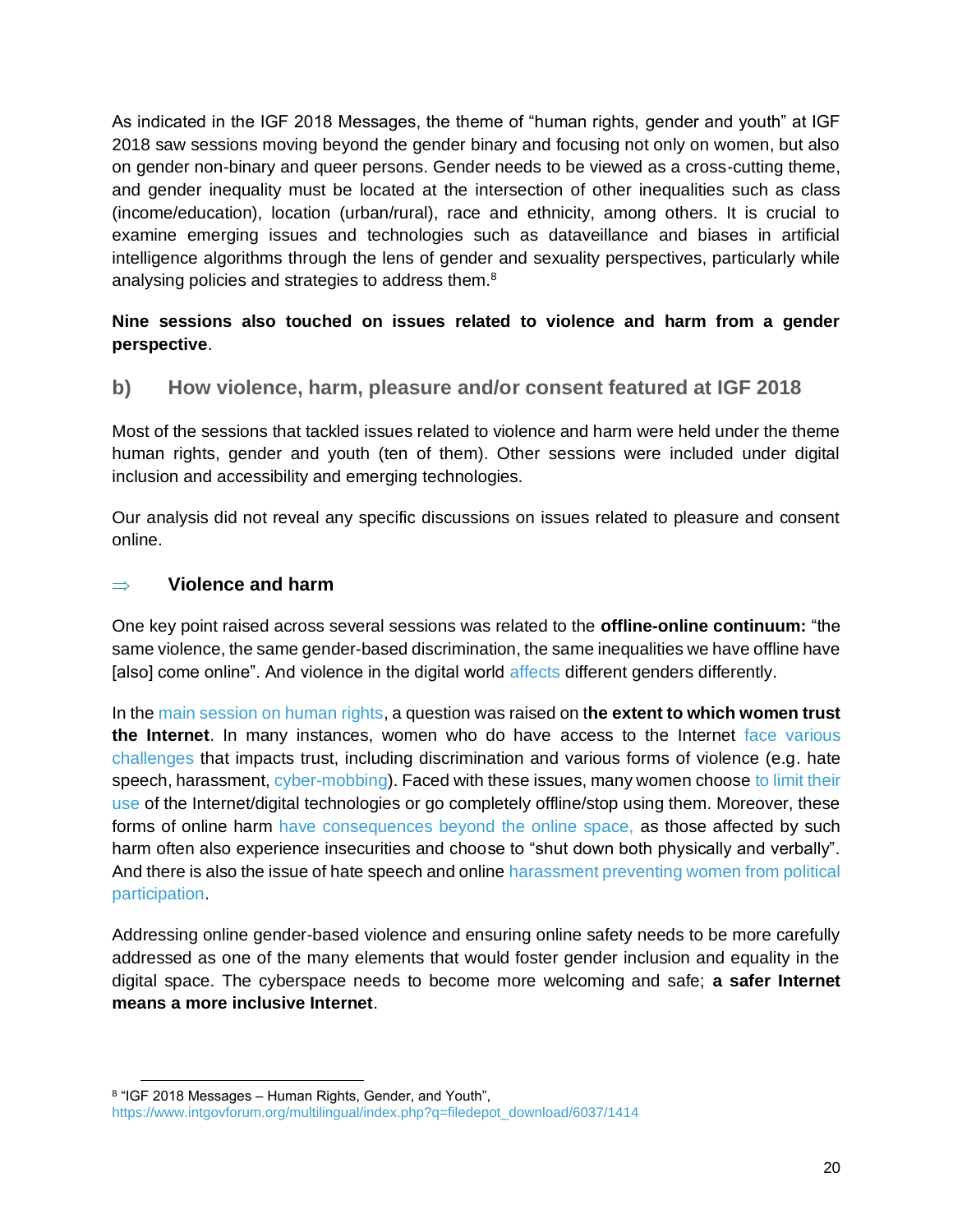[Some discussions](https://www.intgovforum.org/multilingual/content/igf-2018-day-1-salle-viii-ws436-gender-issues-and-democratic-participation-reclaiming-icts) revolved around **whose responsibility it is to prevent online harassment and backlash**. Civil society has a role, for instance in flagging incidents. And corporate platforms also have a responsibility to protect women (e.g. they could implement digital literacy and safety training and make content available in local languages). Moreover, laws should define what is online harassment, and policy makers must address the difference between freedom of speech on the one hand, and sexism or hate speech targeting women on the other hand.

[Gender-based violence](https://www.intgovforum.org/multilingual/content/igf-2018-day-3-salle-viii-dc-on-gender-and-internet-governance) (in various forms, including [harassment](https://www.intgovforum.org/multilingual/content/igf-2018-day-2-salle-xi-ws156-what-does-the-data-say-analyzing-the-gender-digital-divide) and [hate speech\)](https://www.intgovforum.org/multilingual/content/igf-2018-day-3-salle-vii-of31-assessing-hate-speech-and-self-regulation-who-and-how) is not only about women; they also occurs with regard to gender non-binary people. **The specific issues faced by the LGBTQI communities** also need to be considered when regulatory frameworks or self-regulatory content policies are put in place.

Issues related to gender-based online harm and violence were also brought up in discussions focused on children and youth. For instance, in a debate on [addressing child sexual abuse](https://www.intgovforum.org/multilingual/content/igf-2018-lightning-session-15-internet-platforms-sexual-content-and-child-protection) it was noted that it affects four times more girls than boys. A call was made for Internet companies and social media platforms to play a more important role in the prevention of sexual abuse. Another discussion looked at [youth and online violent radicalisation](https://www.intgovforum.org/multilingual/content/igf-2018-day-2-salle-iv-ws185-preventing-youth-from-online-violent-radicalization) and briefly noted the importance of constructing a counter narrative against violent extremism targeting women. Similarly, [a debate](https://www.intgovforum.org/multilingual/content/igf-2018-day-2-salle-xi-ws211-technology-suicide-and-the-mental-health-of-youth)  [on technology, suicide and the menthal health of youth](https://www.intgovforum.org/multilingual/content/igf-2018-day-2-salle-xi-ws211-technology-suicide-and-the-mental-health-of-youth) discussed the different challenges that young women and men face when using technology. Each group has different risks and expectations when it comes to social media, including how they are targeted in instances of cyberbullying, bullying, sextortion, and other issues. It was pointed out that the suicide rate among girls has risen faster than among boys.

### <span id="page-21-0"></span>1.1.6. IGF 2019

IGF 2019 marked a shift in the programme and structure of an IGF meeting, as it was organised around three main issues: data governance; security, safety, stability and resilience; and inclusion. Stakeholders were invited to submit session proposals fitting under these issues, with the overall goal of contributing to a more focused IGF.

#### <span id="page-21-1"></span>**a) General overview of gender discussions**

Out of the 153 analysed sessions, 6 tackled gender issues as their main topic, as indicated in their descriptions and (where available) session reports. Among these six sessions, **4 tackled issues that fit under the thematic focus of the BPF Gender**, in particular with regard to violence, harm, and consent.

Among the remaining sessions, 62 integrated gender issues in discussions on other Internet policy topics. Across these 62 sessions, gender issues surfaced mostly in relation to **gender equality and access of women and gender-diverse people** to the Internet and their inclusion into the digital economy. It was noted that women and gender-diverse people do not have the same opportunities, presence, or influence in the digital space as men. As a recommendation, it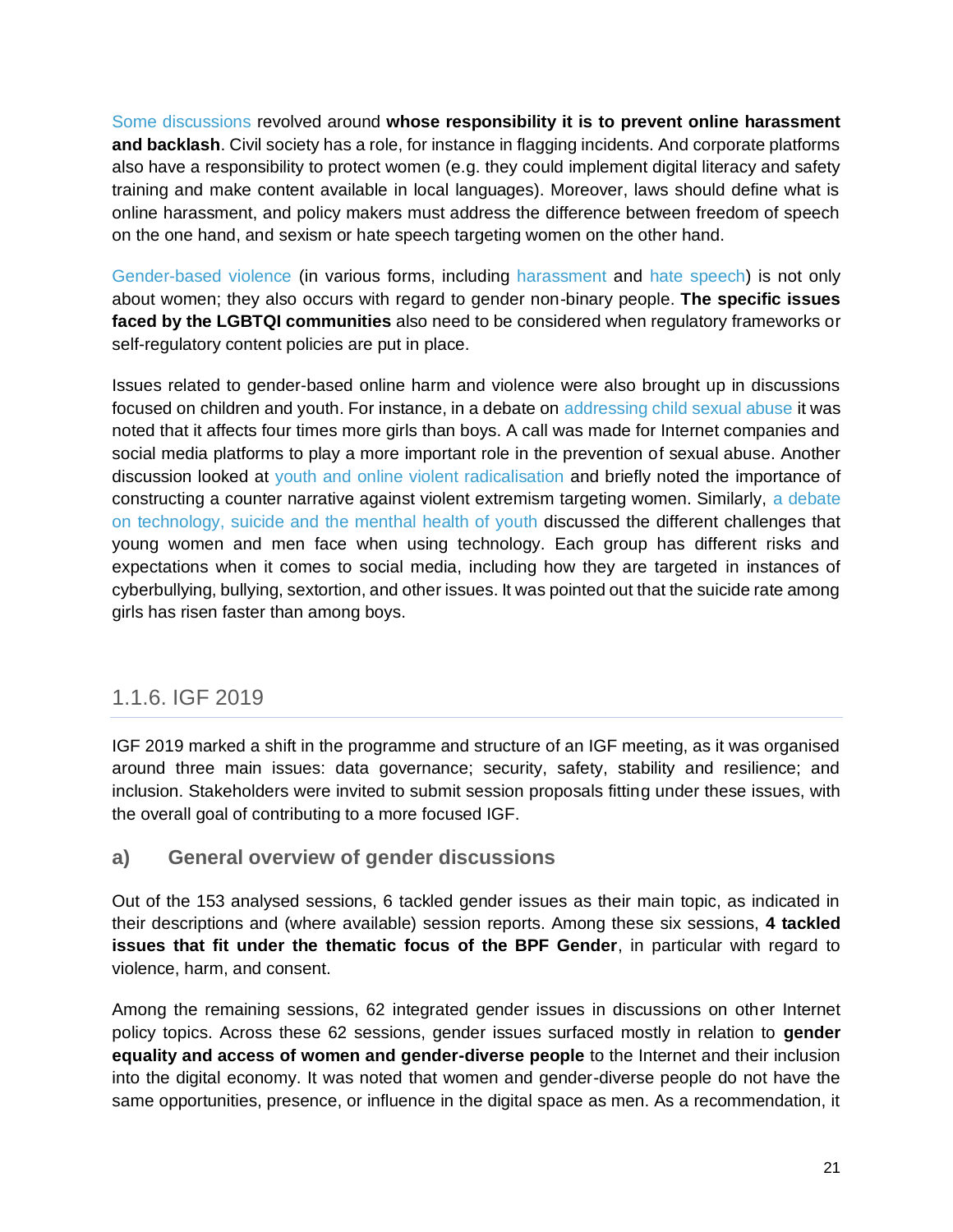was noted that connectivity issues must be viewed from a gender perspective to understand and respond to the need to foster better inclusion of women and gender-diverse people.<sup>9</sup>

#### **Ten sessions also touched on issues related to violence, harm, pleasure or consent online.**

#### <span id="page-22-0"></span>**b) How violence, harm, pleasure and/or consent featured at IGF 2019**

Most of the sessions that tackled issues related to violence and harm were held under the theme Security, safety, stability and resiliency (five of them). One session that looked at issues related to consent and one session which discussed harm belonged to the Digital inclusion theme. Another session addressing violence and harm was included under the Data governance theme. There was also one main session that touched to some extent on issues under the BPF focus, which did not belong to a particular theme.

#### **Consent, self-expression and pleasure**

Consent was discussed in the framework of a debate on gender, body and data in the digital age (as part of the [DC on Gender and Internet Governance session\)](https://www.intgovforum.org/multilingual/content/igf-2019-%E2%80%93-day-3-%E2%80%93-estrel-saal-b-%E2%80%93-dc-gender-and-internet-governance). It was noted during the debate that consent (with regard to the collection and processing of one's data) is an extremely important issue in the age of the so-called datafication. For **consent to be meaningful**, it has to be negotiable, and people have to have all information needed to be able to make an informed consent.

The **non-consensual sharing of sexual images** was brought up as a specific issue, with a focus on how it is dealt with in regulations and legal frameworks. Although such situations are increasingly perceived as a privacy or data protection violation, women or sexual minorities who have experienced such issues speak of them in terms of abuse or sexual assault. Unfortunately, the harm associated with such non-consensual sharing of data is rarely (if at all) addressed by laws.

#### **Violence and harm**

Some discussions on **hate speech** tackled issues of hate speech against women and gender diverse people. Participants in [one session focused on hate speech](https://www.intgovforum.org/multilingual/content/igf-2019-%E2%80%93-day-2-%E2%80%93-saal-europa-%E2%80%93-ws-177-tackling-hate-speech-online-ensuring-human-rights) noted that **experiences of hate speech online are gendered** and that women – including women journalists – are specifically targeted by perpetrators of hate speech online. This requires gendered responses taking into account the different experiences of men and women.

[Observations were made](https://www.intgovforum.org/multilingual/content/igf-2019-%E2%80%93-day-2-%E2%80%93-estrel-saal-b-%E2%80%93-dc-on-platform-responsibility) that harassment and hate speech online tend to have women as the main target in general; online platforms should consider this when devising policies to address online hate speech, and they should also promote more equity in online participation. [Another](https://www.intgovforum.org/multilingual/content/igf-2019-%E2%80%93-day-3-%E2%80%93-raum-v-%E2%80%93-ws-150-tackling-hate-speech-a-multi-stakeholder-responsibility)  [session](https://www.intgovforum.org/multilingual/content/igf-2019-%E2%80%93-day-3-%E2%80%93-raum-v-%E2%80%93-ws-150-tackling-hate-speech-a-multi-stakeholder-responsibility) emphasised that **women are disproportionately affected and intimidated by hate speech**. This makes it more likely that they avoid speaking about certain topics or completely

<sup>9</sup> Consolidated IGF 2019 Thematic Overview and Berlin IGF Messages, [https://www.intgovforum.org/multilingual/index.php?q=filedepot\\_download/9615/1963](https://www.intgovforum.org/multilingual/index.php?q=filedepot_download/9615/1963)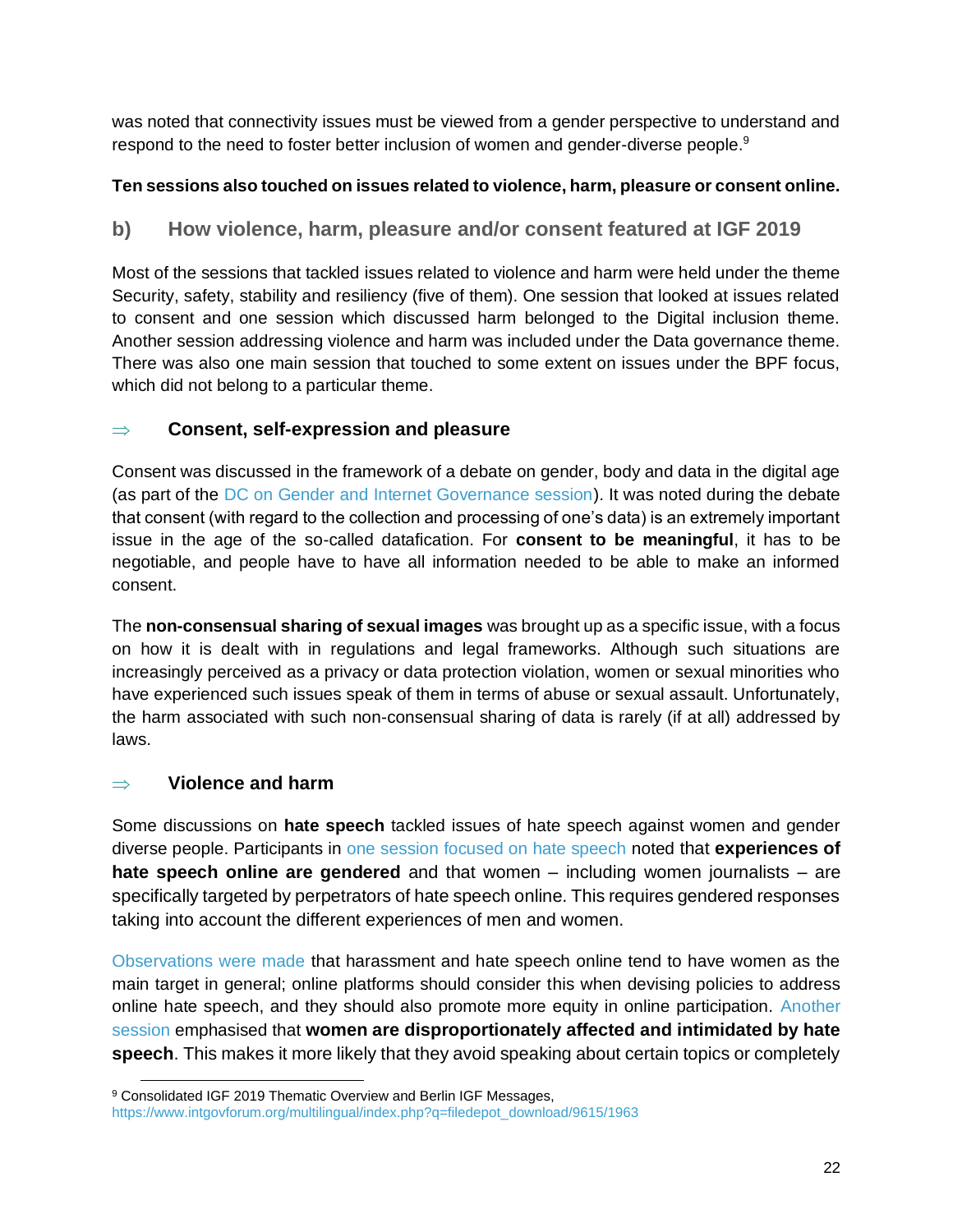withdraw from online discussions.

Hate speech, harassment, and other online harms generate fear and can **prevent women and gender-diverse people from participating online**. And the reality is that [the online](https://www.intgovforum.org/multilingual/content/igf-2019-%E2%80%93-day-2-%E2%80%93-estrel-saal-c-%E2%80%93-bpf-on-gender-internet-governance-session-at-the-berlin-0)  [space tends to amplify gender-based violence](https://www.intgovforum.org/multilingual/content/igf-2019-%E2%80%93-day-2-%E2%80%93-estrel-saal-c-%E2%80%93-bpf-on-gender-internet-governance-session-at-the-berlin-0) and can ultimately silence freedom of expression.

Women also tend to have more **vulnerability with regard to unsafe Internet of things (IoT) devices**, [another session noted.](https://www.intgovforum.org/multilingual/content/igf-2019-%E2%80%93-day-2-%E2%80%93-convention-hall-ii-%E2%80%93-the-future-of-iot-toward-more-secure-and-human-0) This applies both with regard to data protection issues and the safety of the product itself, not to mention in relation to gender bias issues. Women must be more actively involved in policy discussions around the safety and security of IoT devices, and offer their perspectives on certain biases that may come with the design of IoT devices.

A session looked in particular at **[online sexism and hate speech](https://www.intgovforum.org/multilingual/content/igf-2019-%E2%80%93-day-4-%E2%80%93-raum-v-%E2%80%93-ws-247-internet-de-tox-a-fail-proof-regimen-to-end-online-sexism)**, and it was noted that the attacks that women face in the online space (including manifestations of online sexism and misogyny) reflect social prejudice that is deeply based on context, as well as intersectional. An effective online content governance framework (both in terms of legislation and policies developed by online platforms) is needed to balance freedom of expression with the freedom from misogynistic speech.

During a [discussion on human rights and digital platforms,](https://www.intgovforum.org/multilingual/content/igf-2019-%E2%80%93-day-1-%E2%80%93-convention-hall-i-d-%E2%80%93-of-19-human-rights-and-digital-platforms-0) a point was raised that **violence against women on the Internet remains largely unpunished** and this is an issue that both regulators, law enforcement authorities (LEAs), and online platforms have to pay more attention to. For instance, LEAs could consider creating special units and training people specifically on these issues.

There were also debates on **[reducing online harm and violence against sex workers](https://www.intgovforum.org/multilingual/content/igf-2019-%E2%80%93-day-1-%E2%80%93-raum-iii-%E2%80%93-ws-389-sex-work-drug-use-harm-reduction-and-the-internet-0)**, which can take various forms. Harm reduction in these cases would involve listening to them about their specific problems and supporting them in finding solutions to these problems.

A discussion on **[online gaming and child protection](https://www.intgovforum.org/multilingual/content/igf-2019-%E2%80%93-day-1-%E2%80%93-estrel-saal-b-%E2%80%93-dc-how-to-balance-childrens-right-to-play-and-to-be)** shed light on the fact that there are significantly more boys than girls that play games online. While the issue of online grooming is often discussed in relation to girls, the risk of being groomed in online games might more often occur with boys.

[Emphasis was put](https://www.intgovforum.org/multilingual/content/igf-2019-%E2%80%93-day-1-%E2%80%93-saal-europa-%E2%80%93-nris-collaborative-session-on-human-rights-0) on the fact that the **violence and abuse that women might experience online prevent some of them from using the Internet and from engaging with Internet governance processes**. There are cases, for instance, of verbal attacks and harassment against women journalists (more than against male journalists), and this results in women not feeling safe online. The same happens with LGBTQI communities, who also face threats online mostly because of their sexual identities. There is no one-size-fits-all solution to these problems; but one approach that could help empower women and gender minorities is to provide training and capacity building programmes on safe and effective communication and public participation online.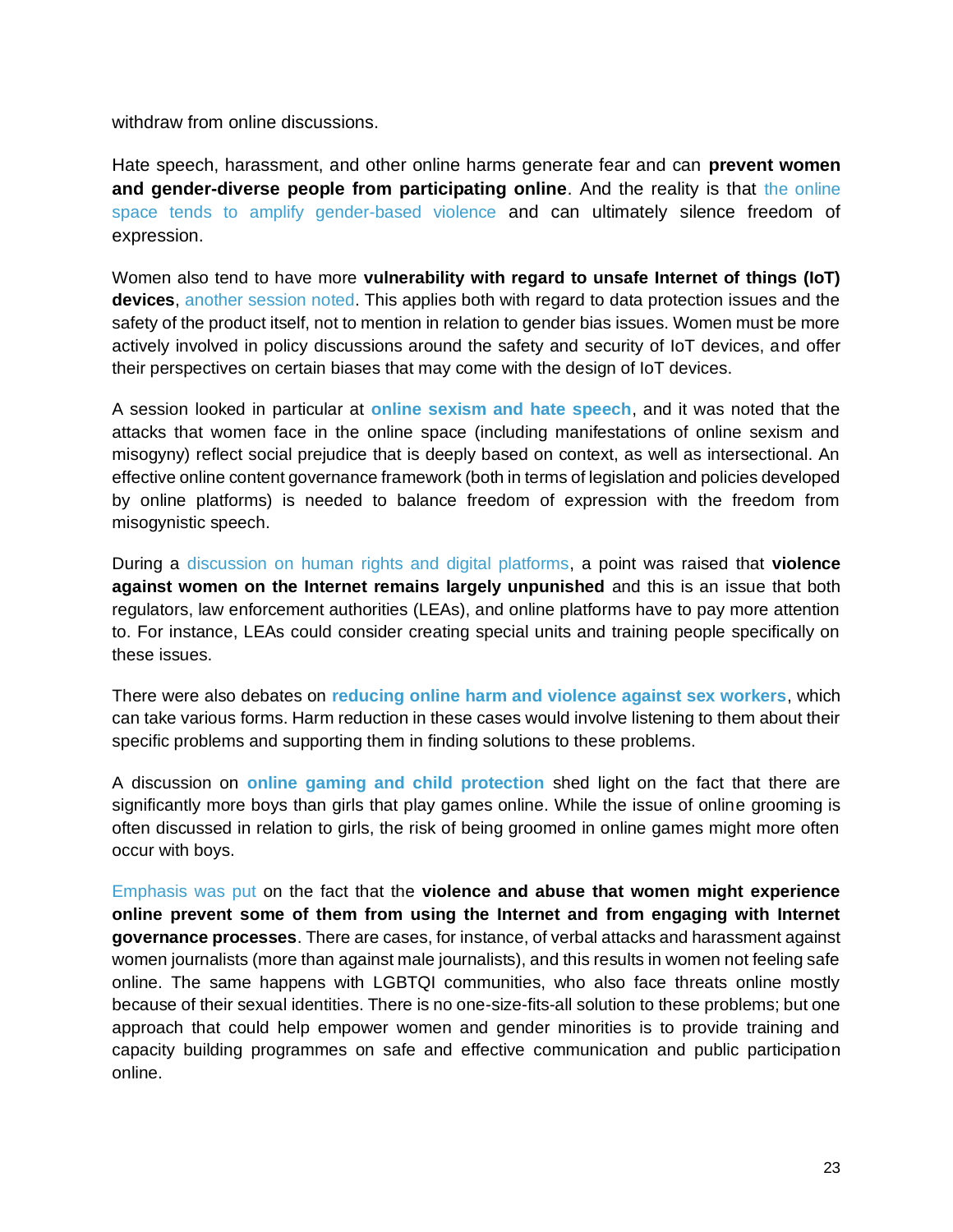Last, but not least, [it was emphasised](https://www.intgovforum.org/multilingual/content/igf-2019-%E2%80%93-day-4-%E2%80%93-convention-hall-i-c-%E2%80%93-of-32-equals-research-open-forum-on-gender-0) that **digital technologies can and should be used to prevent some of the discrimination, bias, and violence against women and gender-diverse people**. As long as there is a careful balance, technology can serve to actually promote gender equality and not necessarily hamper it.

### <span id="page-24-0"></span>**1.2. Insights from interviews**

To gather more input for the report, the BPF conducted a series of interviews with members of the IGF community (Annexes II and III). The interviewees were asked to comment not only on whether and how the IGF has featured discussions on violence, harm, pleasure and consent, but also on the overall integration of gender issues within IGF discussions.

#### <span id="page-24-1"></span>1.2.1. Integrating gender issues into the IGF programme

Interviews conducted by the BPF asked respondents to comment on the integration of gender issues into the IGF programme.

Respondents noted that the IGF seems to be **generally open to discussing gender issues**, but that improvements in this regard are always welcome. Some noted the need for a main session tackling gender issues only: "forcing" IGF participants to attend such a session while nothing else is happening in parallel could help raise the visibility of gender issues within the community.

One comment reiterated by several respondents was the need to **mainstream gender across all (or at least most) IGF sessions**, and ensure that various Internet and digital policy issues are looked at through gender lenses. There is a need, they noted, to break the gender discussions out of silos and adopt a more intersectional approach, while also avoiding a reductionist approach. One concrete recommendation was for IGF workshop proposal forms to include a question asking session organisers to indicate how they plan to approach the proposed topics from a gender diversity perspective.

While discussions dedicated only to gender issues should still happen, it is important to ensure that these discussions are **not only attracting the communities they are referring to**. IGF sessions on gender issues should actively look for more diverse participants themselves, as a way to avoid echo chambers among members of the same community.

One interview participant also highlighted the need for high-level champions on gender inclusion issues to expand the subject matter beyond the targeted and affected community.

Several participants noted that **the inclusion of gender in the debates is a two-way responsibility**: it has to be encouraged from the top (by the MAG, the IGF Secretariat, etc.), but the community also has to bring forward more gender-related discussions, if it feels these are needed.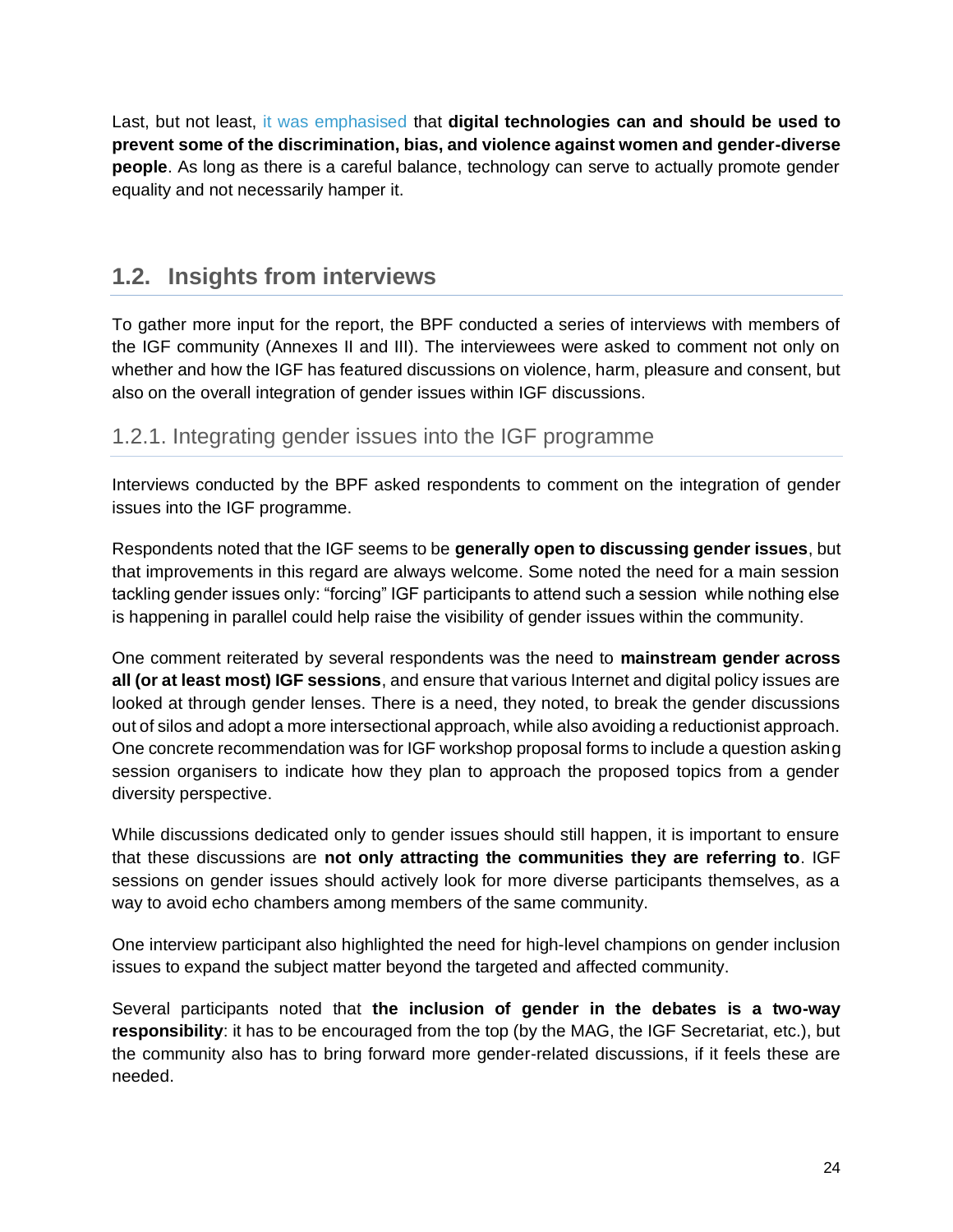<span id="page-25-0"></span>All interview participants agree that the IGF is and should remain an adequate space to discuss issues of violence, harm, and pleasure and consent online from a gender-diversity perspective.

Most of them also agree that there is a tendency for IGF discussions on gender issues to focus on negative aspects such as harm and violence, and that more focus on empowerment and selfexpression would be beneficial. However, it was also noted that content at the IGF is community driven, and the negative or harm-related focus could be just a reflection of issues that those submitting topics care about or feel are urgent.

The fact that the IGF has less discussions on pleasure and consent should also be seen as part of a broader policy issue of how to create more positive content around sexuality and selfexpression without dismissing the focus on violence and harm.

There is also a challenge in the fact that there is still some sensitivity about discussing issues of self-expression, pleasure and consent. Just as in the physical space the discussions on gender and diversity tend to stop at safety, the same narrative is translated into IG discussions (not only at the IGF, but in other spaces too). Often, the conservation is not nuanced enough: Do we discuss security and safety issues because they are easier and more comfortable to tackle? If so, shouldn't we go beyond this and find out what other topics women and gender-diversity people want to talk about? These were key questions asked during one of the interviews.

Participants tended to agree that **there has to be some balance between the negative and positive issues being discussed at the IGF**. One participant noted that the IGF has an opportunity to become the main space that fosters discussions on how to empower and uplift women and gender-diverse people in the online space, and this opportunity should not be missed. Gender discussions should go beyond the "poor women/gender-diverse people" rhetoric and instead look at how to uplift and empower these communities.

Finally, it was pointed out that Issues such as pleasure and consent could also get more visibility by being integrated into other discussions on umbrella topics such as freedom of expression and freedom of association.

### <span id="page-25-1"></span>**1.3. Survey results**

The BPF conducted an online survey to collect public input on whether and how the BPF thematic issues (violence, harm, pleasure and consent online) have been brought up at the IGF between 2016 and 2019. The survey received 30 responses. Below is a summary of the input provided.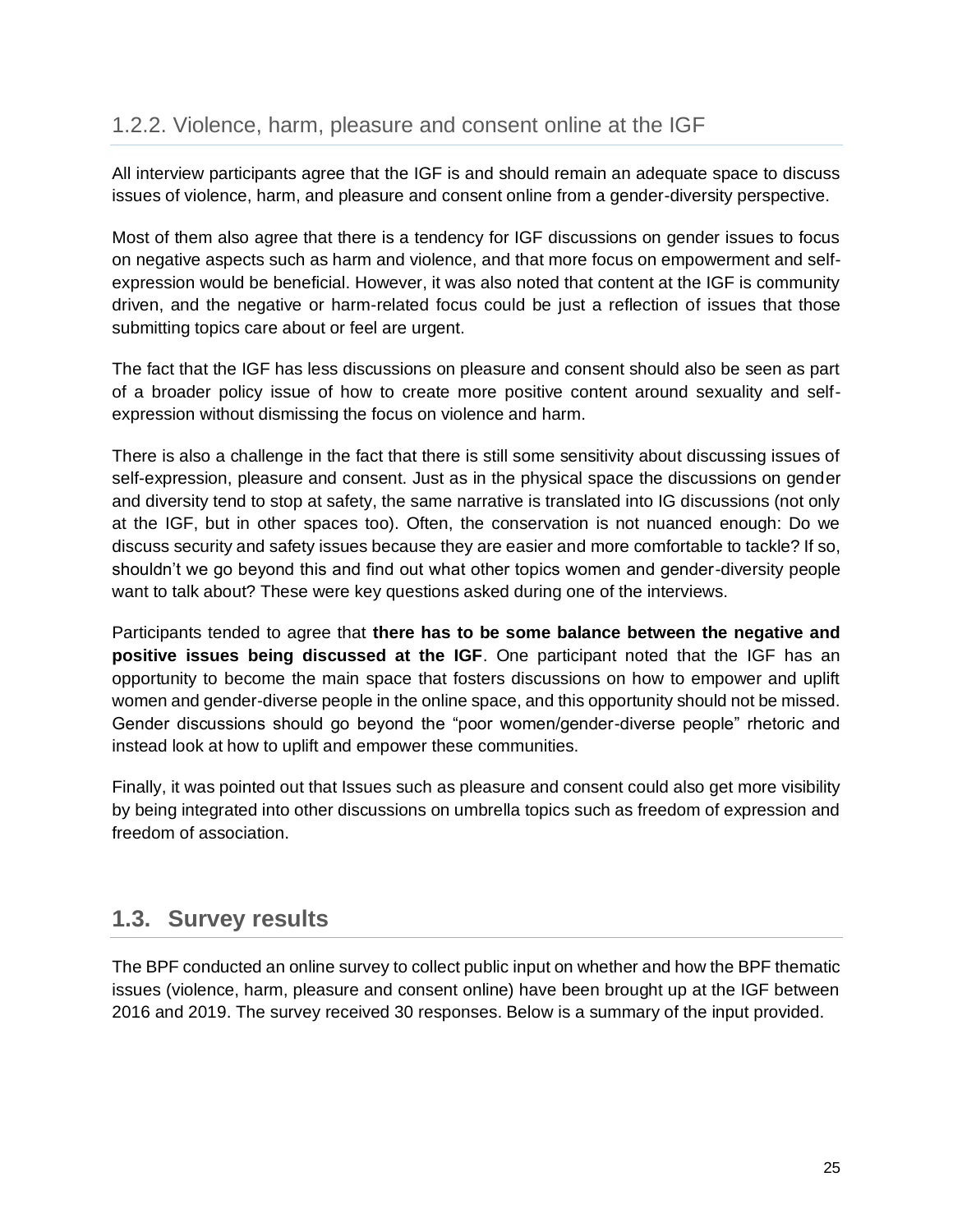<span id="page-26-0"></span>1.3.1. General perceptions on whether and how the IGF has discussed issues related to violence, harm, pleasure and consent online

Survey respondents were invited to indicate the extent to which the IGF has engaged with the following issues in relation to women and gender-diverse people: limiting violence and harm in the online space, and acknowledging that the Internet can be empowering and used as a space for consent-based self-expression, sexuality, and pleasure.

| The<br>engaging<br><b>IGF</b><br>with                                                                                                               | $1 - no$ extent $2 - a$ little<br>at all |   | $3 -$<br>somewhat | $4 -$ to a good<br>extent | $5 - a$ great<br>extent |
|-----------------------------------------------------------------------------------------------------------------------------------------------------|------------------------------------------|---|-------------------|---------------------------|-------------------------|
| Limiting violence and<br>harm in the online<br>space                                                                                                | 0                                        | 6 | 10                | 10                        | 4                       |
| Acknowledging that<br>the Internet can be<br>empowering and used<br>as a space for<br>consent-based self-<br>expression, sexuality,<br>and pleasure | $\overline{2}$                           | 4 | 12                | 10                        | 2                       |

Most respondents (80%) think that **the IGF has been quite inclusive when it comes to discussing issues related to violence and harm** (from a gender diversity perspective): 33% to a good extent, 33% somewhat, and 14% to a great extent. The rest of respondents (20%) noted that the IGF has only marginally discussed such issues.

When it comes to acknowledging that the Internet can be empowering and used as a space for consent-based self-expression, sexuality, and pleasure, **40% of the respondents noted that the IGF has only somewhat featured such discussions**. A further 13% noted that the IGF has engaged with such topics only to a little extent, while 7% considered that there have been no such discussions at all at the IGF. At the opposite side of the spectrum, **33% of the respondents found the IGF to be featuring such discussions to a good extent**, while only 7% chose the "to a great extent" option.

These responses are also more or less consistent with the findings of our analysis: we observed that, while the IGF has constantly featured discussions on gender and violence, there have not been too many discussions focusing on pleasure and consent.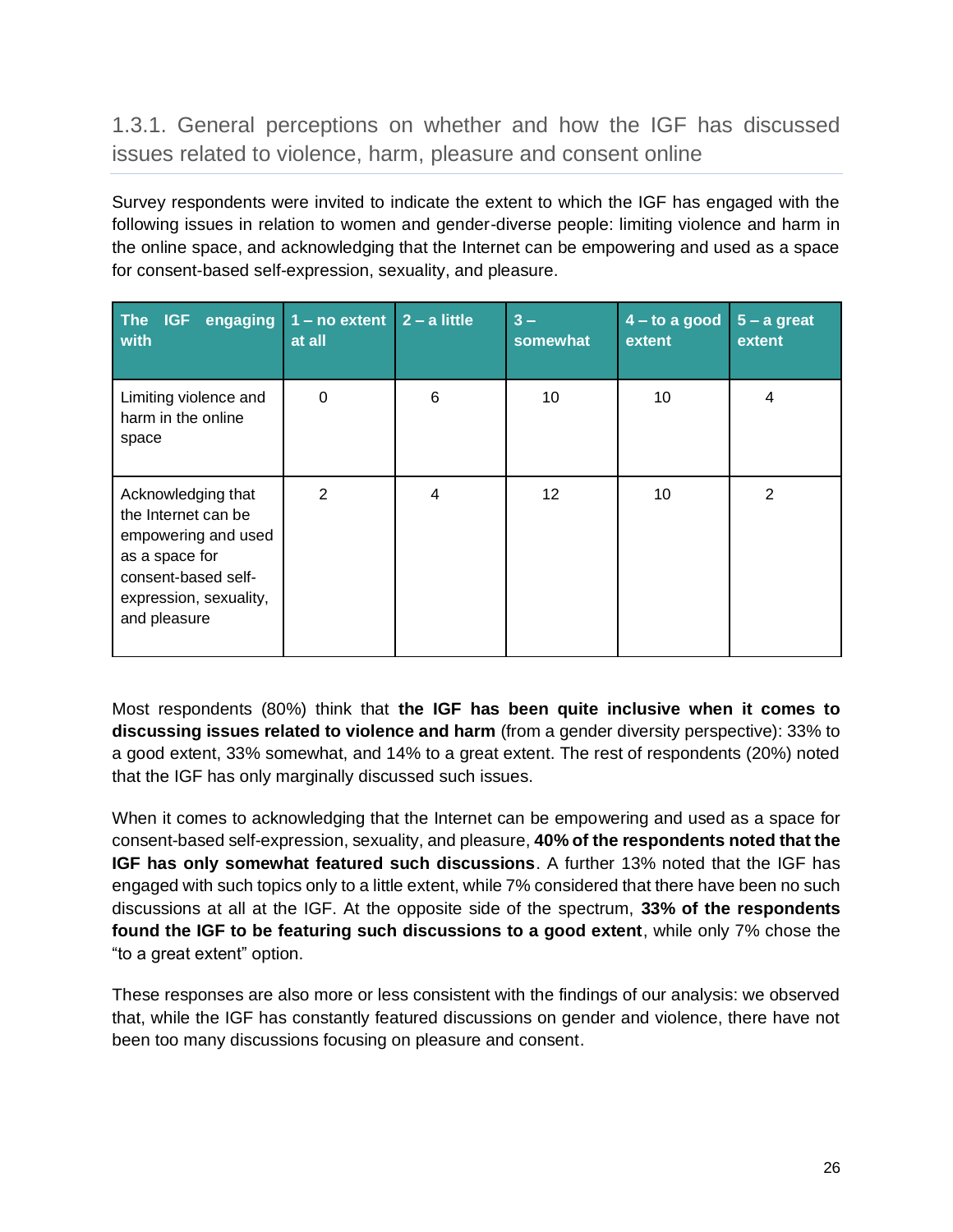### <span id="page-27-0"></span>1.3.2. Hosting or attending an IGF session focused on issues related to violence, harm, pleasure and consent online

Of the total of 30 respondents, 7 (23%) indicated that they have submitted a session proposal for an IGF annual meeting that focused on, or was in any way related to violence, harm, pleasure and consent online, in relation to women and gender-diverse people. It seems that all proposals submitted by these respondents have made it to the IGF programme, as none of them answered the question related to the reasons provided by the MAG when rejecting a proposal.

Respondents who hosted such sessions at the IGF between 2019 and 2020 indicated that their sessions looked at issues such as digital inclusion, online risks and harms, gender and access, and gender-based violence and freedom of expression. Asked to assess their overall experience with these sessions, three respondents (43%) indicated that they were somewhat satisfied, two (28.5%) were highly satisfied, and other two (28.5%) had a rather neutral experience. Asked to rate the level of engagement within the sessions they hosted, three respondents (43%) found this to be genuine, two (28.5%) assessed the engagement as highly meaningful, one (14.25%) noted there has been no engagement at all, while another one (14.25%) noted that the engagement was limited to empty politeness and tokenism.

The same questions were also asked to all respondents who attended IGF sessions that discussed issues related to violence, harm, pleasure and consent online (a total of 28). Most of them (54%) found the overall experience to be somewhat satisfying, while 28% reported a neutral experience. Only 18% were highly satisfied with the sessions. Most respondents (72%) found the level of engagement within the sessions to be genuine, while 14% reported that the sessions were mostly about empty politeness and tokenism. At opposite sides of the spectrum, 7% of the respondents noted there has been no engagement at all in the sessions, while another 7% found the sessions to be highly engaging.

| <b>Rating</b>           | <b>Hosted a session that discussed</b><br>issues related to violence, harm,<br>pleasure and consent online |                        | Attended a session that discussed<br>issues related to violence, harm,<br>pleasure and consent online |                               |
|-------------------------|------------------------------------------------------------------------------------------------------------|------------------------|-------------------------------------------------------------------------------------------------------|-------------------------------|
|                         | <b>Overall</b><br>experience                                                                               | Level of<br>engagement | <b>Overall</b><br>experience                                                                          | <b>Level of</b><br>engagement |
| Somewhat<br>unsatisfied | <sup>0</sup>                                                                                               |                        | $\Omega$                                                                                              |                               |
| Neutral                 | $\mathcal{P}$                                                                                              |                        | 8                                                                                                     |                               |
| Somewhat satisfied      | 3                                                                                                          |                        | 15                                                                                                    |                               |
| Highly satisfied        | 2                                                                                                          |                        | 5                                                                                                     |                               |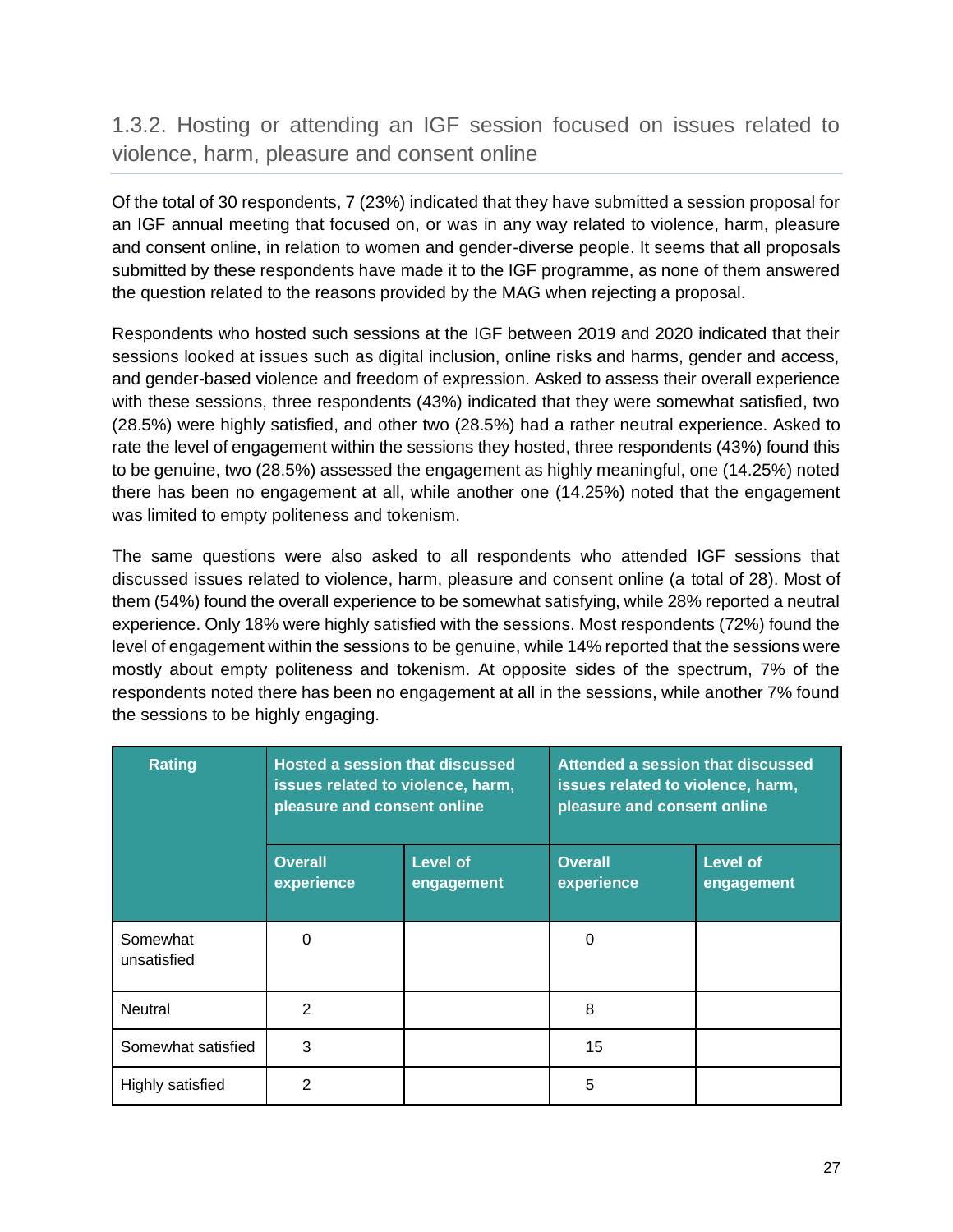| No engagement                |   |    |
|------------------------------|---|----|
| Empty<br>politeness/tokenism |   |    |
| Genuine                      | 3 | 20 |
| Highly meaningful            | 2 |    |

## <span id="page-28-0"></span>2. Inclusion of women and gender-diverse people

The BPF has also looked at the inclusion of women and gender-diverse people at the IGF. The main goal was to see the extent to which IGF discussions on the thematic issues (violence, harm, pleasure and consent) have included women and gender-diverse people; we tried to provide an answer to this question following the analysis of IGF sessions. In addition, the survey and interviews conducted by the BPF have also looked into the broader issue of gender participation and diversity within the overall IGF.

### <span id="page-28-1"></span>**2.1. Analysis of IGF sessions that discussed violence, harm, pleasure and/or consent**

As part of our analysis of IGF sessions between 2016 and 2019, we also wanted to see how the IGF discussions on the BPF thematic issues have included women and gender-diverse people. For this, we looked at those sessions that tackled the BPF thematic issues (either as main topic or within the framework of other discussions) and analysed:

- ❖ Session descriptions to see the gender diversity on panels
- ❖ Session reports (where available) to get information on the gender diversity among participants.

#### **Key findings**

❖ IGF discussions on violence, harm, pleasure and/or consent do exceptionally well in terms of gender diversity among speakers, moderators and participants. This, however, is only valid in terms of women-men diversity. The inclusion of genderdiverse people could not be measured.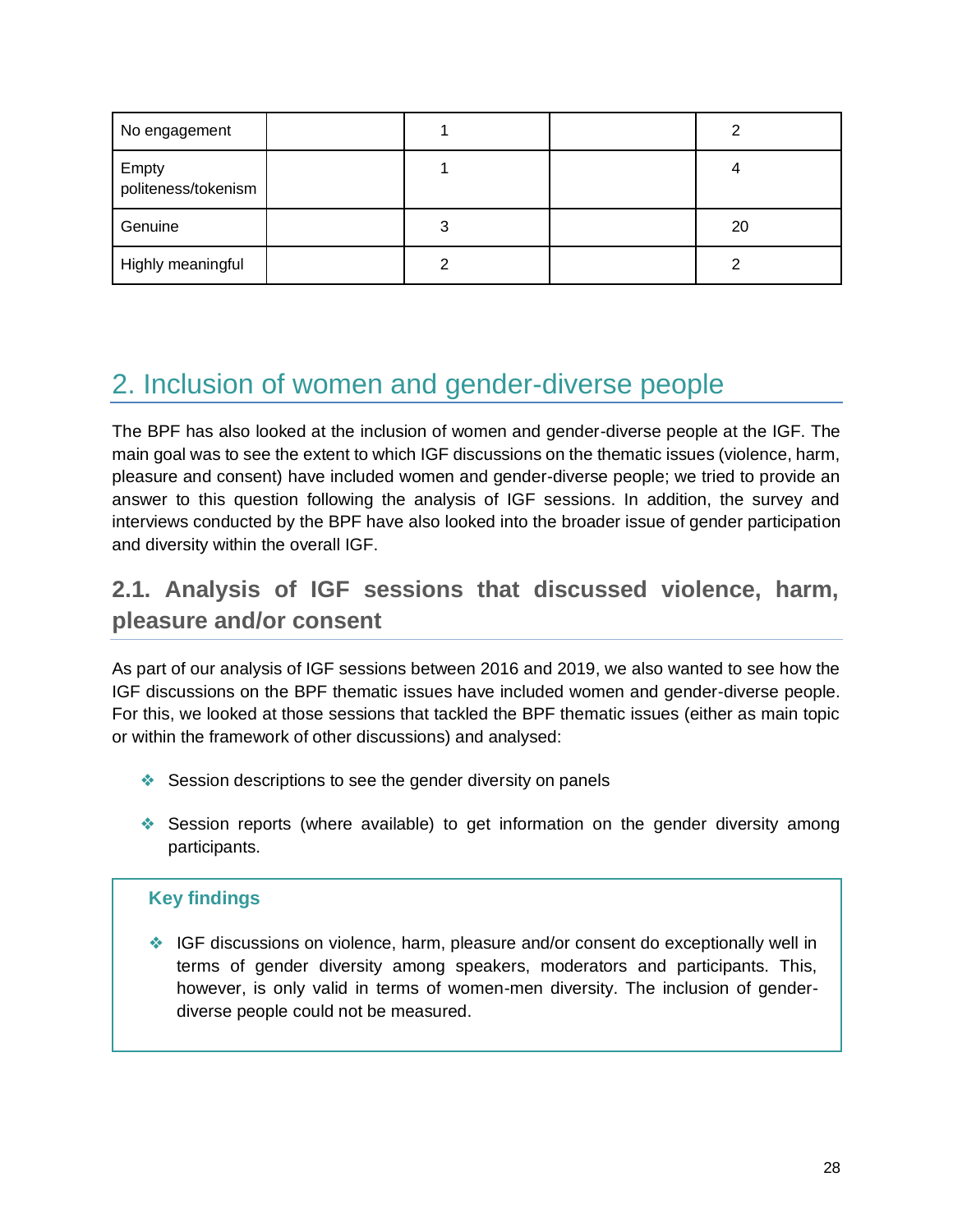### <span id="page-29-0"></span>2.1.1. Gender diversity among session speakers and moderators

When submitting a session proposal for an IGF meeting, organisers are invited to consider gender diversity in their sessions. When reviewing session proposals, MAG members also evaluate – among other elements – the gender diversity among the proposed speakers/moderators.

In our analysis, we have looked at the overall number of speakers and moderators for the analysed sessions, to determine the men:women ratio. While conducting the analysis, **we have noted that it would be impossible to go beyond this binary analysis, as the IGF has no mechanism in place to measure the inclusion and participation of gender non-binary people**.

|                         |                             | Gender diversity among session speakers and moderators         |             |                                         |                                                    |                            |          |  |
|-------------------------|-----------------------------|----------------------------------------------------------------|-------------|-----------------------------------------|----------------------------------------------------|----------------------------|----------|--|
|                         | <b>Sessions</b><br>analysed | <b>Sessions</b><br>for which women<br>data<br>was<br>available | <b>Only</b> | <b>More</b><br><b>women</b><br>than men | <b>Equal</b><br>number of than<br>women<br>and men | More men Only men<br>women |          |  |
| Sessions at IGF<br>2019 | 14                          | 12 <sub>2</sub>                                                | $\Omega$    | 7                                       | 2                                                  | 3                          | $\Omega$ |  |
| Sessions at IGF<br>2018 | 12 <sup>2</sup>             | 12 <sup>2</sup>                                                | 2           | 5                                       | 1                                                  | 3                          | 1        |  |
| Sessions at IGF<br>2017 | 25                          | 20                                                             | 5           | 11                                      | $\Omega$                                           | 4                          | 0        |  |
| Sessions at IGF<br>2016 | 15                          | 14                                                             | 3           | 7                                       | 3                                                  | 1                          | $\Omega$ |  |

As it can be noticed in the table above, we weren't able to analyse the gender diversity among speakers and moderators for all sessions that addressed the BPF focus issues because in some instances the session descriptions can no longer be found on the IGF website.

Among the sessions for which data was available, **most of them had more women than men as speakers and moderators**. **There were also several sessions which featured only women as both speakers and moderators. A few sessions reported an equal number of men and women as speakers and moderators. And only a minority of sessions had more men than women among the speakers and moderators.** This could be explained by the fact that many of these sessions tackled gender issues as their main topics and there seems to be a tendency that such sessions traditionally feature more women than men among the main participants (speakers and moderators).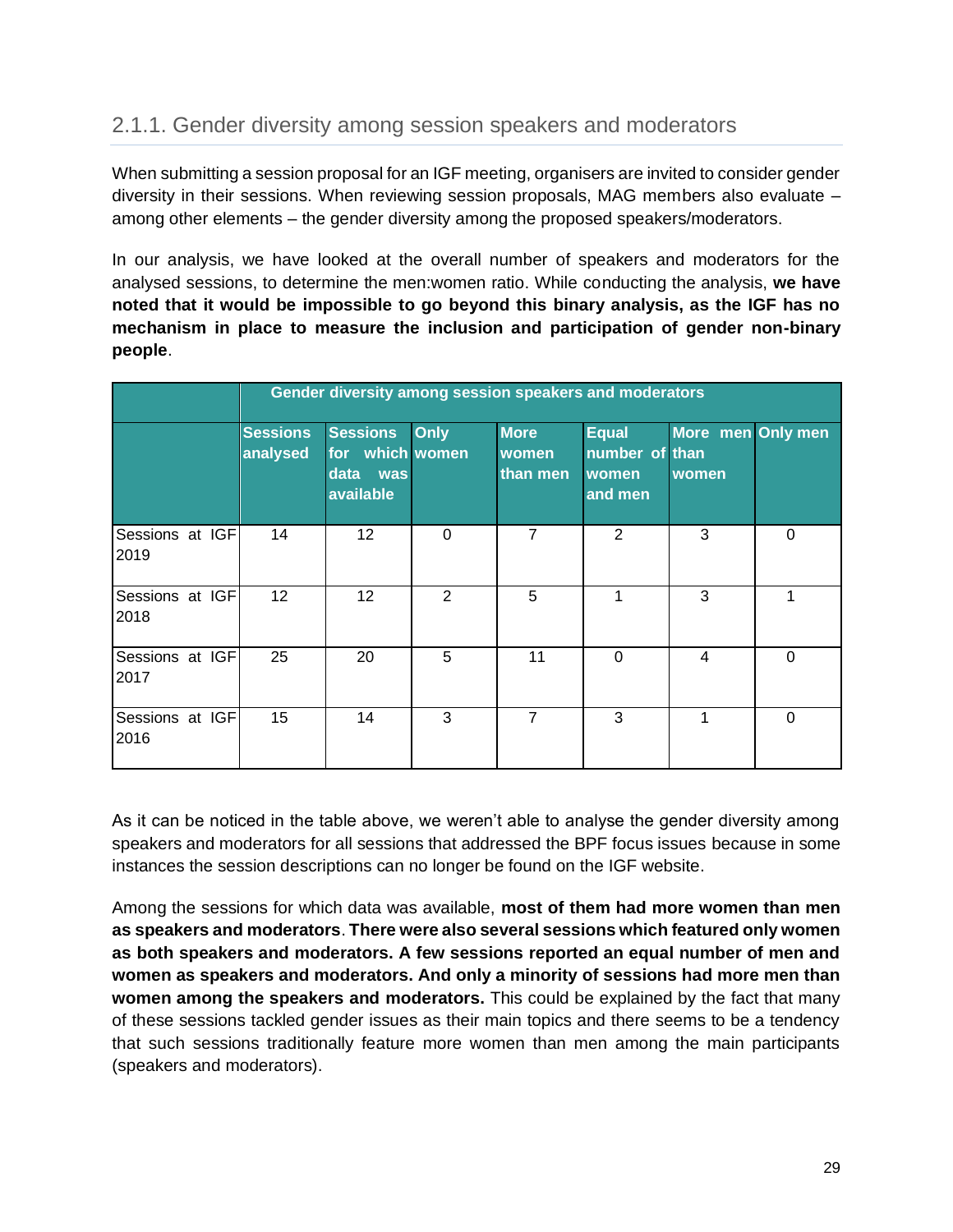It is interesting to note that reviews conducted by DC Gender in [2016](https://www.intgovforum.org/multilingual/index.php?q=filedepot_download/4486/1239) an[d 2018](https://www.intgovforum.org/multilingual/filedepot_download/4486/2050) found that, across the analysed sessions within the respective IGF annual meetings (basically all that submitted gender report cards), men tended to account for more panellists and moderators than women.

### <span id="page-30-0"></span>2.1.2. Gender diversity among session participants

As part of their reporting duties, IGF session organisers are asked to complete a "gender report card" to estimate the number of participants in their sessions, as well as the number of women present. This exercise relies solely on the judgement of session organisers and rapporteurs and its accuracy can be questioned. In fact, one report card included a note saying that asking session organisers to estimate how many women are on a session is hardly effective, as one cannot be expected to simply guess the gender identity a person chooses to be associated with.

Other limitations with the gender report cards are related to (1) the fact that not all session organisers submit them and (2) they only look at women:men diversity. In 2018, there was an attempt to go beyond the gender binary logic, as session organisers were asked to estimate the "total number of women and gender-variant individuals present". This, however, has proven not to be working, as, again, session organisers cannot be simply expected to guess the gender identity of a person sitting in a room.

| <b>IGF</b>              | <b>Sessions</b>             |                                                       | Gender diversity among session participants (as<br>percentage of women participants) |                                         |                |                                         |                               |
|-------------------------|-----------------------------|-------------------------------------------------------|--------------------------------------------------------------------------------------|-----------------------------------------|----------------|-----------------------------------------|-------------------------------|
|                         | <b>Sessions</b><br>analysed | <b>Sessions</b><br>for which<br>data was<br>available | <b>More than</b><br>75%                                                              | <b>Between</b><br><b>51% and</b><br>74% | 50%            | <b>Between</b><br><b>26% and</b><br>49% | <b>25% and</b><br><b>less</b> |
| Sessions at IGF<br>2019 | 14                          | 8                                                     | 1                                                                                    |                                         | 5              |                                         | 0                             |
| Sessions at IGF<br>2018 | 12                          | 11                                                    | $\Omega$                                                                             | 2                                       | $\overline{7}$ | 1                                       | 1                             |
| Sessions at IGF<br>2017 | 25                          | 13                                                    | 5                                                                                    | $\overline{2}$                          | 4              | $\overline{2}$                          | $\Omega$                      |
| Sessions at IGF<br>2016 | 15                          |                                                       | 1                                                                                    | $\mathbf 0$                             | $\mathbf 0$    | $\Omega$                                | $\Omega$                      |

Despite these limitations, the gender report cards – where available – were the only tools the BPF could use to try to assess gender diversity among IGF session participants.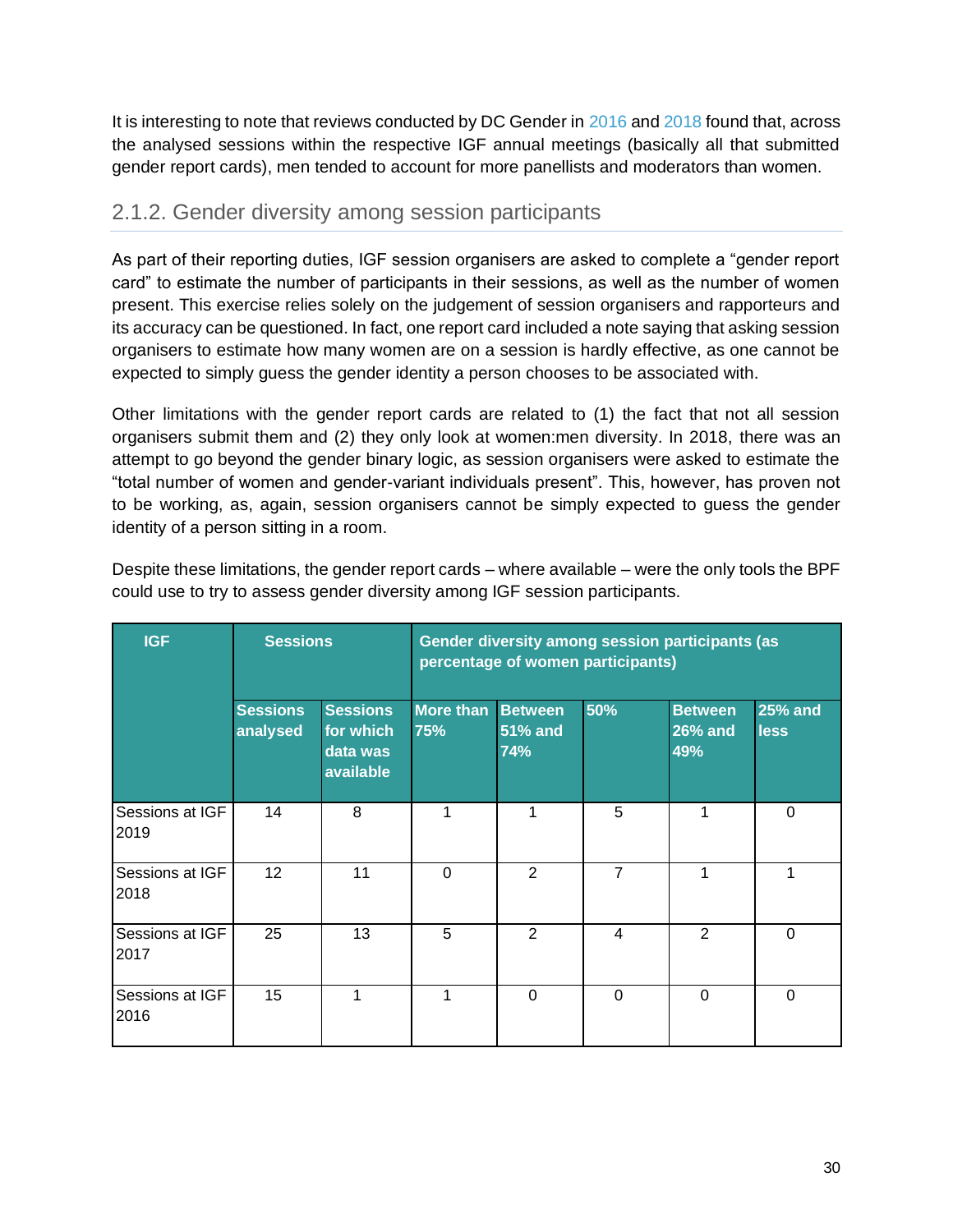Among the sessions for which data was available, **most of them estimated equal numbers of women and men among participants, followed by sessions which estimated more women than men among participants. A minority of sessions estimated more men than women as participants.** This, again, could be explained by the fact that many of these sessions tackled gender issues as their main topics and there seems to be a tendency that such sessions traditionally attract more women among the participants.

Here too it is interesting to note that reviews conducted by DC Gender in [2016](https://www.intgovforum.org/multilingual/index.php?q=filedepot_download/4486/1239) and [2018](https://www.intgovforum.org/multilingual/filedepot_download/4486/2050) found that, across all sessions that submitted gender report cards, there was a tendency to have more men than women participants. This is also consistent with the general statistics from IGF annual meetings, which consistently show that more men than women as participants.

### <span id="page-31-0"></span>2.1.3. Conclusions

**IGF sessions that discuss issues related to violence, harm, pleasure and consent online from a gender-diversity perspective feature a good degree of gender diversity among speakers, moderators, and participants**. Based on available data, this observation is valid if we consider gender diversity only from the perspective of the women vs men.

The IGF has taken steps to encourage gender diversity among session speakers and moderators and to measure gender diversity among overall session participants. However, the IGF tends to approach gender diversity in terms of the women - men binary and little is being done to both assess and encourage the participation of non-binary people. Beyond the numbers shown above, one key finding was that there are limitations in terms of information the IGF collects on gender participation. As illustrated above, we were only able to look at the women-men diversity in panels and among session participants, but there was no way to determine the extent to which the sessions we looked at also included other gender-diverse participants.

#### **Key finding**

❖ There is no mechanism in place to measure the inclusion and participation of gender non-binary people.

**More disaggregated data is needed in order to be able to fully assess the degree of gender diversity across the overall IGF and within sessions.** Collecting disaggregated data is, however, a difficult task. It is encouraging that the general IGF registration form allows participants to also select 'other' as a gender choice (beyond male and female). A next step could be to integrate this approach within other IGF elements; for instance, encouraging session oganisers to offer speakers an opportunity to identify themselves as gender non-binary (if they wish to) and include that info in the session descriptions (with their permission).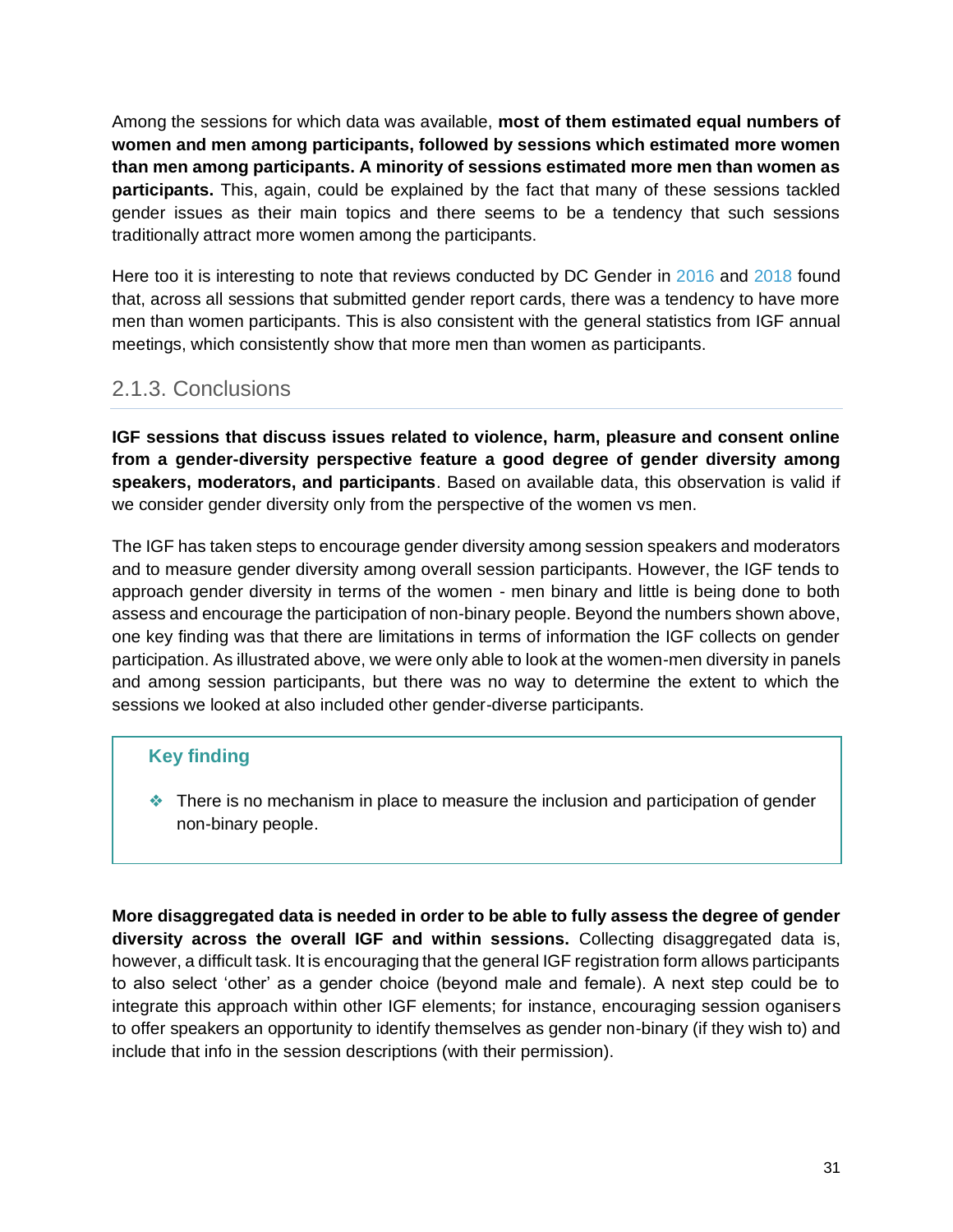Regarding the gender report cards, we acknowledge that simply relying on session organisers/rapporteurs to estimate the number of men and women attending their sessions is not a source of accurate information. And that expecting them to estimate the number of non-binary people on their sessions is even more challenging, if not simply impossible. The IGF may want to reconsider these sections in the gender report cards and try to identify other ways to collect data on gender diversity within sessions. One way could be to hand out simple forms to session participants asking them to indicate their gender (if they wish to) in an anonymous manner and leave those forms behind when they leave a session, for the rapporteurs to collect and reflect on.

### <span id="page-32-0"></span>**2.2. Insights from interviews: gender diversity at the IGF**

The BPF interviewed participants to gain insights regarding their perceived effectiveness on the inclusion of women and gender-diverse people at IGF. Interview subjects were also asked to comment on the level and quality of engagement with women and gender-diverse people.

Overall, all respondents agree that **progress has been made at IGF over the years to foster better gender diversity**, but more work still needs to be done (especially with regard to genderdiverse people).

Some participants noted that one major stumbling block in having more gender diversity is the assumption that there are not enough women with expertise to talk about various IG issues. But it was acknowledged that some session organisers may face difficulties in getting more gender diversity on their session. To deal with this, the IGF Secretariat's list of resource persons could be more actively promoted and used when a session struggles with diversity.

It was noted that one challenge remains in **moving from only ticking the gender diversity box to having meaningful participation**. It is not enough to simply have women or gender-diverse people in sessions; their participation should not be tokenised. Sometimes people feel they have only been invited to a session to tick a box. We need to avoid making people feel like they are being tokenised and are only invited to a session because they represent a certain community and not necessarily because of the value they can bring to a discussion. They should be given an opportunity to contribute meaningfully to a discussion and they should be made feel that their input really matters.

**Engagement**, it was noted, is more than just having people to come at an IGF. Getting someone on a session should not be the end of the engagement. Instead, the IGF should encourage women and gender-diverse people to engage with other work, participate, voice their concerns, etc.

Several respondents suggested that the IGF should **get to the local and regional level,** where there are communities/groups/people working on gender issues, and get them to engage with the IGF, at the global level. We do not only need global expertise; we need to look at the grass root level too.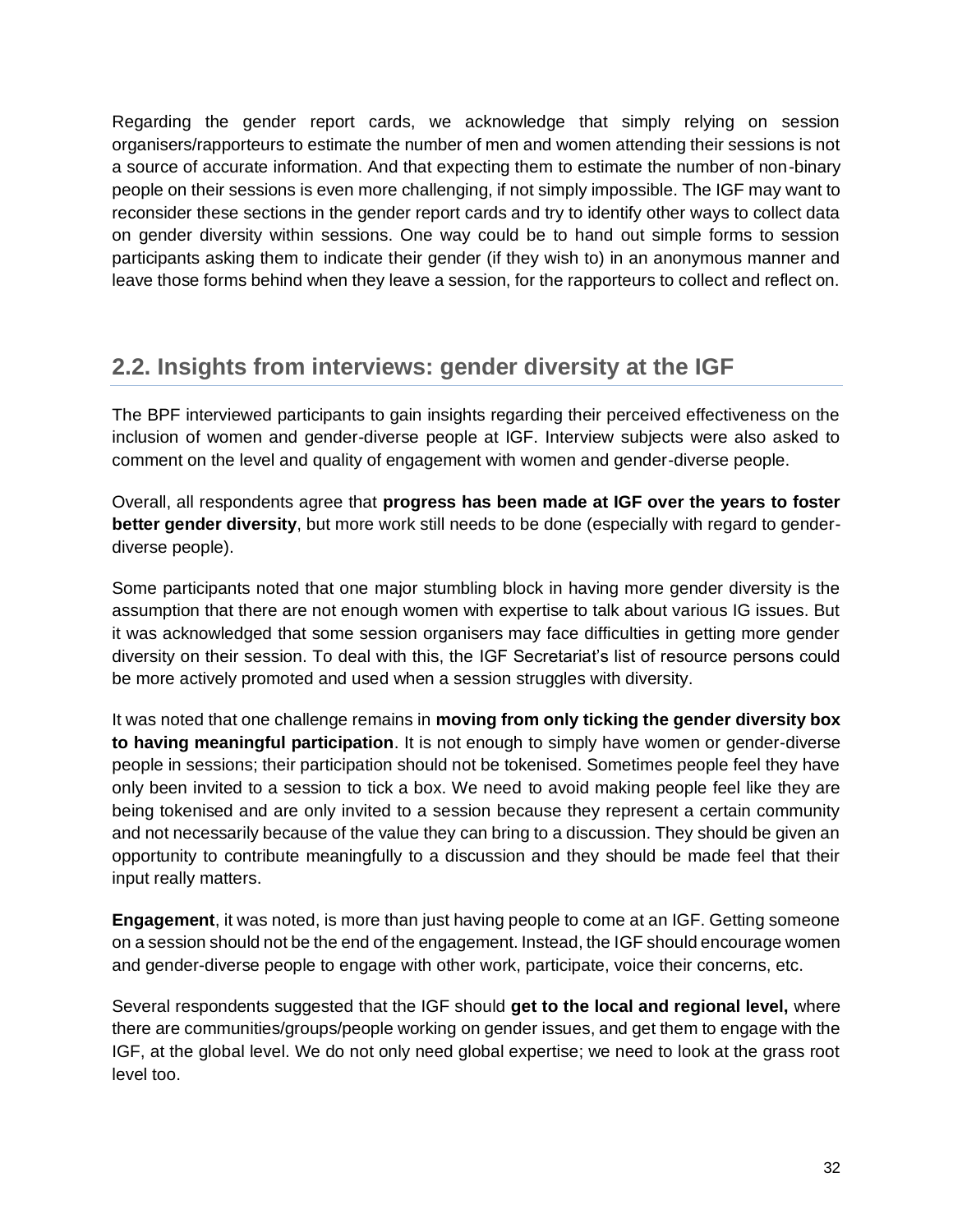Some participants commented on the **entry points to the IGF** and how they may inhibit the participation of gender-diverse people. For instance, if a form is only listing women and men as gender options, this is not welcoming for gender non-binary people. Recommendations were made for various IGF forms to be made sensitive with regard to gender diversity.

Several interview participants also note the **shortcomings of gender report cards**. While gender report cards remain an available instrument to measure and ensure diversity among speakers, session organisers often miss to respond to the question related to how their discussions included gender issues. Moreover, as these reports are not compulsory, not all session organisers fill them out, which, in turn, limits their efficiency.

Regarding the level and quality of engagement of women and gender-diverse people within the IGF, interview participants agree that while there is constant improvement, more can be done. One common output from interview participants is the need to support workshop proposals from women and gender-diverse people so that they can actually have a platform at the IGF. Finally, all interview participants mention the need to adopt an intersectional lens to gender issues and push for more integration of gender topics within IGF discussions on other IG topics.

### <span id="page-33-0"></span>**2.3. Survey results: gender diversity at the IGF**

The public survey conducted by the BPF has also collected input on **how the community perceives the inclusion of women and gender-diverse people at the IGF**. Below are the main findings.

Increasingly, the IGF has put more efforts into strengthening the inclusion of women and genderdiverse people in its annual meetings (for instance, through encouraging session organisers to have gender diversity in their sessions, introducing gender report cards, etc.). Considering these elements, the community was invited to comment on how inclusive the IGF is towards women and the gender-diverse community.

| How inclusive do<br>you think the IGF is<br>towards | $1 - not at all$ | $2 - a$ little | $3 -$<br>somewhat | $4$ – pretty<br><b>inclusive</b> | $5 -$ highly<br><b>inclusive</b> |
|-----------------------------------------------------|------------------|----------------|-------------------|----------------------------------|----------------------------------|
| Women                                               | 0                | 0              | 4                 | 19                               |                                  |
| gender-diverse<br>The<br>community                  |                  | 6              | 12                | 10                               |                                  |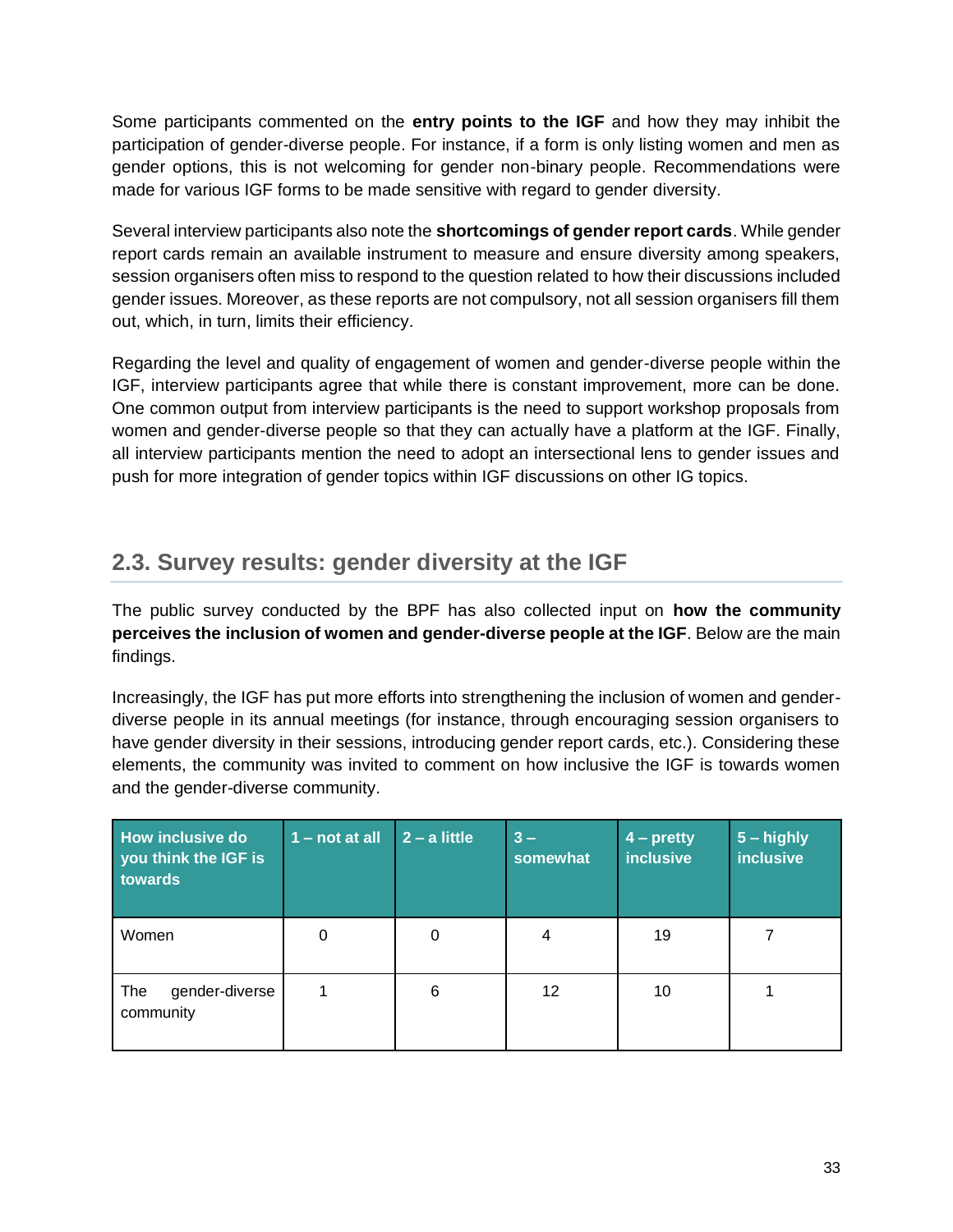**Most respondents (64%) found the IGF to be 'pretty inclusive' towards women.** About a quarter of all respondents (23%) indicated that the IGF has been highly inclusive towards women. And a small percentage (13%) consider the IGF to be only a little inclusive when it comes to integrating women in annual meetings.

The situation was rather different with regard to the inclusion of gender-diverse people, as t**he IGF was found to be less inclusive towards this category**. The largest percentage of respondents (40%) indicated that the IGF has been only somewhat inclusive towards the genderdiverse community, while 34% thought the IGF to be pretty inclusive. A further 20% of the respondents believe that the IGF is only a little inclusive when it comes to gender-diverse people. At opposite ends, 3% of the respondents think the IGF is not at all inclusive towards this community, while another 3% think the IGF is, on the contrary, highly inclusive.

Invited to provide comments in support of their ratings, some respondents noted that the IGF, and the IG space in general tend to be dominated by men, but that **women are increasingly coming to the forefront.** Suggestions were made for more efforts to be put into initiatives that foster more women participation and engagement in the IGF and in the broader IG ecosystem (e.g. training, capacity development, etc.).

Some respondents indicated that, while it is relatively easy to observe the participation of women in IGF meetings, **it is rather difficult to assess how much the IGF has been inclusive towards the gender-diverse community**. A few comments indicated that, often, the gender diversity requirement only takes into account the inclusion of women and girls, but is less sensitive towards other gender-diverse communities. For instance, various IGF forms tend to only include men and women as options when gender questions are asked, and this situation has to be changed.

A few respondents made reference to projects and initiatives that focus on the inclusion of women and the LGBTQI community in Internet governance, which should be more prominent at the IGF too. One reference was made to the experience of a trans woman who was invited as a panelist to an IGF session: "she felt that she was invited to fill a space, not because they would be interested in learning about her experience". This pointed to the need for the IG space to be genuinely more inclusive towards this community.

One comment noted that the discussion on gender inclusion should not be limited to how genderdiverse people are joining the IGF as speakers, moderators or participants. Instead, we should also be looking at whether and how the gender-diverse community is represented in leadership positions within the MAG or in other IGF leadership positions: "It is great to tick gender report cards in terms of speakers and contributors at the annual event, but this needs to go higher", it was noted.

One respondent noted that gender inclusiveness is not only about bringing women and genderdiverse people to an annual IGF meeting, but also about **bringing gender perspective to all issues that are being discussed**. In their view, this has only been partially achieved at the IGF, and there seems to be a tendency for IGF sessions dedicated to gender issues to be decreasing.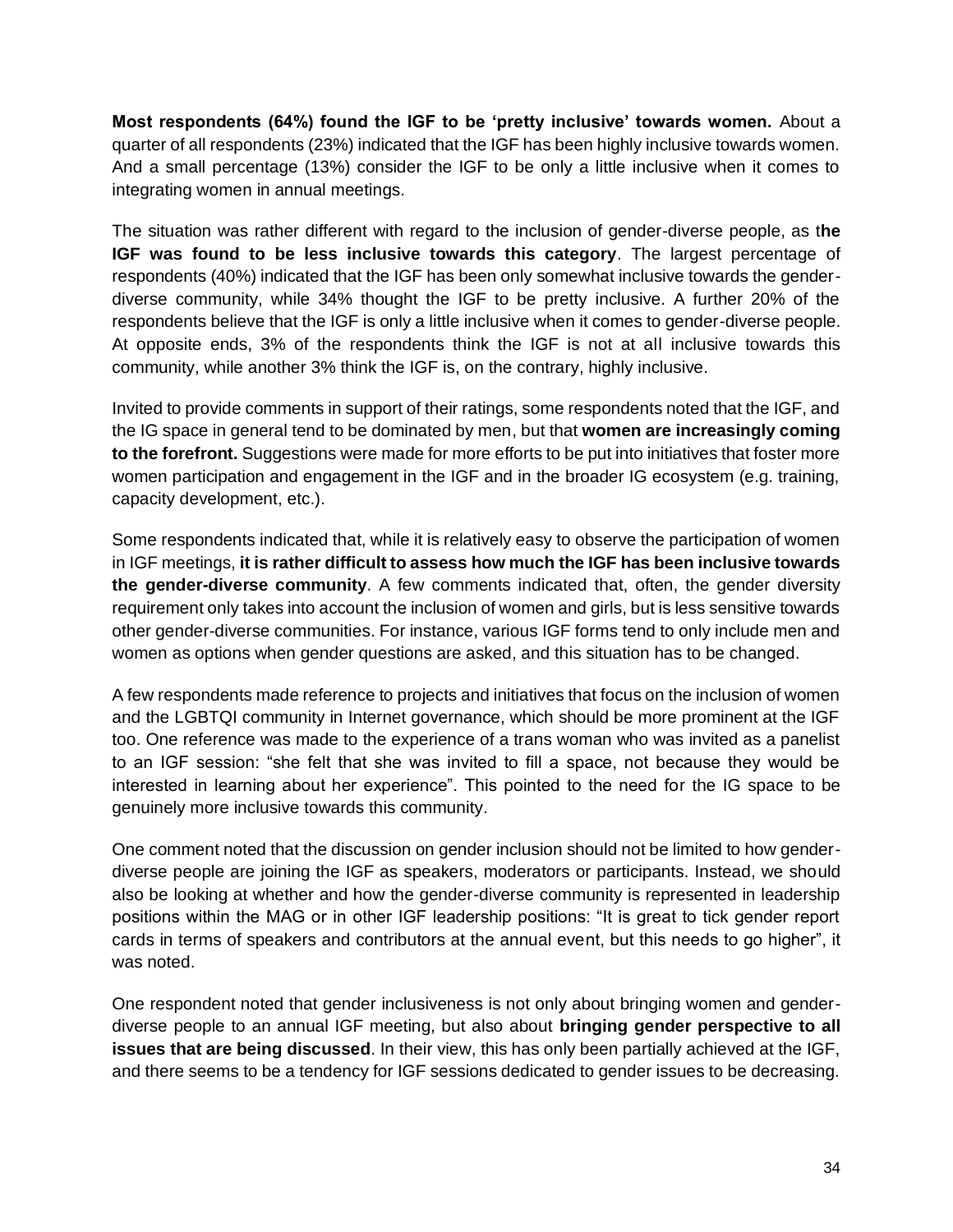Another respondent commented that the fact that the BPF Gender is looking into gender inclusion issues is in itself a proof that the IGF is inclusive towards gender.

The survey then moved on to ask participants that identify themselves as women of belonging to other gender-diverse communities to comment on the gender receptiveness of the IGF space from their own perspectives. Many respondents who identified themselves as women noted that they have met no gender-related barriers when joining an IGF meeting and that they have felt heard and secure when participating in the IGF. A few respondents identifying themselves as belonging to the gender non-binary group provided similar answers, but also noted that, in general, there tends to be little representation of gender diverse people at the IGF and that their participants tends to only be observed in discussions on gender-related topics, and not necessarily in each thematic area of the IGF.

One recommendation was made to implement a mandatory usage of pronouns to address people and avoid misgendering issues. "All participants should be treated with decency", it was commented.

### <span id="page-35-0"></span>**2.4. Insights from taking stock submissions**

At the end of each IGF cycle, a call for public input is launched, inviting the community to take stock of the recently concluded annual IGF meeting and make suggestions for the upcoming meeting. These annual calls for input generally gathered between 20 and 40 submissions which reflect on the content, format, and structure of IGF programmes, as well as on logistical issues.

As part of our analysis, we have looked at individual submissions reflecting on IGF 2016, 2017, 2018, and 2019, to see if the community made reference to gender-related issues in their comments. We found that at least three (3) submissions every year mention gender issues. Below is an overview of the main points raised.

| <b>Cycle</b> | no of<br>Total<br><b>submissions</b> | <b>Submissions</b><br>made<br>that<br>reference<br>to<br>gender issues | <b>Gender issues referred to</b>                                                                                                                                                                                                |
|--------------|--------------------------------------|------------------------------------------------------------------------|---------------------------------------------------------------------------------------------------------------------------------------------------------------------------------------------------------------------------------|
| 2016<br>2017 | 31                                   |                                                                        | One contribution noted that issues of gender equality and<br>sexuality need to be more mainstreamed. Another<br>contribution, however, argued that the depth and breath<br>of the gender equality discussions was positive.     |
|              |                                      |                                                                        | Gender issues were brought up consistently and were<br>fairly visible across workshops and main sessions, with<br>new actors organising sessions in this area. There were<br>several workshops on gender-based online violence, |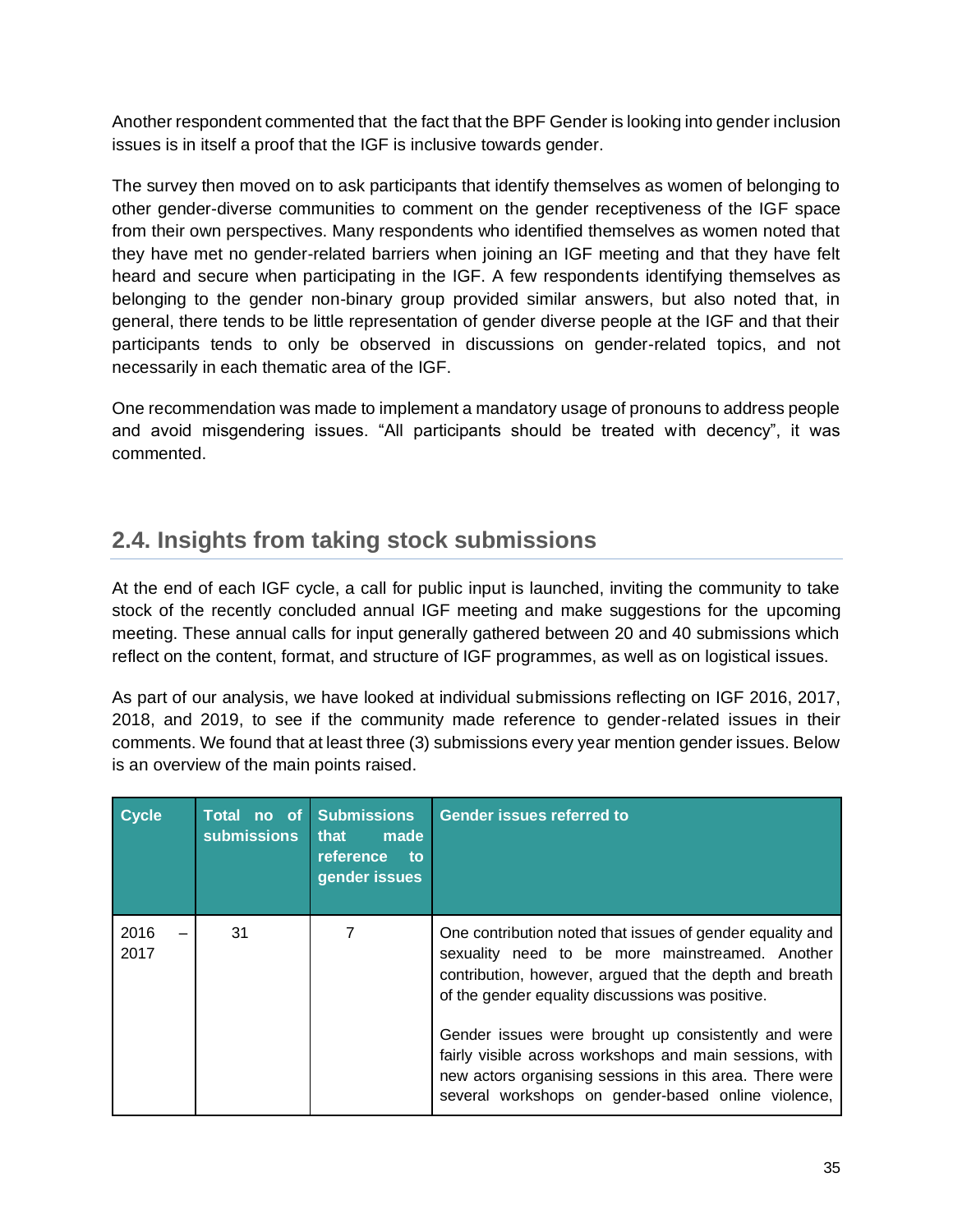|              |    |   | which indicates that the issue is being taken seriously and<br>being discussed.                                                                                                                                                            |
|--------------|----|---|--------------------------------------------------------------------------------------------------------------------------------------------------------------------------------------------------------------------------------------------|
|              |    |   | Unfortunately, it is still mostly women and other<br>gender/sexual minorities participating in these sessions<br>and raising questions of inclusion at the IGF. More<br>diversity in such sessions should be encouraged.                   |
|              |    |   | The IGF needs to address gender as more than just<br>women and men.                                                                                                                                                                        |
|              |    |   | Gender diversity needs to be ensured across all sessions.                                                                                                                                                                                  |
|              |    |   | BPF Gender should continue.                                                                                                                                                                                                                |
|              |    |   | Some noted that the gender report cards contributed to<br>bringing more gender diversity to sessions. Others argued<br>that this is a challenging formality, that does not contribute<br>effectively to having gender balance at sessions. |
| 2017<br>2018 | 32 | 4 | Gender balance needs to be ensured across all sessions,<br>and gender equality needs to be a guiding principle in the<br>planning of an IGF meeting.                                                                                       |
|              |    |   | There is still a need to strengthen the participation of<br>women in the Forum.                                                                                                                                                            |
|              |    |   | The organisation of a main session on gender was<br>welcome.                                                                                                                                                                               |
| 2018         | 22 | 3 | Continue to pay attention to gender balance in sessions.                                                                                                                                                                                   |
| 2019         |    |   | The BPF Gender was praised for looking at the needs of<br>underserved populations of women and gender non-<br>binary persons.                                                                                                              |
| 2019<br>2020 | 41 | 7 | The participation of women in the overall IGF and in<br>sessions should be further encouraged.                                                                                                                                             |
|              |    |   | In addition, it should be noted that gender diversity should<br>not be only about women, but also about other gender-<br>diverse people.                                                                                                   |
|              |    |   | Gender issues could have been more prominent in the<br>overall IGF programme.                                                                                                                                                              |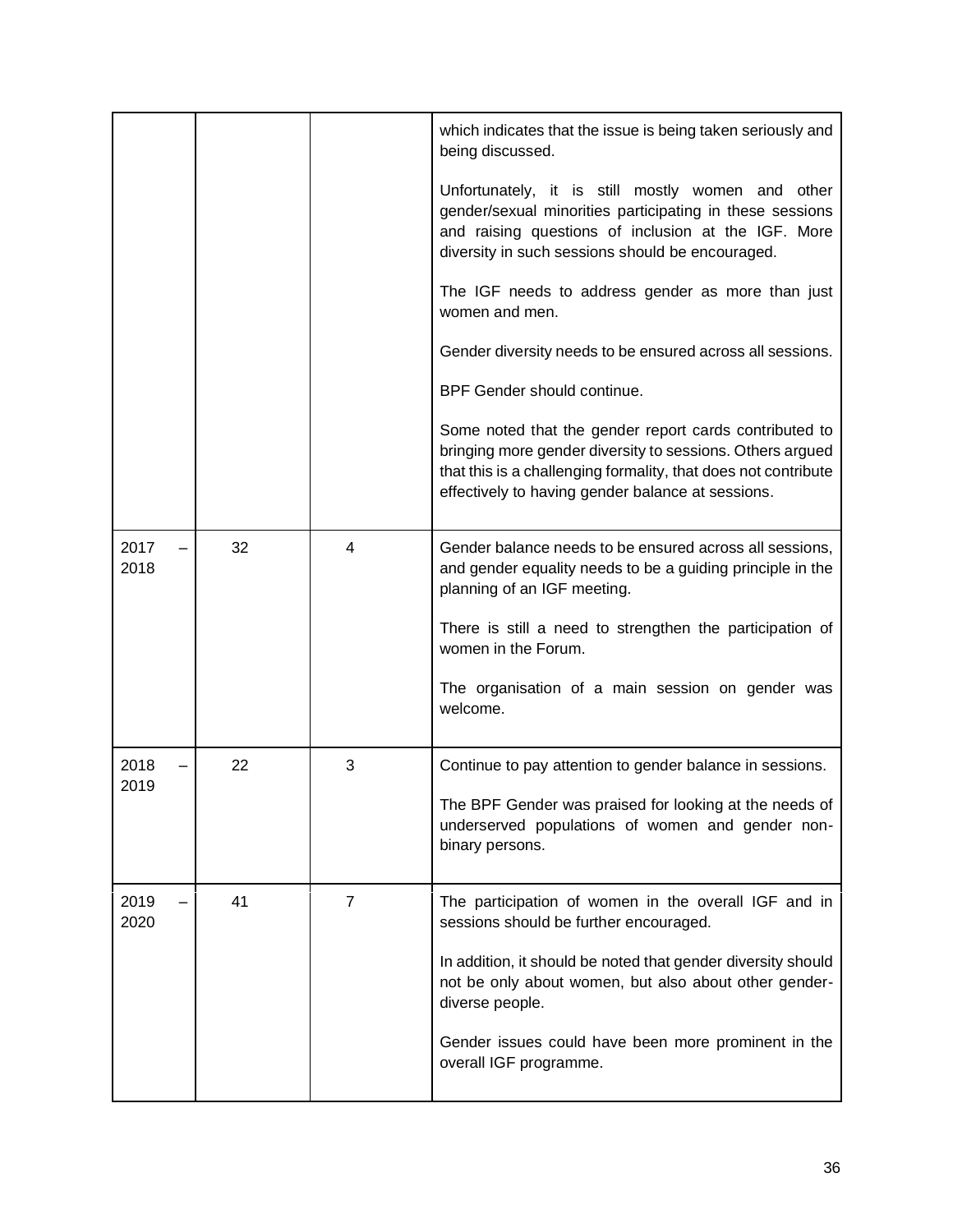A recurrent topic across submissions to the taking stock process has been the need to foster more gender diversity within the IGF as a whole and in IGF sessions. Most submissions mentioning this issue made reference to the need to have more women participate in the IGF. But there have also been observations that **gender diversity is not only about women, and that more inclusion of gender non-binary people is also needed**. Moreover, it has also been emphasised that efforts for more gender inclusion should not stop at ensuring gender diversity, but instead aim at gender balance.

One submission noted that inclusive and diverse participation at IGF requires safety that starts at the registration. The real name policy for registration can pose a threat to participants of diverse genders and sexualities. A call was made for the IGF to look into alternative approaches to identity verification.

References were made to the gender report card: while some noted that the card has helped foster more gender diversity in sessions, others argued that the card is a challenging formality that does not contribute effectively to ensuring gender balance.

In terms of how gender issues have featured in IGF discussions, the comments received were diverse. Some praised the depth and breath of discussions on gender equality issues, and welcomed the inclusion of debates on gender-based violence topics. Others noted that such issues need to be more mainstreamed. And a concern was raised that it is mostly women and other gender/sexual minorities that participate in sessions discussing issues of gender inclusion. Some contributions praised the work of the BPF Gender, as well as the holding of a main session on gender at IGF 2017.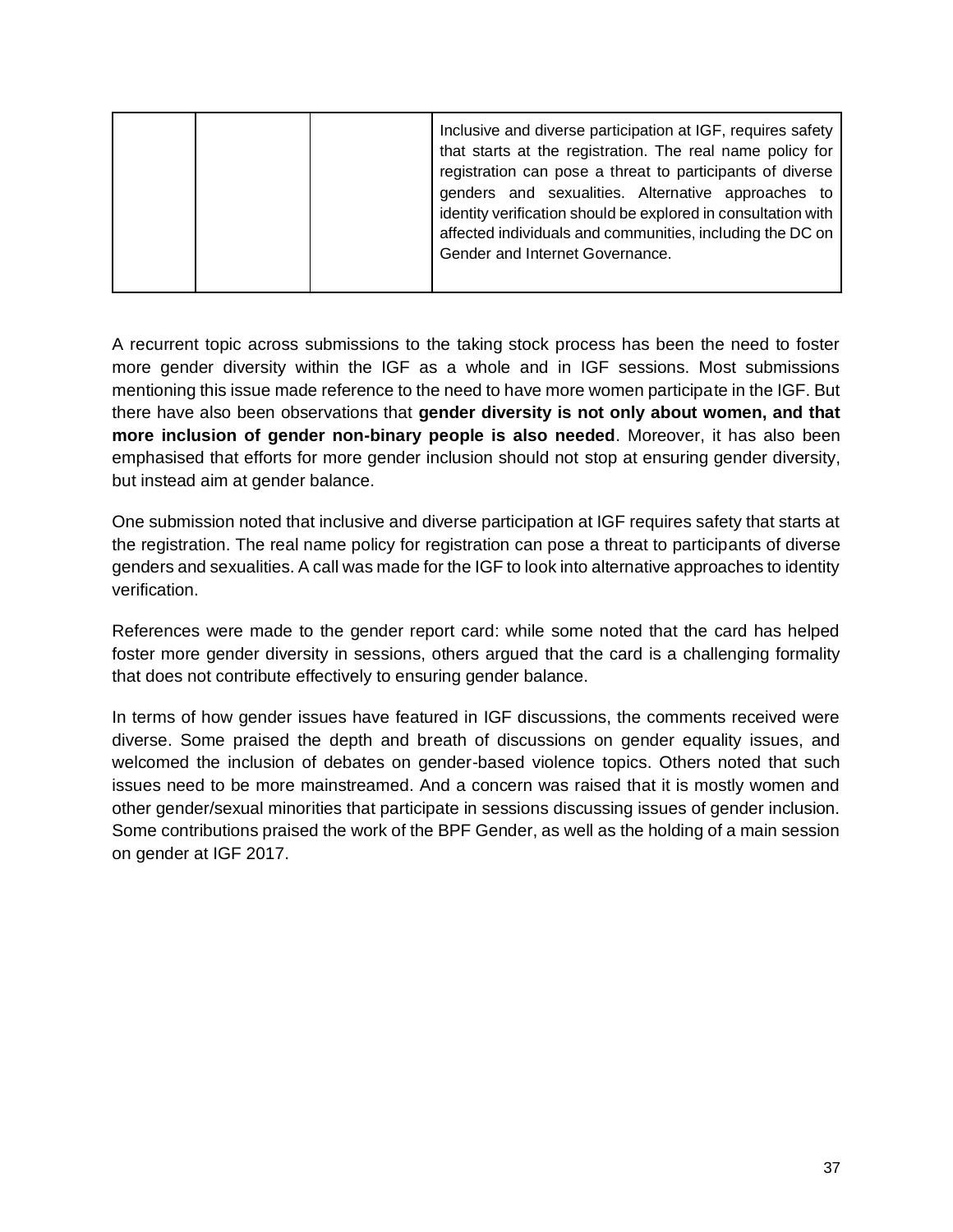## <span id="page-38-0"></span>**IV. Recommendations**

Throughout its work, the BPF has collected and developed a series of recommendations on how the IGF can foster greater gender diversity and how the discussions on gender-related issues in general could be more mainstreamed. Some of these recommendations are based on the research conducted by the BPF, while others have resulted from input and insights collected through the public survey and interviews (in the latter case, the BPF has prioritised recommendations that were recurrent across survey and interview responses).

## <span id="page-38-1"></span>1. Gender mainstreaming at the IGF

- ❖ The IGF should continue to encourage the integration of gender-related issues within discussions on other Internet and digital policy issues, building on the positive trend observed over the past 4 years. The percentage can increase from 41% in 2019 to much more.
	- $\triangleright$  One concrete proposal in this regard is for MAG to consider including a question in IGF workshop proposal forms asking session organisers to indicate how they plan to approach the proposed topics from a gender diversity perspective.
	- $\triangleright$  Another proposal is for gender report cards to become mandatory for all session organisers, and a careful analysis to be later on conducted on how the question on gender discussions was responded to. This analysis should then serve as input for when a new call for proposals is issued.
- ❖ While discussions dedicated only to gender issues should still happen, it is important to ensure that these discussions are not only attracting the communities they are referring to. IGF sessions on gender issues should actively look for more diverse participants themselves, as a way to avoid echo chambers among members of the same community.
- $\bullet$  The inclusion of gender in the debates is a two-way responsibility: it has to be encouraged from the top (by the MAG, the IGF Secretariat, etc.), but the community should also be more proactive in requesting more gender-related discussions or more gender mainstreaming, if it feels these are needed.
- ❖ The IGF intersessional work should promote more discussions and linkages between the Best Practice Forums and Dynamic Coalitions in order to allow for more interdisciplinarity.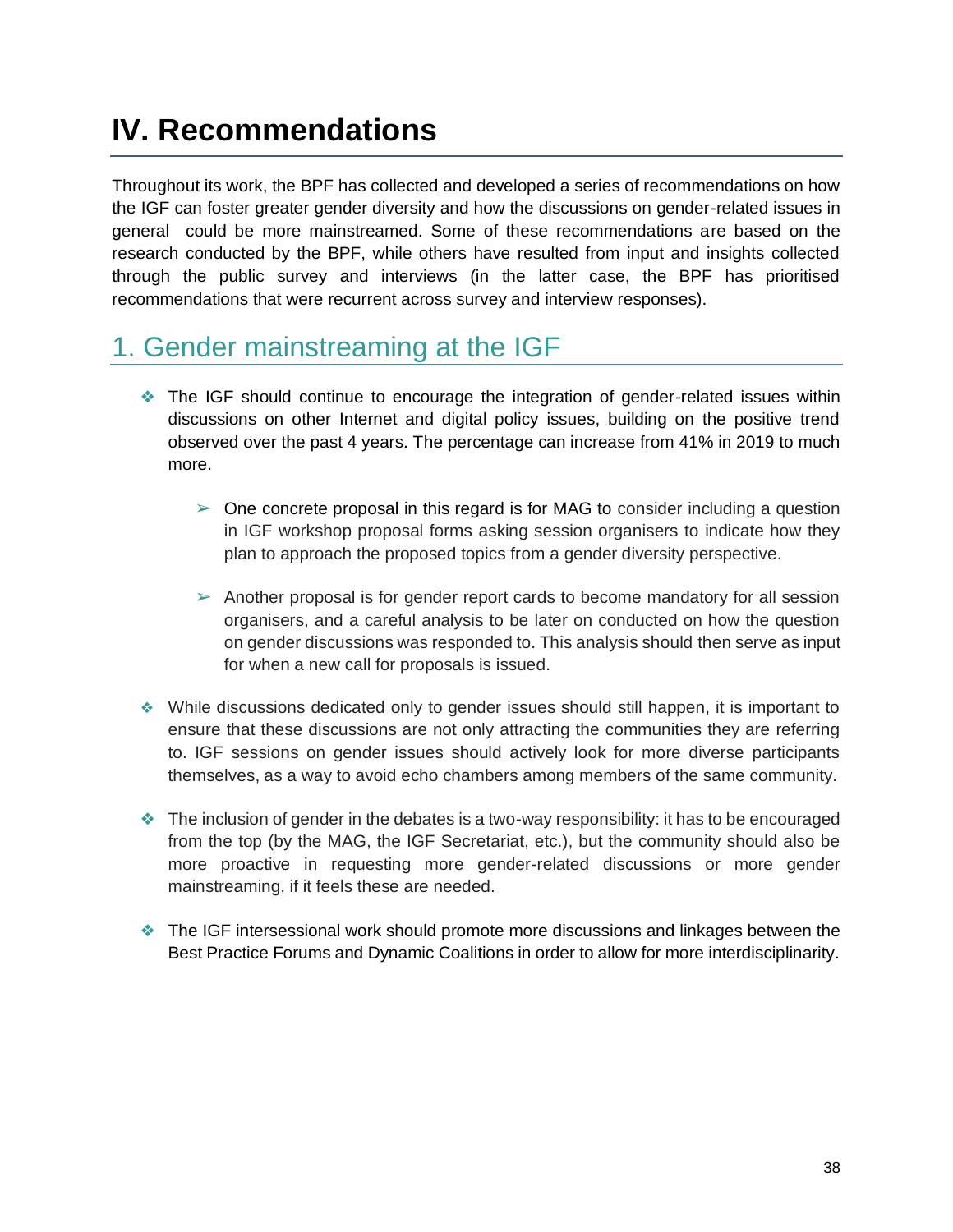### <span id="page-39-0"></span>2. Integration of discussions on violence, harm, pleasure and consent

- ❖ The IGF should encourage more discussions on empowerment, self-expression, pleasure and consent as well, as women and gender-diverse people's experiences online are not and should not be limited to harm and violence issues.
- ❖ The IGF has an opportunity to become the main space that fosters discussions on how to empower and uplift women and gender-diverse people in the online space, and this opportunity should not be missed.
- ❖ The IGF should make sure that discussions on these issues do not happen "inside bubbles", but that they reach and include the wider IGF community.

### <span id="page-39-1"></span>3. Gender diversity at the IGF

- ❖ More disaggregated data is needed in order to be able to fully assess the degree of gender diversity across the overall IGF. The MAG and the IGF Secretariat should consider developing a mechanism to measure the inclusion and participation of non-binary people. The BPF acknowledges that this is not an easy task and it suggests including genderdiverse people in a conversation of whether and how such a mechanism could be built.
	- $\triangleright$  It is encouraging that the general IGF registration form allows participants to also select 'other' as a gender choice (beyond male and female). A next step could be to integrate this approach within other IGF elements; for instance, encouraging session oganisers to offer speakers an opportunity to identify themselves as gender non-binary (if they wish to) and include that info in the session descriptions (with their permission).
- ❖ The gender diversity principle should apply across all sessions. It is extremely important that discussions focused on gender issues are not only or mainly including the communities whose issues they aim to address.
- ❖ Having women and gender-diverse people in sessions should not be the end goal. Their participation should not be tokenised. Nor should participation stop once the session ends; instead, the IGF should encourage women and gender-diverse people to engage with other work, participate, voice their concerns, etc.
	- $\triangleright$  The IGF should try to go beyond capacity building to also develop confidence building for those working on gender issues at IGF. This means supporting the presenters and participants beyond a submission and all the way to the delivery at the IGF.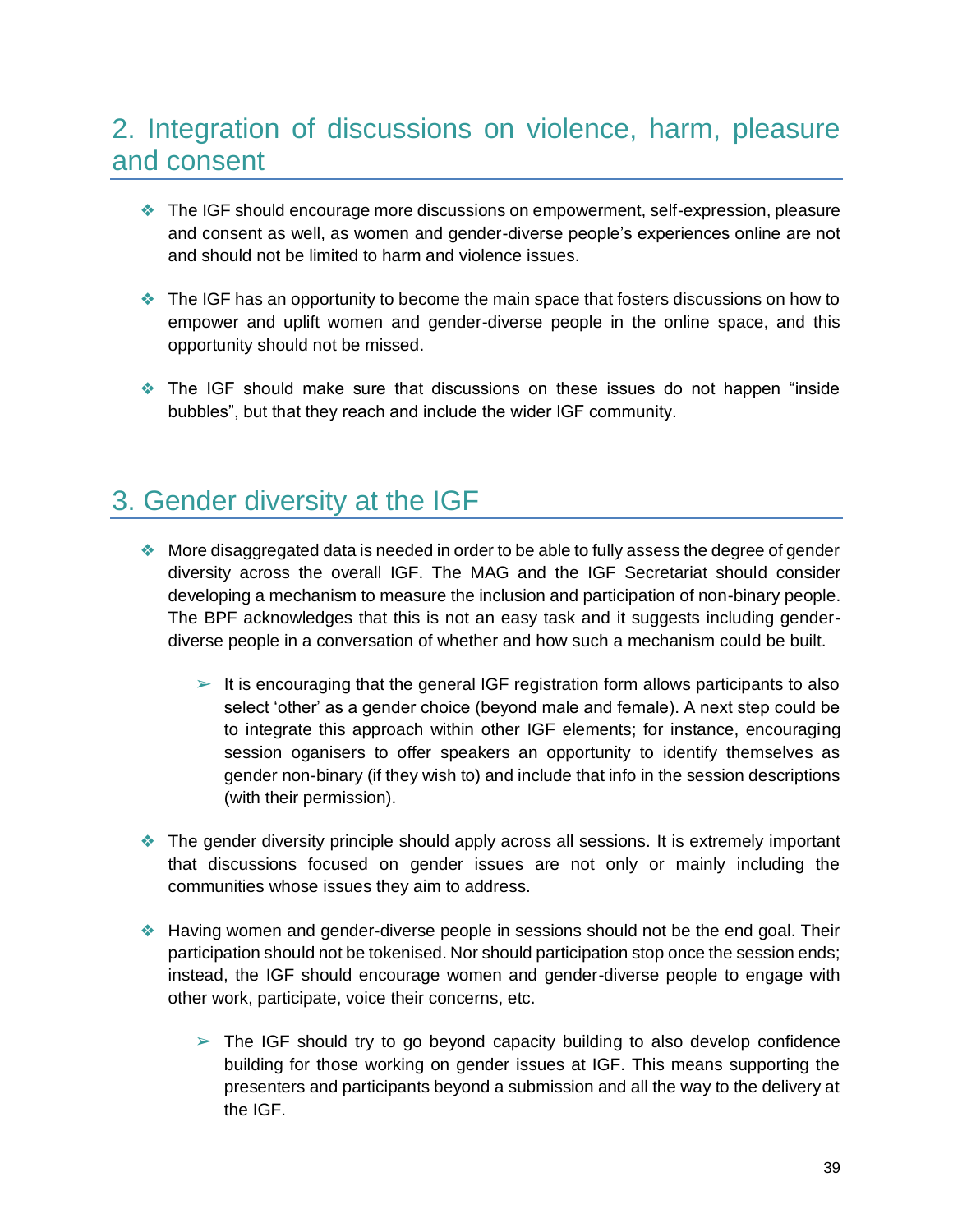- ❖ The IGF should work more closely with other organisations which are active on gender issues. It should also work with national and regional IGF initiatives (NRIs) to reach out at the local level to organisations and individuals who work at the grassroot doing work on gender diversity and participation, and encourage them to participate in IGF activities.
- ❖ The list of IGF resource persons should be more actively promoted and used to help session organisers have more gender diversity in their sessions.
	- $\triangleright$  The list of resource persons could include specific tags allowing experts who are women and gender-diverse people to identify themselves as such if they wish to.
- ❖ When discussing approaches for fostering more gender diversity at the IGF, the MAG and the Secretariat should seek input from the targeted community directly and involve them in these discussions.
- ❖ In general, IGF Best Practice Forums, Dynamic Coalitions and various working groups would also benefit from having a gender assessment in terms of how they are thinking of and addressing gender participation and topics of gender in their work.
- ❖ Allocating more funds to encourage the participation of less represented gender communities should be encouraged.
- ❖ The MAG could look into encouraging IGF sessions that experiment with innovative formats, where more people from different groups/communities/ can actively listen to each other and be exposed to each others' views. Discussing issues through a performance, a role play or an interactive exercise, for instance, could foster cross-pollination and break the silos in which the same people have the same conversations.
- ❖ The MAG should consider the efficiency and effectiveness of gender report cards and assess whether changes to this mechanism are needed. This report outlines several shortcomings that could be addressed.
- ❖ When it comes to the MAG itself, it is encouraging that there is balance between men and women. But improvements could be brought here as well:
	- $\triangleright$  When appointing MAG members, the UN Secretary General should also look at whether there are candidates that have expertise on gender issues. Simply having women on the MAG does not necessarily mean that expertise on gender issues is present.
	- $\triangleright$  When a call for nominations for MAG is open, it could be made somehow more clear that gender diversity is about all genders. That might encourage genderdiverse people to get into the process.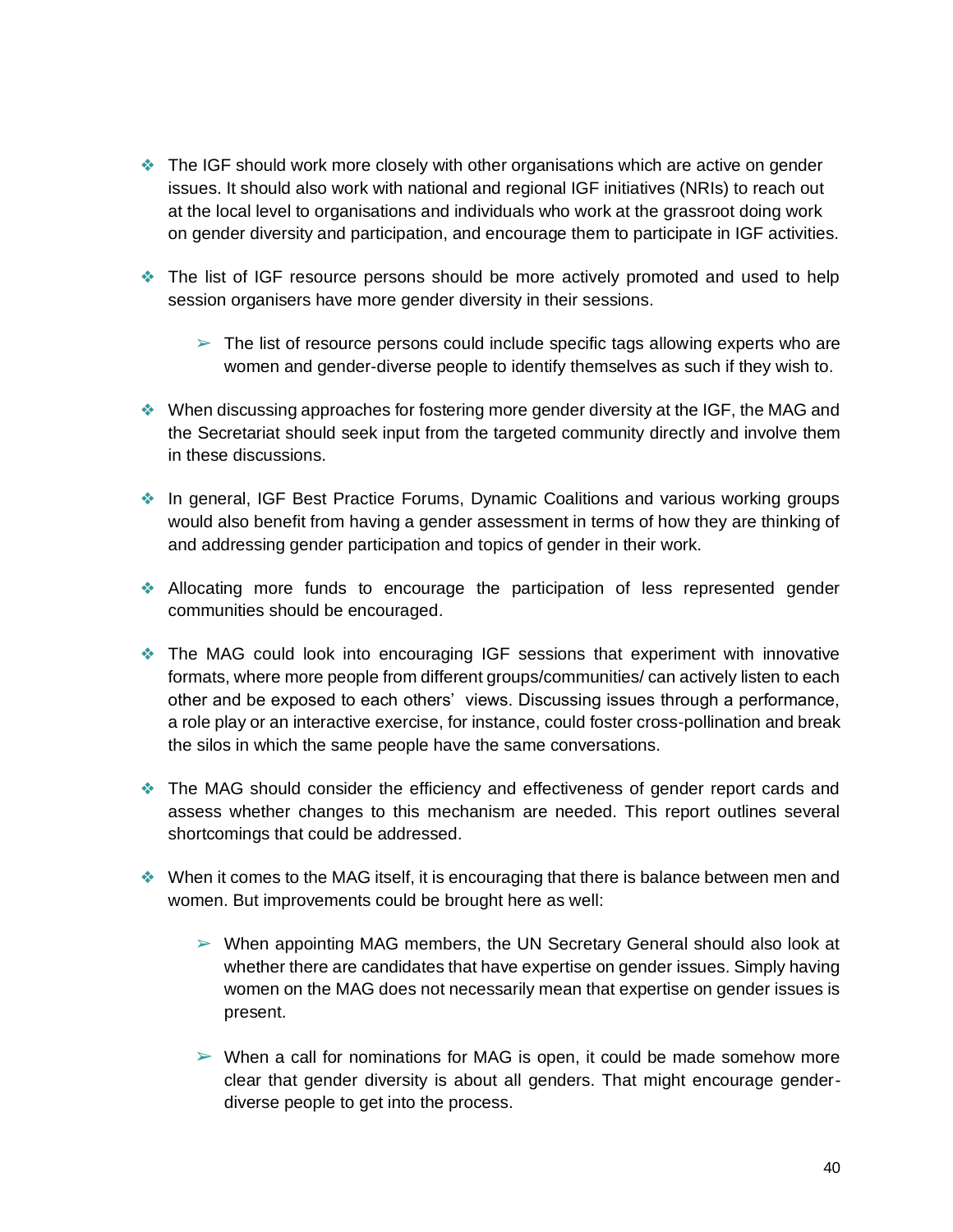## <span id="page-41-0"></span>4. Beyond the IGF

The BPF's initial plan was to also look at other Internet-related policy processes and spaces and how they foster the participation of women and gender-diverse people when discussing issues of violence, harm, pleasure and consent online.

Throughout the work, the BPF has realised that, while various Internet-related policy processes and spaces may discuss the thematic issues, this is usually done in the context or on the margins of other discussions, and there is no such process exclusively dedicated to looking at genderrelated issues in an Internet context. At the same time, there are broader policy processes and spaces that look at least at some of the BPF thematic issues, but not necessarily from an Internetrelated perspective. The BPF did not have sufficient capacity to conduct a mapping of such processes, but it recommends that the IGF (either through the BPF or through other activity) takes up this issue and:

- ❖ Maps policy processes and spaces that discuss issues of violence, harm, pleasure and consent in the digital space, from a gender-diversity perspective
- ❖ Maps policy processes and space that discuss issues of violence, harm, pleasure and consent from a gender-diversity perspective, but not necessarily in an Internet/digital context
- ❖ Tries to foster linkages between these processes, by inviting them to contribute to IGF discussions and activities focused on the thematic issues.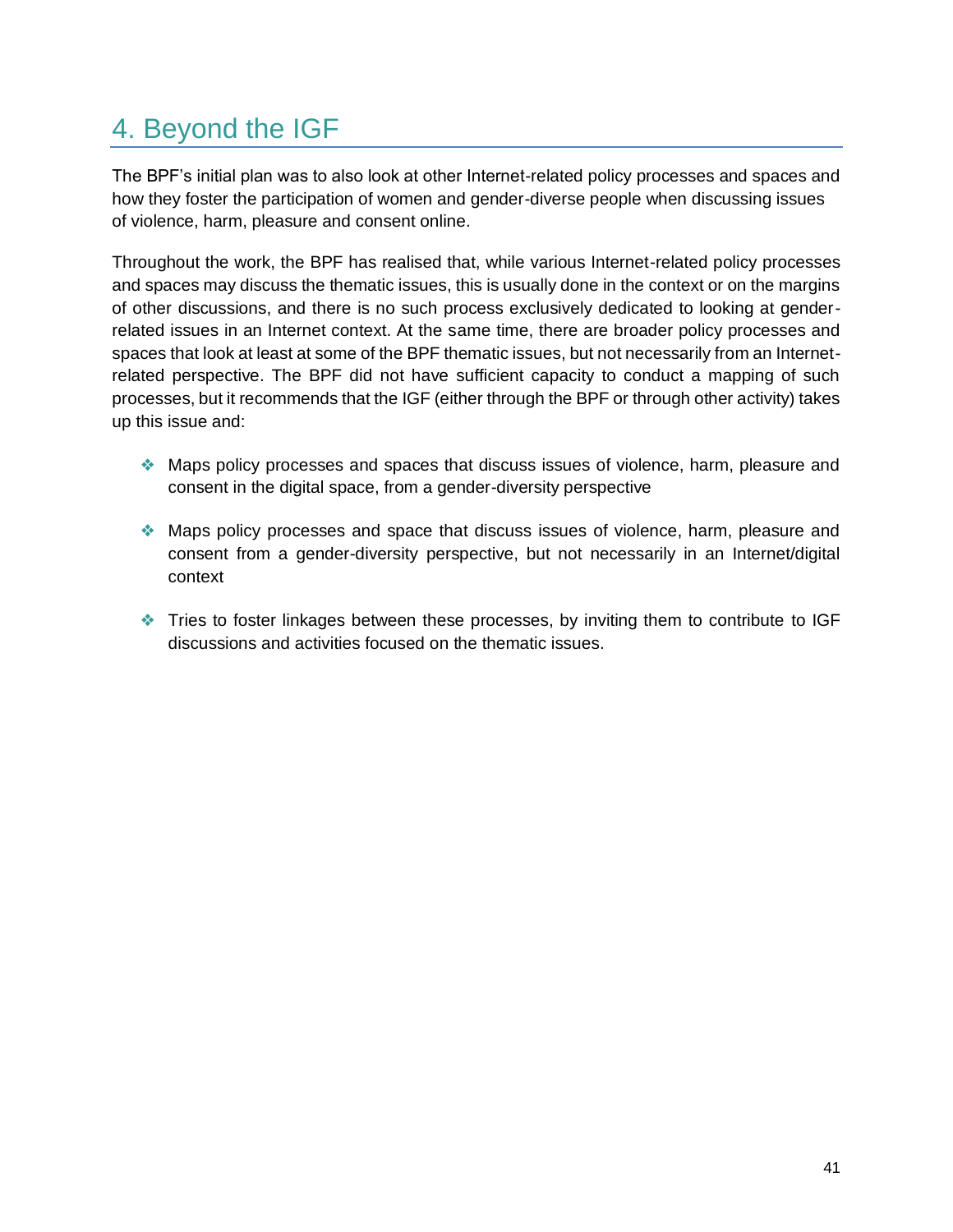## <span id="page-42-0"></span>**V. Annexes**

### <span id="page-42-1"></span>Annex I: BPF Gender public survey

This year, the BPF on Gender and Access is looking at Internet-related policy processes and spaces through a femminist approach, to determine whether and how they protect and foster participation of women and gender-diverse people. The focus is placed on Internet-related policy processes and spaces that foster discussions or develop policies, recommendations, and/or guidelines that focus on (a) limiting violence and harm in the online space and (b) fostering the use of the Internet for self-expression and pleasure with consent as a guiding principle. In line with this, we intend to:

- ❖ Look at whether and how the BPF thematic issues (violence, harm, pleasure and consent online) have been brought up at the IGF since IGF 2016
- ❖ Identify regional policy processes and spaces (if any) that tackle the BPF thematic issues (from a gender-diversity perspective)

#### **Section 1: IGF**

1. Increasingly, the IGF has put more efforts into strengthening the inclusion of women and gender-diverse people in its annual meetings (for instance, through encouraging session organisers to have gender diversity in their sessions, introducing gender report cards, etc.).

Considering these elements, how inclusive do you think the IGF is towards:

- a) women
- b) the gender diverse community?

*(For each option: Scale 1-5: 1- not at all, 2 - a little, 3 - somewhat, 4 - pretty inclusive, to 5 - highly inclusive)*

2. Would you like to provide any comments in support of your response to question 1?

*[text field]*

3. If you identify yourself as a woman or belong to other gender communities, would you like to comment on the gender receptiveness of the IGF space? E.g.: Have you faced barriers in joining an IGF meeting? Do you feel secure enough and heard when contributing to IGF discussions?

#### *[text field]*

4. To what extent do you think that the IGF space has engaged with the following issues, in relation to women and gender-diverse people: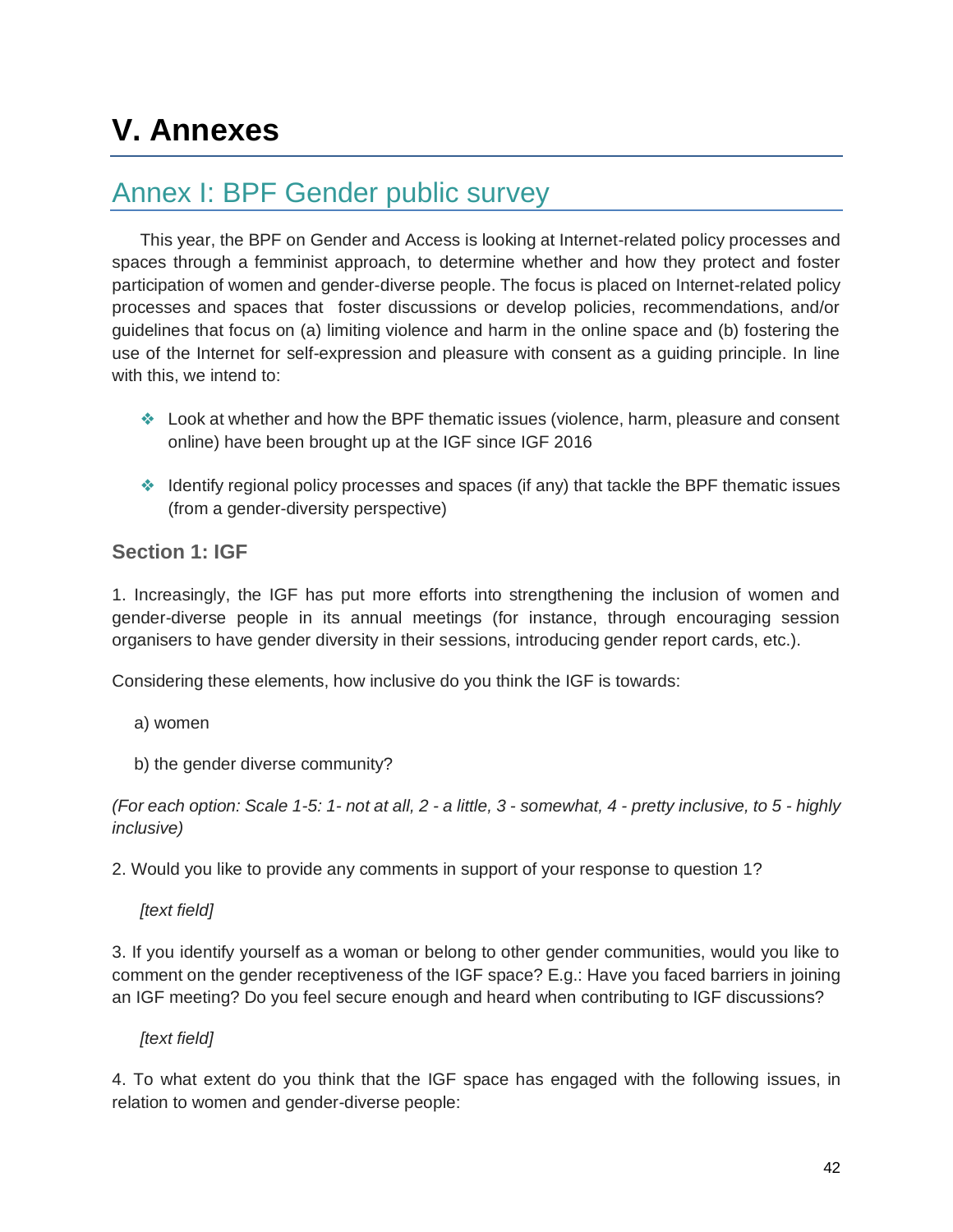- a. Limiting violence and harm in the online space
- b. Acknowledging that the Internet can be empowering and used as a space for consentbased self-expression, sexuality, and pleasure

*(For each option: Scale 1-5 with 1- no extent at all, 2 - a little, 3 - somewhat, 4 - to a good extent, to 5 - a great extent)*

5. Over the past five years (IGF 2016 – IGF 2020), have you submitted a session proposal for an IGF annual meeting that focused on, or was in any way related with, any of the the four thematic issues that the BPF is focusing on this year (violence, harm, pleasure and consent online - in relation to women and gender-diverse people)?

- a. Yes
- b. No

5.1. If your session proposal focused on/related with one of the previously mentioned four topics was rejected, what reasons has the MAG offered?

5.2. If you hosted such a session at the IGF between 2016 and 2019, please provide details about the session (when it was held, who organised it, what was the focus and the result, etc.). If still available, please provide a link to the session on the IGF website. If you are hosting such a session in 2020, provide details on the scope of the session and a link.

[This is a follow-up to question 5 and it relates to sessions that focused on, or were in any way related with, any of the four thematic issues that the BPF is focusing on this year (violence, harm, pleasure and consent online - in relation to women and gender-diverse people).]

5.3. If you hosted such a session at the IGF between 2016 and 2019, please rate:

a. Your overall experience with the session.

Scale 1-5: 1 - unsatisfied / 2 - 3 - neutral / 5 highly satisfied

b. Level of engagement

Scale 1-4: 1- no engagement 2 - Empty politeness/tokenism 3 - genuine / 4 - highly meaningful

[This is a follow-up to question 5 and it relates to sessions that focused on, or were in any way related with, any of the four thematic issues that the BPF is focusing on this year (violence, harm, pleasure and consent online - in relation to women and gender-diverse people).]

6 & 7. If you attended an IGF session that focused on, or was in any way related with, any of the four thematic issues that the BPF is focusing on this year (violence, harm, pleasure and consent online - in relation to women and gender-diverse people), please rate: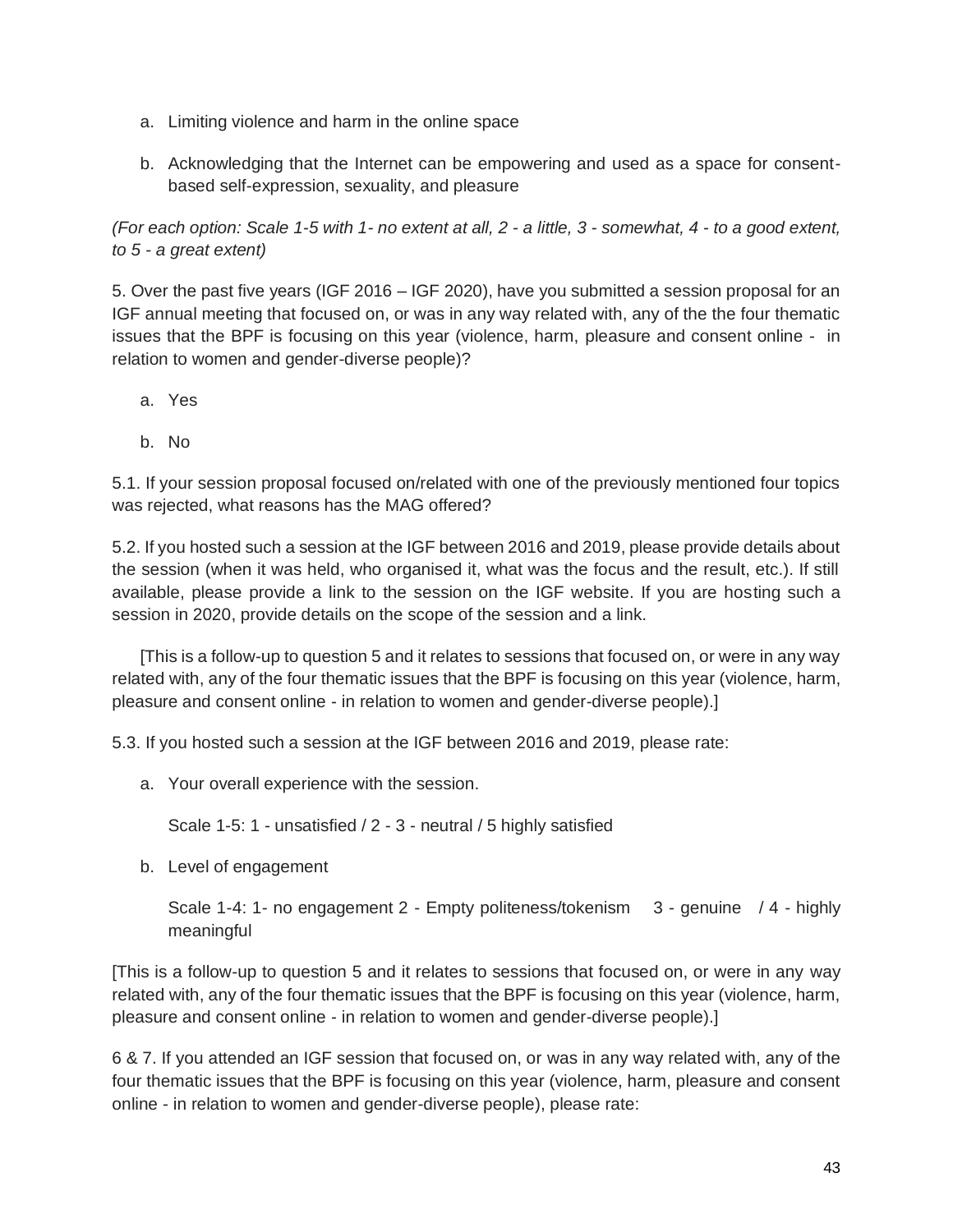c. Your overall experience with the session.

Scale 1-5: 1 - unsatisfied / 3 - neutral / 5 highly satisfied

d. Level of engagement

Scale 1-4: 1- no engagement 2 - Empty politeness/tokenism 3 - genuine / 4 - highly meaningful

8. If you have suggestions on what else the IGF could do to foster (a) greater participation of women in its work and (b) a stronger integration of women perspectives into its discussions, please add them below.

9. If you have suggestions on what else the IGF could do to foster (a) greater participation of gender-diverse people in its work and (b) a stronger integration of gender-diverse perspectives into its discussions, please add them below.

10. Should you have any recommendations on how the IGF could mainstream discussions on the BPF's thematic issues (violence, harm, pleasure, consent online - in relation to women and gender-diverse people), please add them below.

#### **Section 2: Other processes/spaces**

11. Are you aware of any regional Internet-related policy process or space that fosters discussions or develops policies, recommendations, and/or guidelines focused on the BPF's thematic issues (violence, harm, pleasure and consent online - in relation to women and gender-diverse people)?

Please provide links and explain in short how the identified process/space is addressing the BPF thematic issues.

12. To what extent is the identified process or space including women and gender-diverse people in its policy discussions and/or decision-making processes?

*(Scale 1-5 with 1-being no extent all, 2 - a little, 3 - somewhat, 4 - to an extent, to 5 - a great extent)*

13. Would you like to comment on how the identified process or space is including women and gender-diverse people in its policy discussions and/or decision-making processes?

14. Do you have any (other) examples of processes or spaces that take into consideration the BPF's thematic issues (violence, harm, pleasure and consent online - in relation to women and gender-diverse people) in their work? Please tell us more about these and provide relevant links.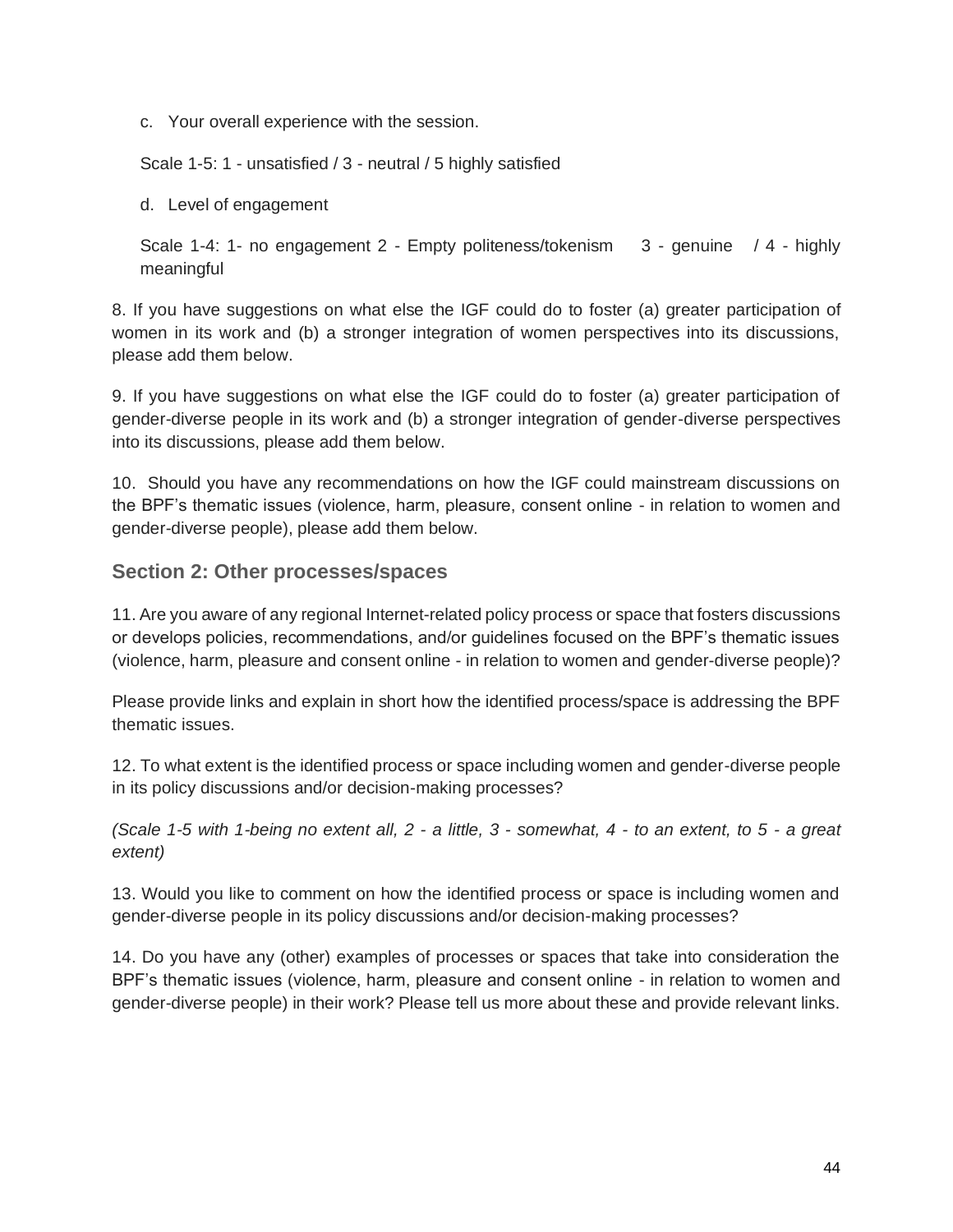## <span id="page-45-0"></span>Annex II: BPF Gender interviews – questionnaire

1. Increasingly, the IGF has put more efforts into strengthening the inclusion of women and gender-diverse people in its annual meetings (for instance, through encouraging session organisers to have gender diversity in their sessions, introducing gender report cards, etc.). How effective and efficient would you say these efforts have been? What were the challenges and opportunities in widening these efforts?

2. How would describe the level and quality of engagement when it comes to women and genderdiverse peoples engagement within the IGF?

3. What do you think the IGF can still do to foster greater participation of women and genderdiverse people in its activities?

4. Over the past years, the IGF has featured some discussions on gender-related issues. What were the main challenges and opportunities in integrating gender issues into the IGF programme? Would you say that the IGF needs to put more effort into fostering in-depth discussions around gender issues (beyond, for instance, the dedicated BPF and DC) or are current activities sufficient?

5. One of the BPF's tasks this year is to look at whether and how the IGF has been discussing issues related to violence, harm, pleasure and consent online. We have undertaken an analysis of session transcripts and reports since IGF 2016 and one of the main findings is that, while discussions on violence and harm were featured at the IGF, this has not so much been the case when it comes to pleasure and consent. It seems there is a tendency to focus more on problems and negative issues and not emphasise what still needs to be done to promote the Internet as a space for self-expression. How would you comment on these findings? And do you think the IGF is the best space/an adequate space for discussions on violence, harm, pleasure and consent online (from a gender-diversity perspective)? Why?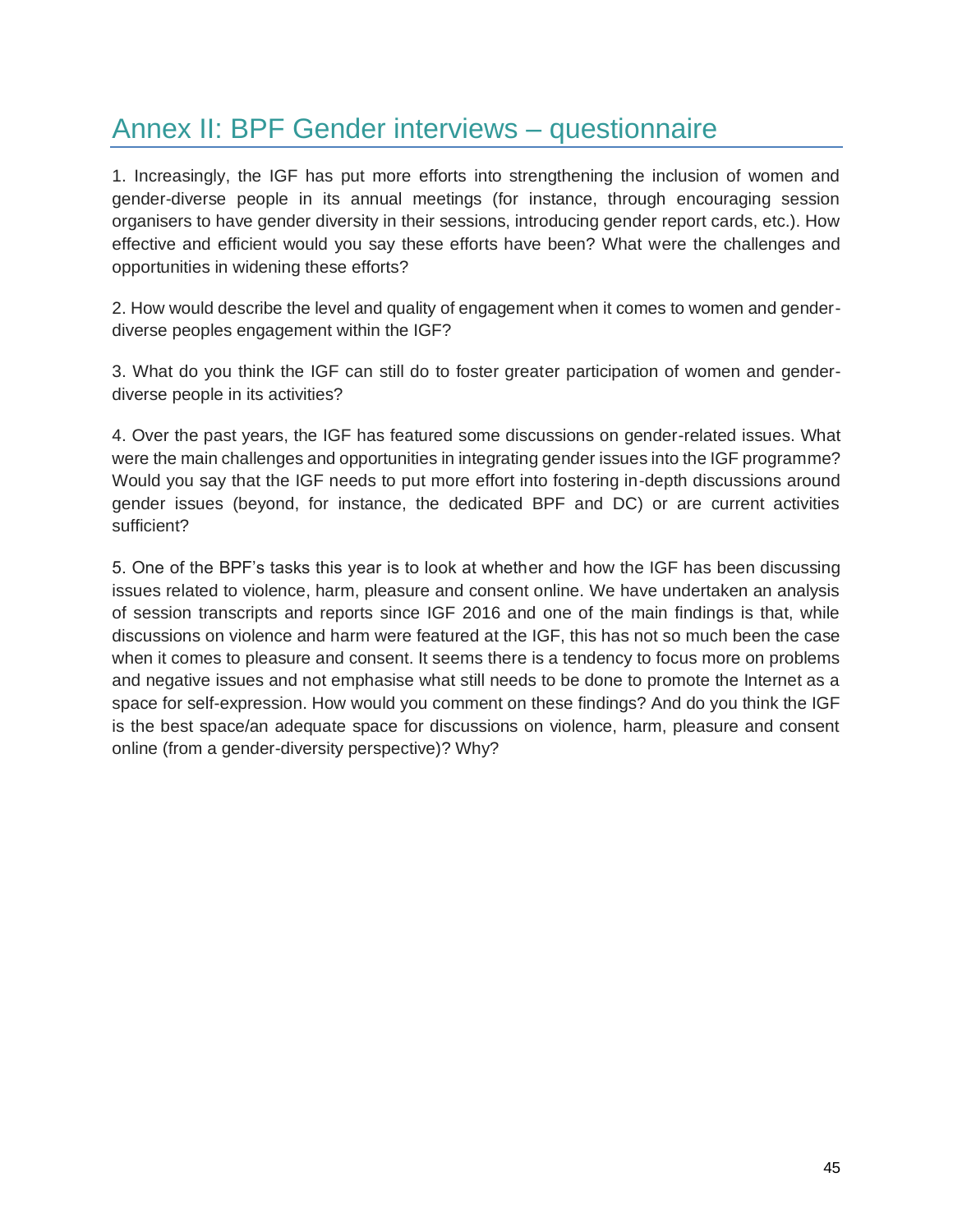## <span id="page-46-0"></span>Annex III: BPF Gender interviews – participants

The BPF Gender interviews were conducted with:

- ❖ Anriette Esterhuysen, MAG Chair
- ❖ Ayesha Hassan
- ❖ Mallory Knodel
- ❖ Koliwe Majama
- ❖ Chengetai Masango, IGF Secretariat
- ❖ Valentina Pellizzer
- ❖ Lynn St. Amour
- ❖ Smita V
- ❖ Mary Uduma

The interviews were conducted by:

- ❖ Debora Albu
- ❖ Marwa Azelmat, BPF co-facilitators
- ❖ Amrita Choudhury
- ❖ Sorina Teleanu